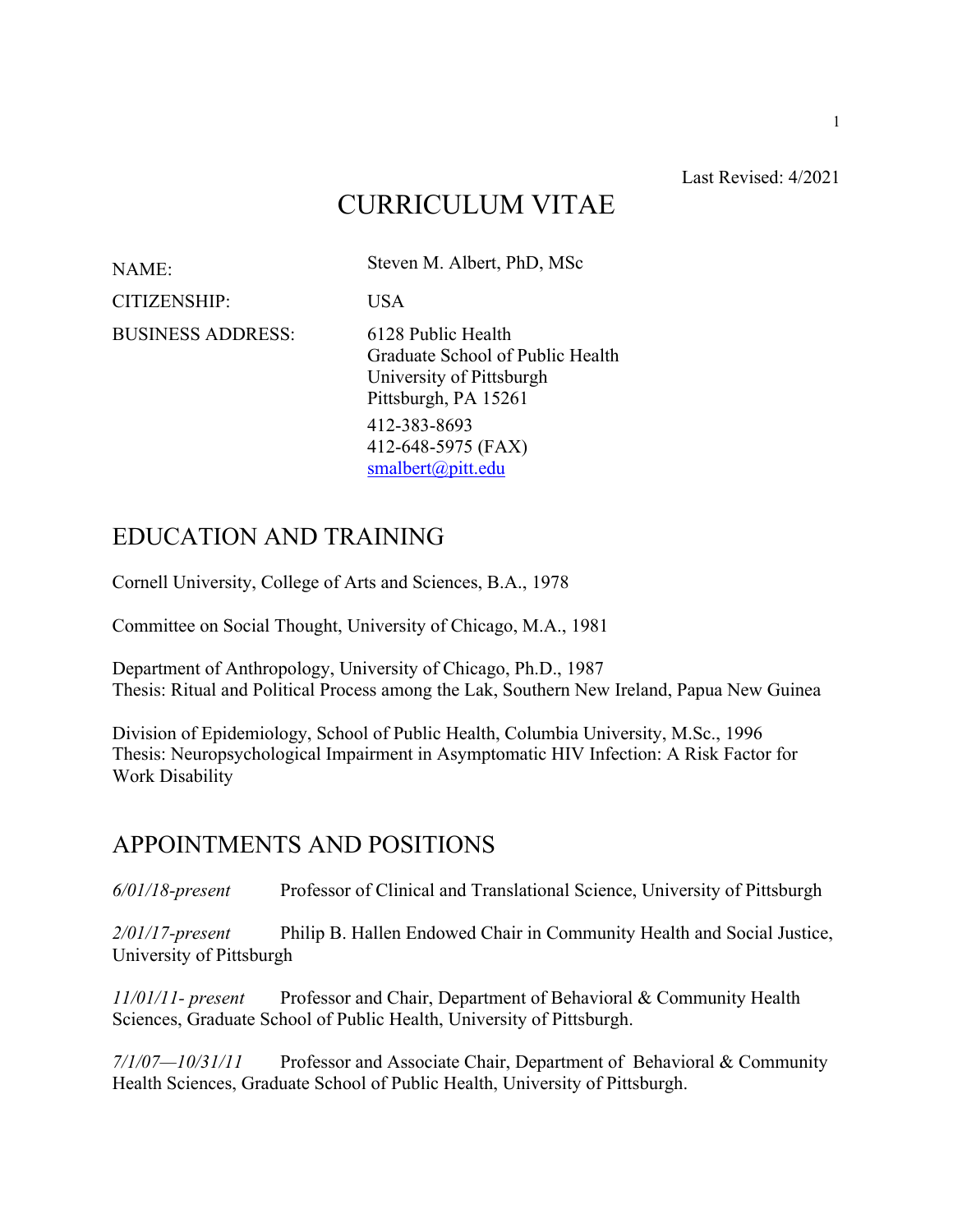*4/01/06 - present* Professor, with tenure, Department of Behavioral & Community Health Sciences, Graduate School of Public Health, University of Pittsburgh.

*8/01/05- 3/31/06* Visiting Professor, Department of Behavioral & Community Health Sciences, Graduate School of Public Health, University of Pittsburgh

*7/01/01- 7/31/05* Associate Professor of Clinical Sociomedical Sciences (Sociomedical Sciences) (in the Gertrude H. Sergievsky Center and in Neurology), Mailman School of Public Health and College of Physicians and Surgeons, Columbia University

*9/01/96 - 6/30/01* Assistant Professor of Neuropsychology in Neurology, in the Sergievsky Center, and in Public Health (Sociomedical Sciences), Columbia University.

*3/15/94 - 9/01/96* Assistant Professor of Neuropsychology in Neurology and in the Gertrude H. Sergievsky Center, College of Physicians and Surgeons, Columbia University.

*2/09/94-3/14/94* Associate Research Scientist, Neurology, College of Physicians and Surgeons, Columbia University.

*9/01/92-2/08/94* Postdoctoral Fellow, Department of Psychiatry, Columbia University

*6/01/88-8/31/92* Research Scientist, Polisher Research Institute, Department of Behavioral Research, Philadelphia Geriatric Center.

*6/01/87-5/31/88* Postdoctoral Fellow, Institute for Health, Health Care Policy, and Aging, Rutgers University

## MEMBERSHIP IN PROFESSIONAL AND SCIENTIFIC SOCIETIES

American Anthropological Association, Fellow Gerontological Society of America (Elected Treasurer/Sec, BSS, 2008-2011), Fellow American Public Health Association Association of Anthropology and Gerontology American Academy of Neurology Sigma Xi

Non-NIH Study Sections: American Cancer Society, Cancer Control Health Promotion Studies, 2007-2011; AXA EU reviews; Alzheimer's Association; CDC NIOSH, Swiss NSF, UAE

NIH Study Sections: ZRG1 HDM-G (58) R; ZNS1 SRB G (41); ZNR-REV-T (06); ZNR1 REV-T (14); ZRG1 BBBP-V (10) B; ZOH1 NXT 51 1; ZNR1REVT; NRRC 61, NRRC 62, NRRC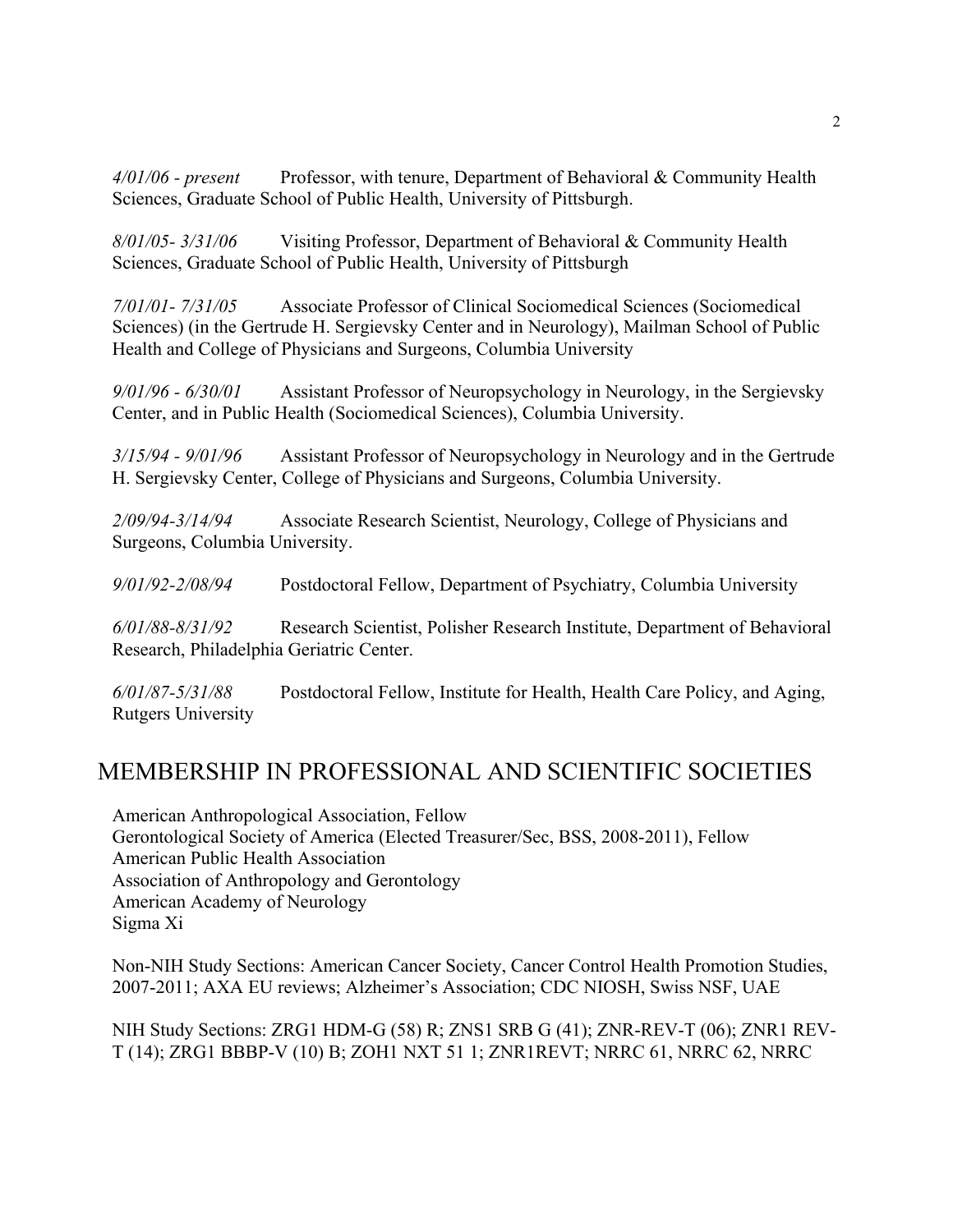#### 63; NRRC 64, NRRC 65, ZRG1 BDCN-W (05), 2016/10 ZRG1 BDCN-W (02) M, NRRC 66, NRRC 67, NRRC 68; standing member, NRRC, 2017-2020; chair, 2018-20.

### **HONORS**

- 2021- Editor-in-Chief, *Innovation in Aging*
- 2017- Deputy Editor-in-Chief, *Innovation in Aging*
- 2016 Chair, Fellowship Commmittee, Gerontological Society of America
- 2014 Outstanding Reviewer, 2014, *The Gerontologist*, Gerontological Society of America
- 2012 Reviewer of the Year, *American Journal of Public Health*, APHA
- 2012 Fellow, Delta Omega, National Honor Society of Schools of Public Health
- 2011 President, Faculty Senate, Graduate School of Public Health, University of Pittsburgh
- 2011 Fellow, Sigma Xi, University of Pittsburgh
- 2010 Doctor of Distinction, Ladies Hospital Aid Society, University of Pittsburgh Medical **Center**
- 2005- Affiliate Professor, Faculty of Health Science and Social Welfare, University of Haifa, Israel
- 2002 Fellow, Gerontological Society of America
- 1995 Stroud Scholar, Morris W. Stroud III Program on Scientific Approaches to Quality of Life in Health and Aging, Columbia University
- 1992 Fellow, American Anthropological Association
- 1978 Humanities Fellowship, University of Chicago
- 1978 Phi Kappa Phi Fellowship, University of Chicago
- 1978 Phi Beta Kappa, Cornell University Magna cum Laude, Cornell University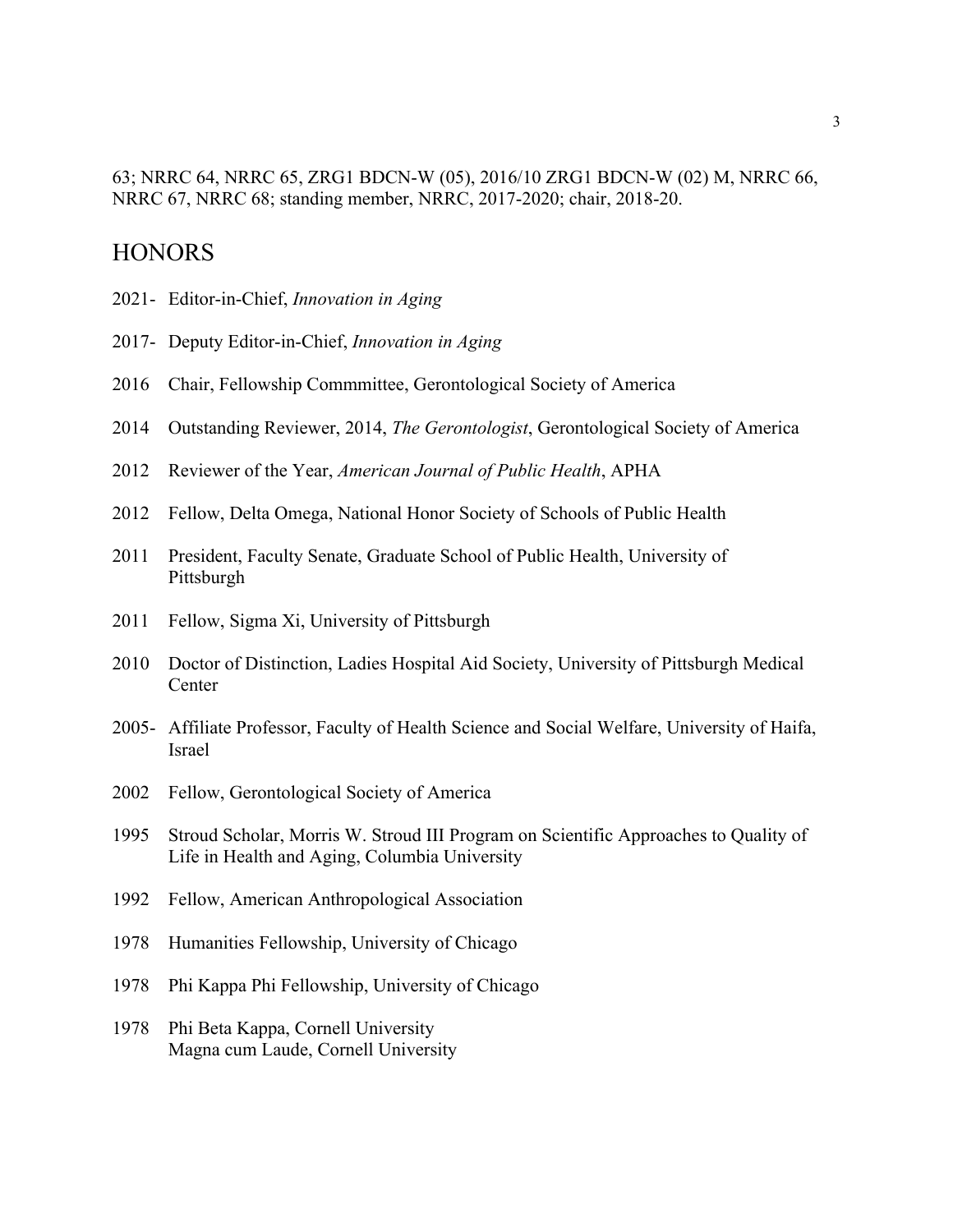### **TEACHING**

1/17-present "Social dynamics," Graduate School of Public Health, University of Pittsburgh

1/15-present "Integrative Research Seminar in Health Equity," Department of Behavioral and Community Health Sciences, Graduate School of Public Health, University of Pittsburgh

9/14-present Seminar, "Advanced Methods in Evaluation Research," Department of Behavioral & Community Health Sciences, Graduate School of Public Health, University of Pittsburgh

9/10 – present Doctoral Seminar, Department of Behavioral & Community Health Sciences, Graduate School of Public Health, University of Pittsburgh

8/07 - present "Research Methods in Aging and Community-Based Prevention," Department of Behavioral & Community Health Sciences, Graduate School of Public Health, University of Pittsburgh

 $1/07$  – present "Dimensions of Aging: Aging and Public Health," Department of Behavioral & Community Health Sciences, Graduate School of Public Health Sciences, University of Pittsburgh

8/06 – present "Clinical Aspects of Dementia Care," Department of Behavioral & Community Health Sciences, Graduate School of Public Health, University of Pittsburgh

1/04 - "Public Health Approach to Long Term Care Services," Mailman School of Public Health, Columbia University, Department of Sociomedical Sciences

9/02 - "Overview of Geriatrics and Gerontology," Mailman School of Public Health, Columbia University, Department of Sociomedical Sciences

1/01 - "Epidemiology and Genetics of Aging," Mailman School of Public Health, Columbia University [with Joseph Lee, PhD], Department of Epidemiology

9/99 - "Aging and Public Health," Mailman School of Public Health, Columbia University, Department of Sociomedical Sciences

1/94 - "Measurement of Quality of Life in Health and Aging, School of Public Health, Columbia University (Outcomes Assessment Concentration, Department of Health Policy and Management; Stroud Program on Quality of Life; Interdisciplinary seminar)

1/90 - "Anthropology and Health," Division of Social Science, Philadelphia College of Pharmacy and Science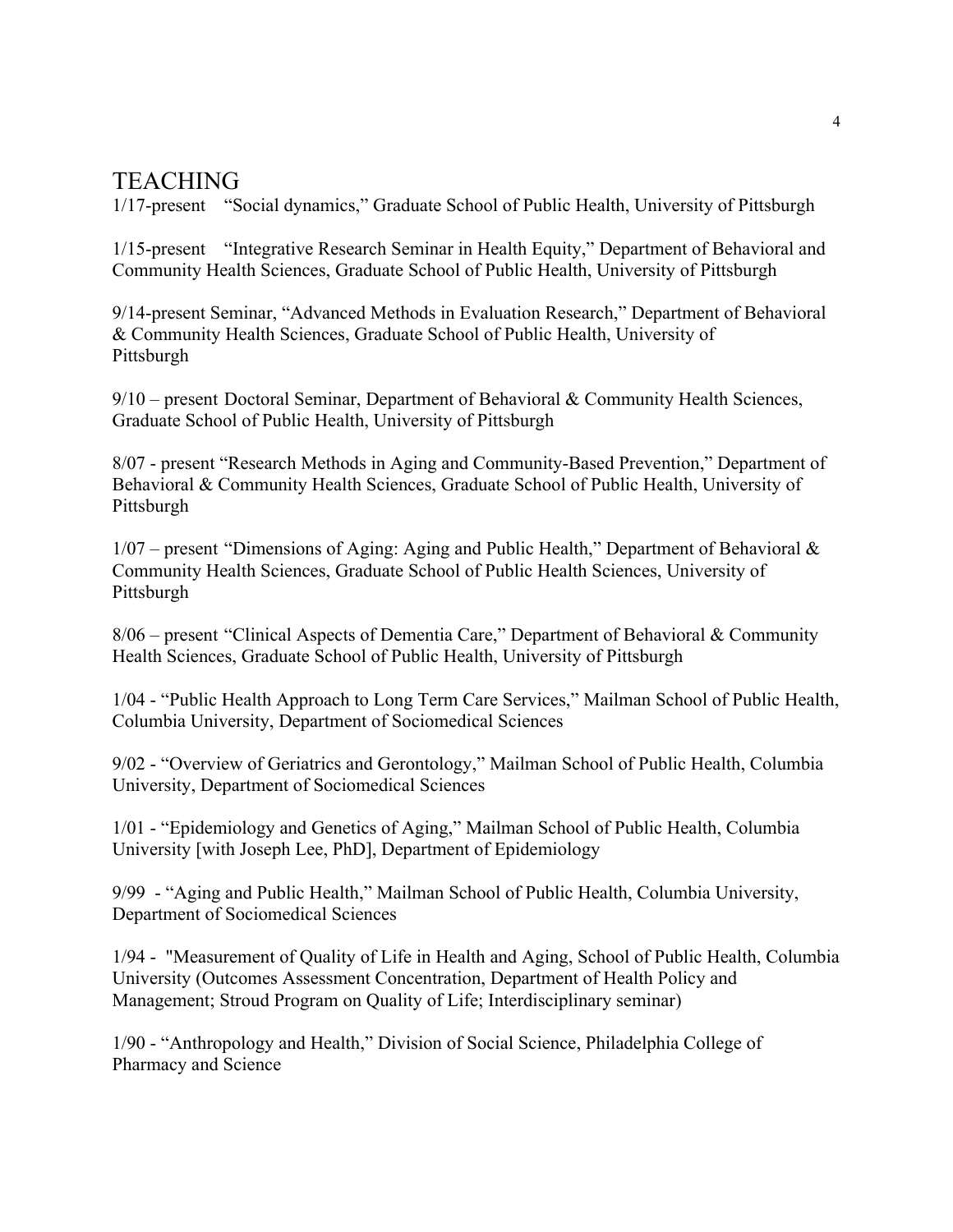## SERVICE ON DOCTORAL COMMITTEES

- C. Weber, "Visual motor and visual spatial abilities in cognitively normal elderly individuals compared to cognitively impaired elderly," Ph.D. Department of Biopsychology, City University of New York, 2001. External examiner.
- M. Hagan, "Physiologic indicators and subjective reports of health," DrPH. Division of Sociomedical Sciences, School of Public Health, Columbia University, 2002. Chair.
- A. Brassard, "Home health care and risk of nursing home placement," DNSc. School of Nursing, Columbia University, 2002. External examiner.
- J. Fogel, "Internet use and mental health of women with breast cancer," PhD. Albert Einstein College of Medicine, 2002. External examiner.
- A. Love, "Physical and Mental Health of Older Men in Harlem," DrPH. Division of Sociomedical Sciences, School of Public Health, Columbia University, 2003. Chair.
- P. Nadash, "Two varieties of managed long term care," PhD. Division of Sociomedical Sciences, School of Public Health, Columbia University, 2008. Chair.
- D. Liu, "Information technology and quality of nursing home care, Dr.PH. Behavioral & Community Health Sciences, Graduate School of Public Health, University of Pittsburgh, 2009. Chair.
- D. Pirner, "The life trajectory of elderly institutionalized Holocaust survivors: An ethnographic study," PhD. School of Nursing, University of Calgary, 2006. External examiner.
- D. Pastor, "Decision-making by elderly community-dwelling spousal caregivers about long-term care placements for their partners with Alzheimer's disease. DNSc, School of Nursing, Columbia University, 2007. External examiner.
- S. Slaughter, "Excess disability in Alzheimer's disease," PhD. School of Nursing, University of Calgary, 2008. External examiner.
- E. Felter, "Workplace health promotion," DrPH. Behavioral & Community Health Sciences, Graduate School of Public Health, University of Pittsburgh, 2009. Chair.
- C. Christen, "Motivations, attitudes, behavior, and intentions in sexual behavior of men who have sex with men," DrPH, University of Pittsburgh, 2010. Chair.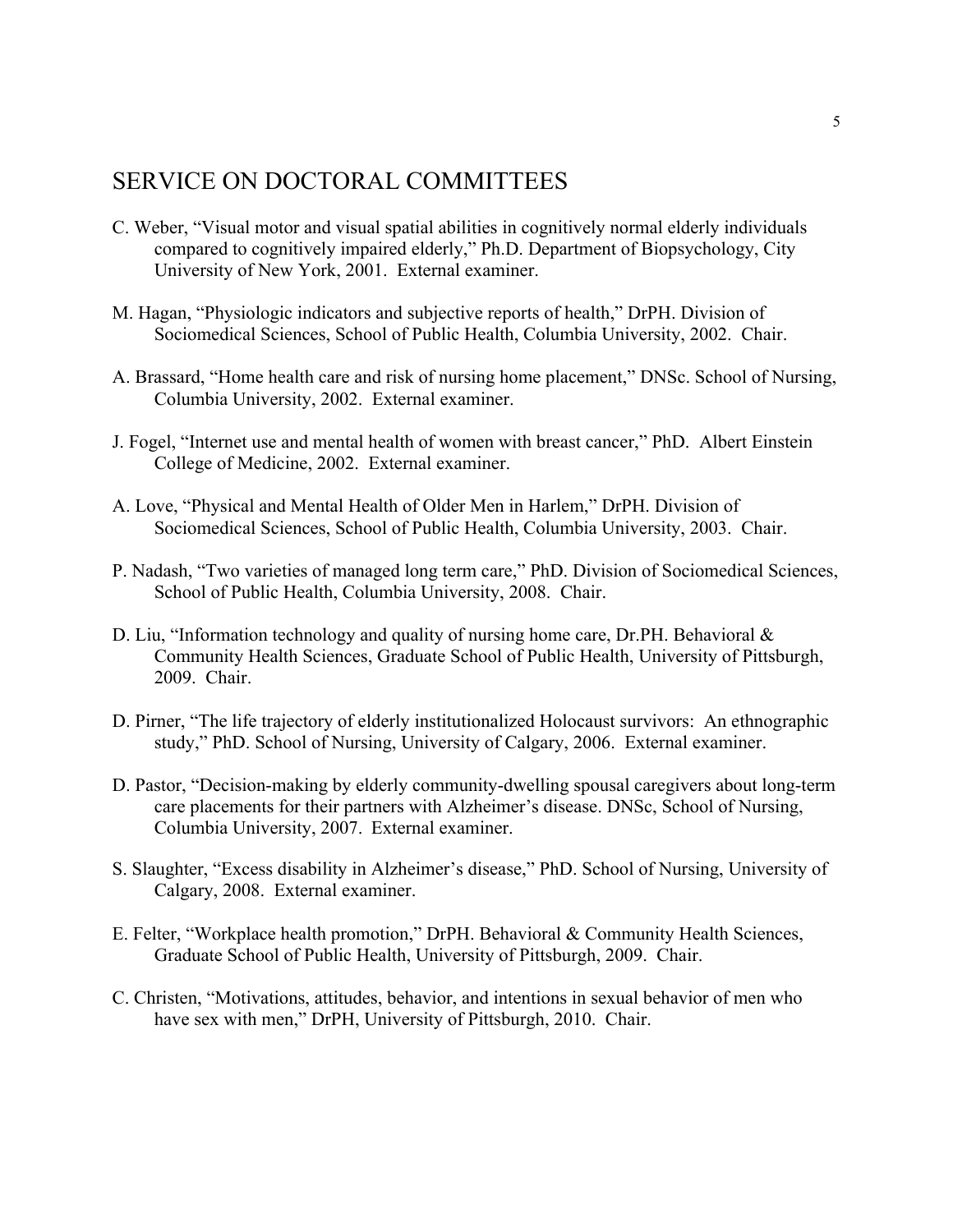- Y. Agimi, Role of state licensing and physician reporting requirements on older driver safety. PhD, University of Pittsburgh, 2011. Chair.
- L. Harris, Understanding Workplace Stress and Coping Mechanisms for Hospice Nurses. DrPH, University of Pittsburgh, 2012. Chair.
- J. Manne, Physician Orders for Life Sustaining Treatment (POLST): How do Nursing Facilities Implement the POLST Program? DrPH, University of Pittsburgh, 2012. Chair.
- A.R. Bodea Crisan. An Exploration of the Ideology of Health Promotion and Critical Implications for Public Health*.* DrPH, University of Pittsburgh, 2013. Chair.
- C Ncube. Transgenerational risk for low birth weight and preterm birth: The role of biological and neighborhood factors in racial disparities. DrPH, University of Pittsburgh, 2014. Co-Chair.
- J. Eichner. Assessment of care coordination in high acuity children. DrPH, University of Pittsburgh, 2017. Chair.
- C Cuza. Burnout in the Tele-ICU. DrPH, University of Pittsburgh, 2018. Chair.
- J. Raviotta. Boosting vaccination in primary care: Implementation, modeling, cost effectiveness. Chair, 2019.
- A. Lucente-Prokop. Insights for Partnerships between Community-based Organizations and Healthcare Delivery Systems: Perspective from an Evaluation of the Western Pennsylvania Community-based Care Transitions Program. Chair, 2021.

### SUPERVISION OF POSTDOCTORAL FELLOWS

- Jay Mocco, MD, Penfield Fellow, "Epidemiology of Subarachnoid Hemorrhage," Department of Neurology, Columbia University.
- Susan Hardy, MD, Fellow, "Disability Transitions," Claude D. Pepper Older Adults Independence Center, University of Pittsburgh.
- Cheryl Lynch, MD, Fellow, "Obesity and Bariatric Surgery among African-American Women," Department of Medicine, University of Pittsburgh.

Beth Nolan, PhD, Fellow. "Implementation Research: Evidence-Based Treatment for Dementia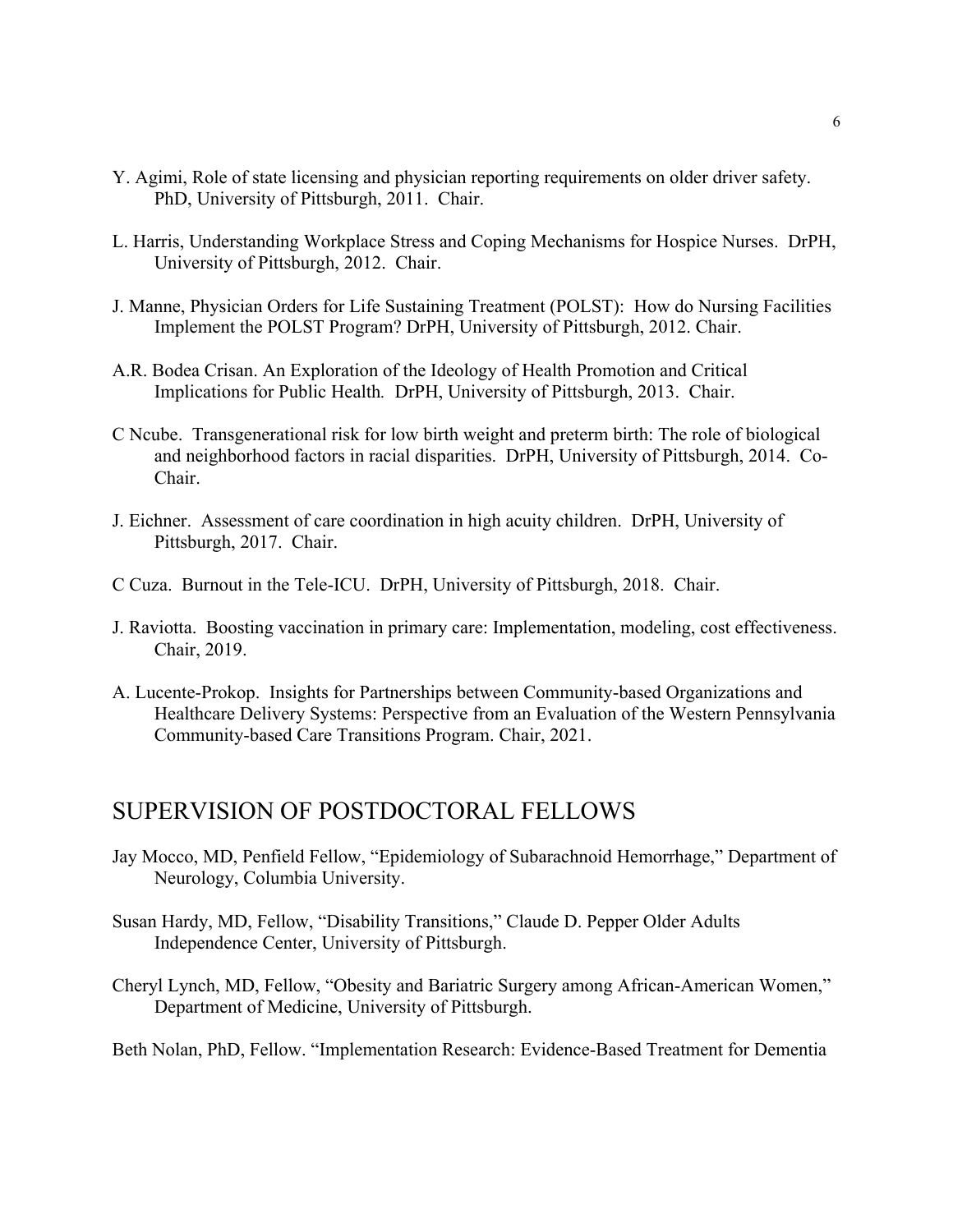Induced Agitation," Psychiatry, University of Pittsburgh.

- S. Melinda Spencer, PhD, Kellogg Fellow. "Disparities in self-rated health among older adults," University of Pittsburgh.
- Offer Edelstein, PhD, Fellow, University of Haifa, Israel. "Falls prevention and prescription medications."
- Sarah Stahl, PhD, T32 and K fellow, West Virginia University, "Behavioral monitoring and depressive symptoms in bereaved spouses."
- F. Maqsood, PhD, University of Gujrat, Pakistan; Pakistan Higher Education Commission, "Aging in Punjab," University of Pittsburgh.
- A Cuylba, MD, PhD, "Adolescent violence prevention," Department of Medicine, University of Pittsburgh.

### GRANTS AND CONTRACTS (PI or Co-PI)

| $8/1/20 - 7/31/21$  | PI, Community Violence Prevention, RK Mellon Foundation.                                                                           |
|---------------------|------------------------------------------------------------------------------------------------------------------------------------|
| $7/1/20 - 6/30/21$  | Co-PI, Re-Imagining Re-Entry, Hillman Families Foundation                                                                          |
| $3/1/20 - 2/28/21$  | PI, Re-Entry Pilot, Opportunity Fund                                                                                               |
| 8/01/20-7/30/25     | PI, NIH Claude D. Pepper Center on Independence in Older Adults,<br>University of Pittsburgh, Clinical & Population Outcomes Core. |
| $1/01/19 - 6/30/19$ | PI, University of Pittsburgh Prevention Research Center, CDC, U48<br>DP001918, \$2.5 million                                       |
| $7/1/18 - 6/30/20$  | PI, RK Mellon Foundation, Adaptation of Milwaukee Homicide Review<br>Model for Allegheny County, \$425,000                         |
| $7/1/17 - 6/30/19$  | PI, Street Outreach for Violence Prevention, Allegheny County<br>Department of Health, \$160,000.                                  |
| $4/1/18 - 8/31/18$  | PI, Hospital Community Health Needs Assessments: UPMC and<br>University of Pittsburgh Graduate School of Public Health, \$46,154.  |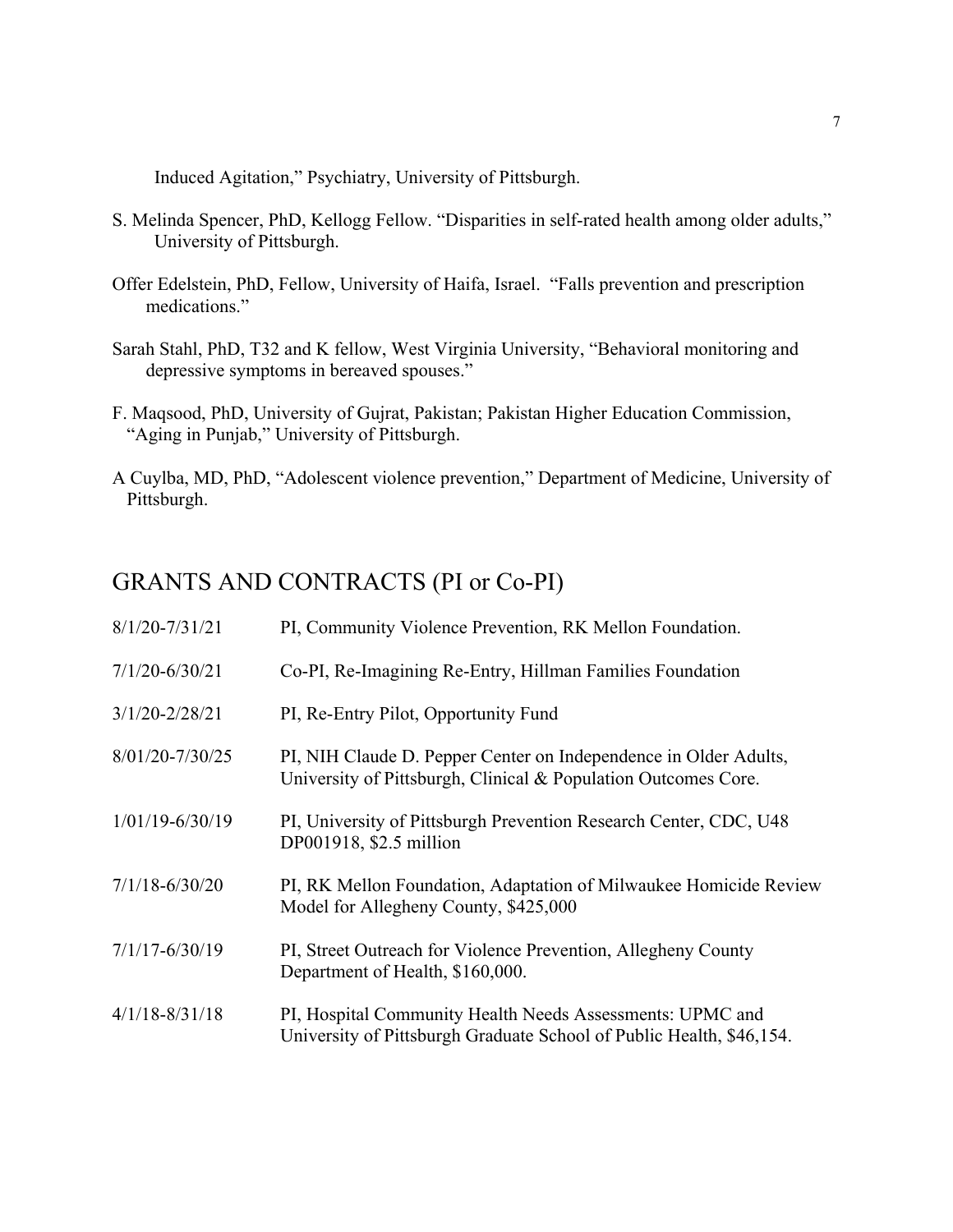| $7/1/16 - 6/30/18$  | PI, Closing the Loop: Hospital Trauma Services Intervention, Roy A.<br>Hunt Foundation, \$50,000.                               |
|---------------------|---------------------------------------------------------------------------------------------------------------------------------|
| $7/1/16 - 6/30/18$  | PI, RK Mellon Foundation, Adaption of Milwaukee Homicide Review<br>Model for Allegheny County, \$450,000                        |
| 9/30/16-9/30/17     | PI, Hewlett Research Travel Fellowship, Sri Lanka, \$2500.                                                                      |
| $7/1/16 - 1/31/17$  | PI, Department of Aging, Pennsylvania, Healthy Steps in Motion-<br>Continuation, 0054036, \$70,000.                             |
| $7/1/16 - 6/30/17$  | PI, Department of Aging, Pennsylvania, Healthy Steps in Motion,<br>0054036, \$43,000.                                           |
| 10/1/15-9/30/16     | PI, Violence prevention, Heinz Foundation, \$50,000.                                                                            |
| 10/1/14-9/30/17     | PI, Level of Care Determination, PA Department of Aging and Office of<br>Long-Term Care Living, \$150,000                       |
| $6/1/15 - 9/30/15$  | PI, UPMC Community Health Needs Assessment, \$25,000                                                                            |
| $7/1/14 - 6/30/16$  | PI, Health promotion for victims of violence. Highmark Foundation,<br>\$125,000                                                 |
| $6/1/14 - 5/31/14$  | PI, Community violence prevention, Buhl Foundation, \$25,000                                                                    |
| $6/01/14 - 5/31/16$ | PI, Community Violence Prevention, RK Mellon Foundation, \$420,000.                                                             |
| $3/01/15 - 2/28/20$ | Co-PI, University of Pittsburgh Prevention Research Center, CDC, U48<br>DP001918, \$2.5 million                                 |
| $1/1/14 - 12/31/16$ | PI, Hospital Trauma Services Intervention, Hillman Family Foundations,<br>\$150,000.                                            |
| 11/13/13-11/10/14   | PI, Violence Prevention Initiative, The Pittsburgh Foundation, \$40,000.                                                        |
| $2/1/13 - 6/30/13$  | PI, Community Needs Assessment, Allegheny County United Way,<br>\$30,000.                                                       |
| $6/01/12 - 5/31/14$ | PI, Community Violence Prevention, RK Mellon Foundation, \$300,000.                                                             |
| $2/15/12 - 1/30/13$ | PI, Hospital Community Needs Assessment, University of Pittsburgh<br>Medical Center (UPMC), \$55,109. Renewed, \$83,500, 7/1/12 |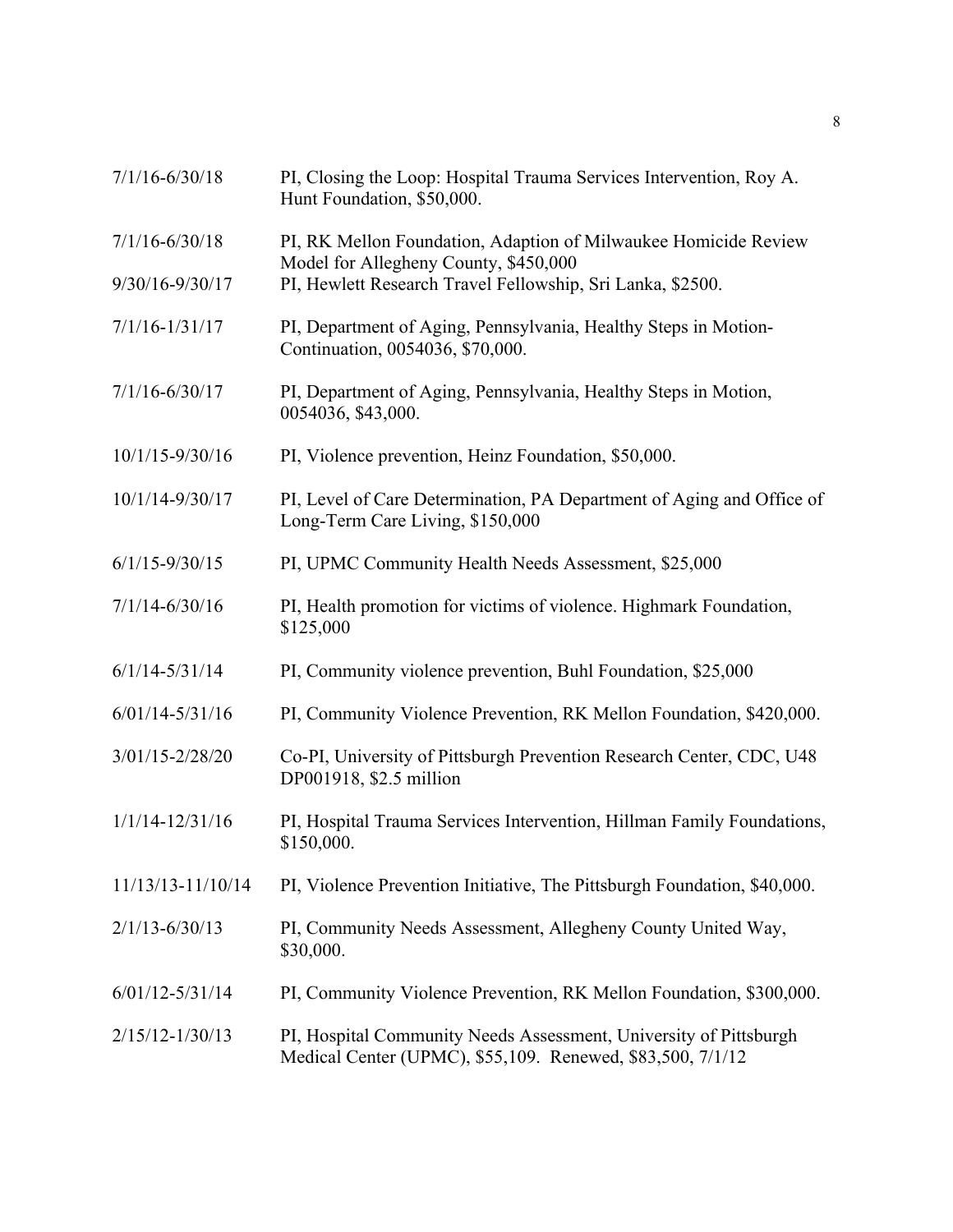- 12/23/10-11/20/15 PI, End of Life in the Very Old, NIH National Institute of Nursing Research, R01 NR012459, \$2.4 million.
- 7/14/10-1/15/13 PI, Comparative Effectiveness of Community-Based Falls Prevention in Pennsylvania, CDC U48 DP002657, \$1.54 million.
- 9/01/09-8/31/11 PI, "Optimizing NIPPV Use for Patients with ALS: Pennsylvania Consortium. ALS Association, \$50,000
- 8/01/09-7/31/11 PI, "Medication Review to Support Aging in Place among Vulnerable Elders in Subsidized Housing." The Pittsburgh Foundation, \$150,000
- 4/01/09-3/31/10 Co-PI, "Improving Maternal and Child Health Outcomes in Zambia." Global Academic Partnership (GAP), University of Pittsburgh, \$20,000
- 6/01/08-10/31/08 PI, "Impact of Family Caregiving on Employee Health, Health Care Costs and Productivity." National Alliance for Caregiving/MetLife, \$25,000.
- 3/01/07-2/28/09 PI, "Worksite Health Promotion: Phases I- III." PPG Inc., \$105,000.
- 2/01/08-1/31/09 PI, Computation and Simulation in Public Health, Graduate School of Public Health, University of Pittsburgh, "Using a lottery choice decision game to model risk aversion in vaccine behavior," \$20,000.
- 10/01/07-9/30/08 PI, Institute to Enhance Palliative Care, University of Pittsburgh, "End of life surveillance: Test and incorporation of end of life module in 2008 Allegheny County BRFSS," \$6,750.
- 8/01/06-7/30/08 PI, Claude D. Pepper Center on Independence in Older Adults, University of Pittsburgh, "Increasing Elder Minority Participation in Mobility Assessment and Exercise Intervention," 2 years, \$43,400.
- 3/01/01-12/31/06 PI, National Institute of Aging, National Institute of Health, R01 AG18234, Cognitive and Physical Basis of Disablement, 5 years, \$1,125,000.
- 8/20/00-12/31/07 PI, National Institute of Mental Health, National Institutes of Health, R01 MH62200, Depression and End of Life Care in Amyotrophic Lateral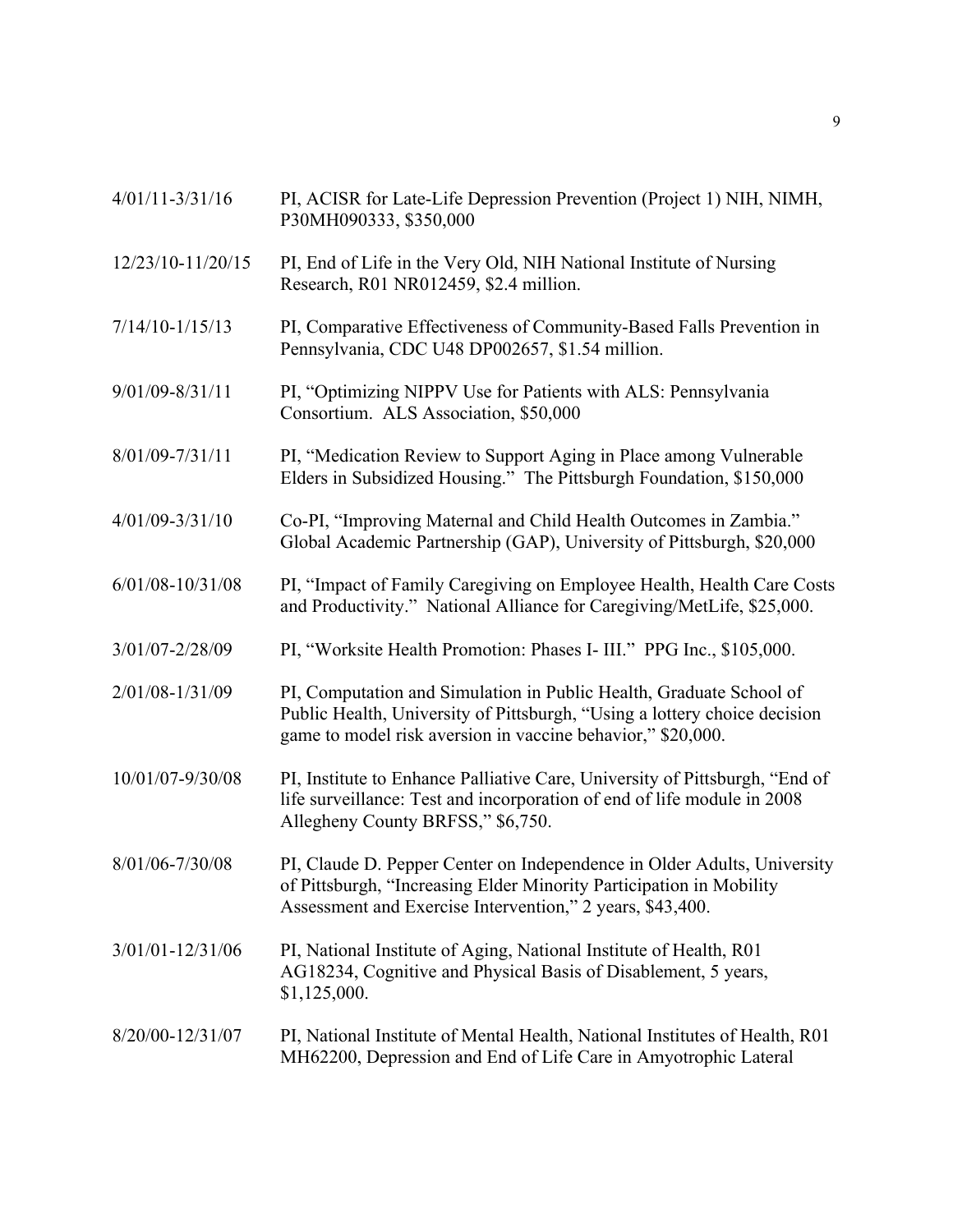Sclerosis, \$900,000.

| 9/01/99-8/31/05      | PI, Fan Fox & Leslie R. Samuels Foundation, Infrastructure Development<br>for Aging and Public Health MPH Program, \$279,000.                                                                                                                             |
|----------------------|-----------------------------------------------------------------------------------------------------------------------------------------------------------------------------------------------------------------------------------------------------------|
| $3/01/02 - 8/31/04$  | PI, Fetzer Institute, Changes in spirituality and religiousness as patients<br>approach the end of life: A three country study, \$37,600.                                                                                                                 |
| 1/01/98-7/31/03      | PI, National Institute of Neurological Disease and Stroke-NIH, Correlates<br>of Functional Impairment in HIV-1-Associated Cognitive-Motor Disorder,<br>Project 3, \$749,995, in PO1 NS36519, Neurocognitive Function, HIV<br>Load, and Surrogate Markers. |
| $3/01/02 - 12/31/03$ | PI, Fan Fox & Leslie R. Samuels Foundation, Preparation of a Home Care<br>Manual, 12 months, \$18,600.                                                                                                                                                    |
| $6/99 - 9/02$        | PI, CDC/ASPH Cooperative Agreement, Health Promotion in Culturally-<br>Insular Communities, 3-year, \$300,000.                                                                                                                                            |
| 9/97-8/98            | PI, National Institute of Aging-National Institute of Health, RO3-AG-<br>14885-01, Reporting ADL and IADL Deficit in the HRS-AHEAD,<br>\$30,000.                                                                                                          |
| $7/97 - 6/98$        | PI, United Hospital Fund, Increasing Medication Supervision Among<br>HIV-Infected Men and Women with Cognitive Deficit, \$45,000.                                                                                                                         |
| $6/97 - 5/99$        | PI, Fan Fox and Leslie R. Samuels Foundation, Home Care<br>Paraprofessionals: Awareness of Client Dementia and Quality of<br>Caregiving, \$88,400.                                                                                                        |
| $4/97 - 3/98$        | PI, Fetzer Institute, Role of Spirituality in Adaptation to Disability in<br>Amyotrophic Lateral Sclerosis, \$16,950.                                                                                                                                     |
| 10/95-9/96           | PI, Centers for Disease Control, U48/CCU209663-03-01, Validation of<br>Health-Related Quality of Life Measures: Harlem Prostate Screening<br>Project, \$50,000.                                                                                           |
| $7/93 - 6/96$        | PI, Alzheimer's Disease Association, Faculty Scholar Award, "Cultural<br>Variation and Assessment of Alzheimer's Disease Symptomatology,"<br>\$150,000.                                                                                                   |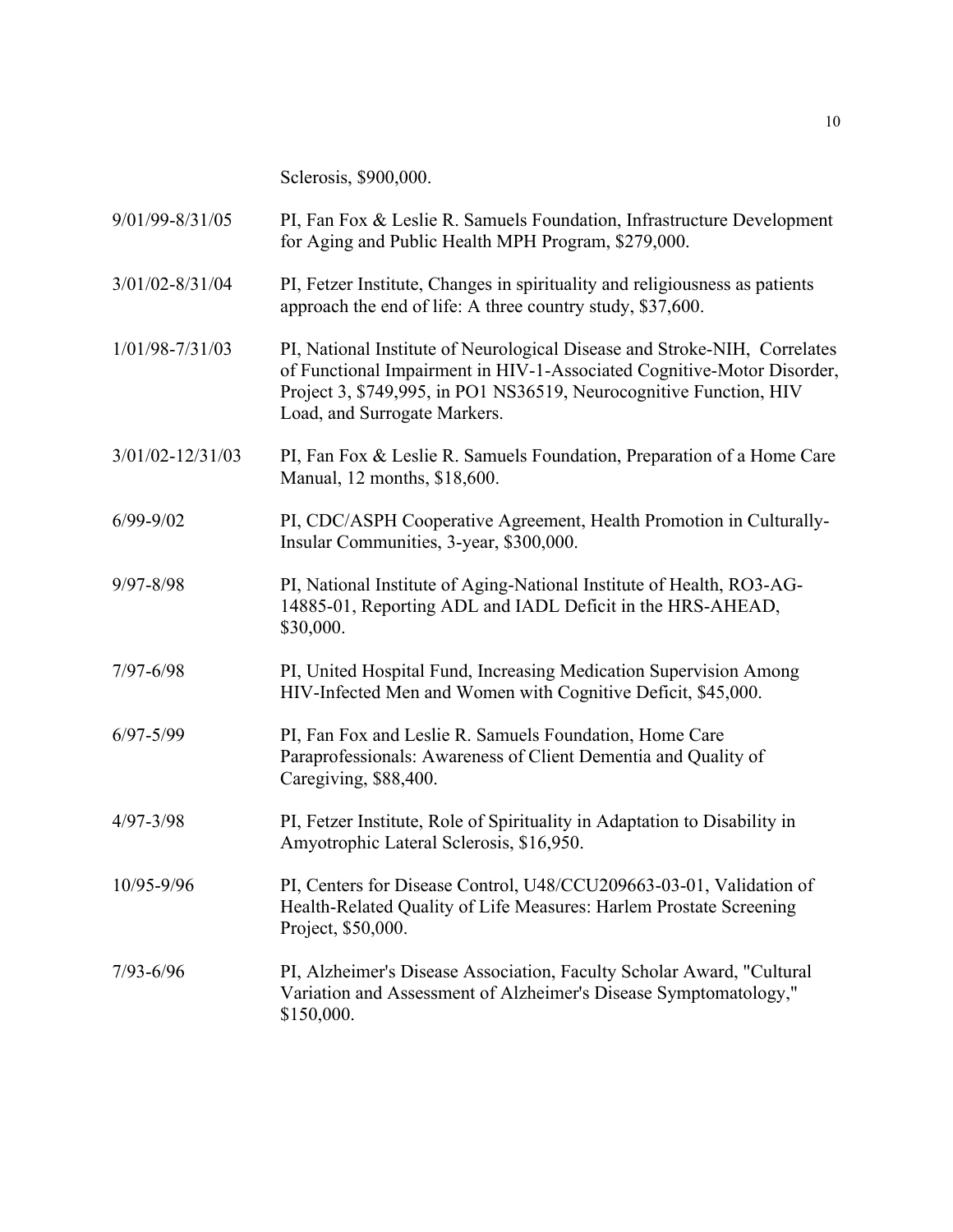| $7/94 - 6/95$ | PI, LEAD Pilot Award, Columbia University, Relationship between<br>Cognitive performance and Physical Activity in Nondemented Elderly,<br>\$15,000. |
|---------------|-----------------------------------------------------------------------------------------------------------------------------------------------------|
| $1/89 - 9/90$ | PI, National Science Foundation, BNS-8903930, "Applications of                                                                                      |
|               | Consensus Analysis to Health Research," \$10,000.                                                                                                   |
| $9/85 - 9/87$ | PI, Fulbright-Hays Award, Department of Education, "Ethnographic                                                                                    |
|               | Research in New Ireland Province, Papua New Guinea," \$33,000.                                                                                      |

### INVITED LECTURESHIPS (International, 2016-)

- 2016. Albert SM. Promoting health across the lifespan: New models, new challenges. General Sir John Kotelawala Defence University, 9<sup>th</sup> International Research Conference, Ratmalana, Sri Lanka. September, 2016.
- 2019 Albert SM. Public health and optimal aging. St. Marianna Hospital, Tokyo, Japan. May, 2019.
- 2020 Albert SM. Linkages between Disease Burden and Old Age Wellbeing in Pakistan: Malir University & Pakistan Alliance for Social Protection. Karachi, Pakistan. July, 2020.

## PEER-REVIEWED PUBLCATIONS

1. Albert SM "Caregiving as a cultural system: Conceptions of filial obligation and parental dependency in urban America," American Anthropologist 92(2): 319-331, 1990.

2. Albert SM, Moss M. "Consensus and the domain of personal relations among older adults," Journal of Social and Personal Relationships 7(3): 353-369, 1990.

3. Albert SM, Litvin SJ, Kleban MH, Brody EM "Caregiving daughters' perceptions of their own and their mothers' personalities. The Gerontologist 3l(4): 476-482, 1991.

4. Albert SM Cognition of caregiving tasks: Multidimensional scaling of the caregiver task domain. The Gerontologist 31(6):726-734, 1991.

5. Albert SM Psychometric investigation of a belief system: Caregiving to the chronically ill parent. Social Science and Medicine 35(5):699-709, 1992.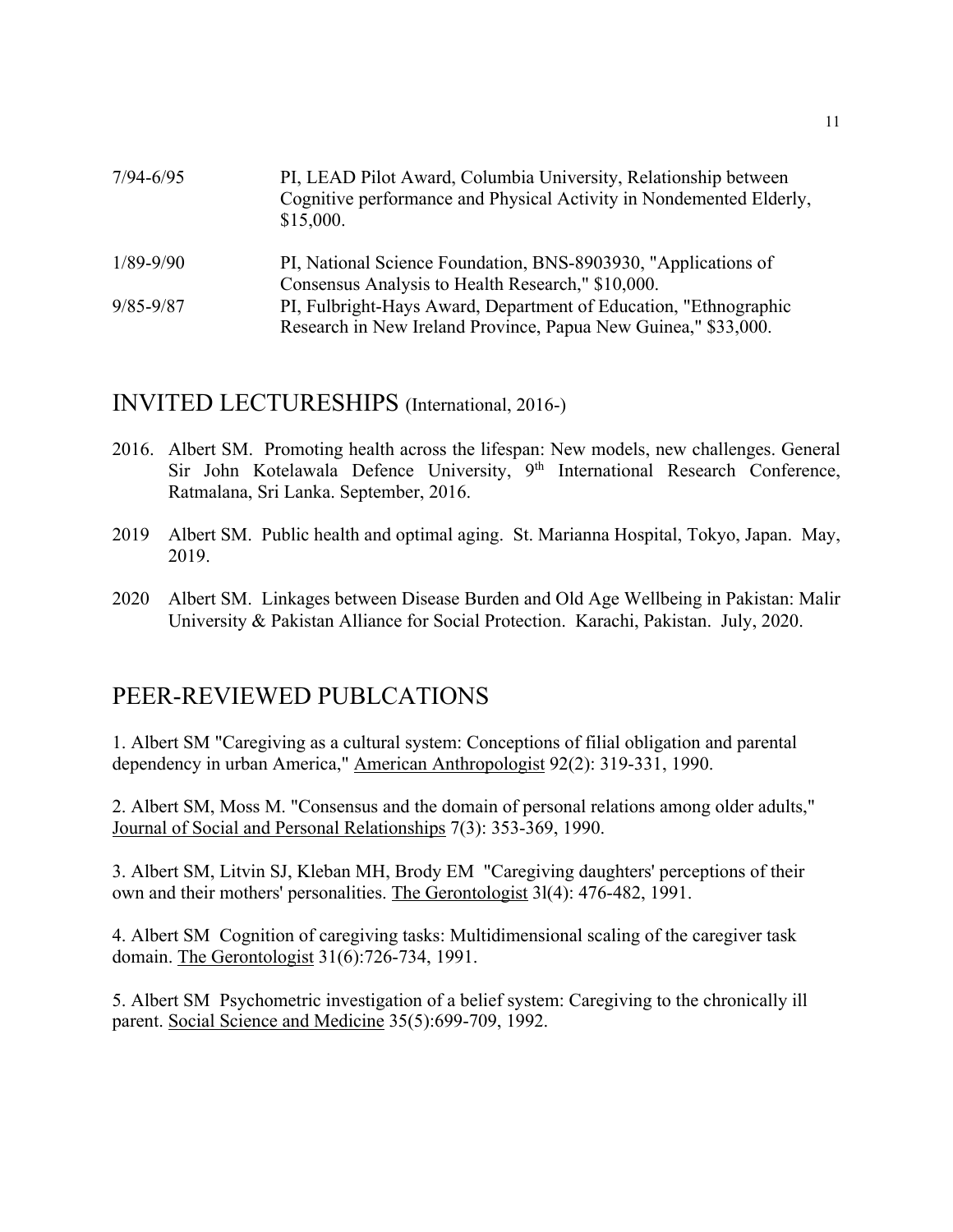6. Albert SM The autonomy of lay and expert knowledge in home health care. Journal of Aging Studies 6:227-241, 1992.

7. Albert SM The nature of wandering in dementia: A Guttman scaling analysis of an empirical classification scheme. International Journal of Geriatric Psychiatry 7:783-787, 1992.

8. Albert SM Do family caregivers recognize malnutrition in frail elders? Journal of the American Geriatrics Society 41: 617-622, 1993.

9. Perkinson M, Albert SM, Luborsky M, et al. Exploring the validity of the affect balance scale with a sample of family caregivers. Journal of Gerontology: Social Sciences 49:S95-S103, 1994.

10. Litvin, SJ, Brody EM, Albert SM, et al. Marital status of daughters and patterns of parent care. Journal of Gerontology: Social Sciences 49: S95-S103, 1994.

11. Stern Y, Albert SM, Sano, M., et al. Assessing patient dependency in Alzheimer's disease. Journal of Gerontology: Medical Science 49:M216-M222, 1994.

12. Albert SM, Todak G, Elkin E, et al. Time allocation and disability in HIV infection: A correlational study. J Occupational Science 1:21-30, 1994.

13. Albert SM, Marder K, Dooneief G, Bell K, Sano M, Todak G Stern Y. Neuropsychological impairment in early HIV infection: A risk factor for work disability. Archives of Neurology 52: 525-530, 1995.

14. Litvin SJ, Albert SM, Brody EM, Hoffman C Marital status, competing demands, and role priorities of parent-caring daughters." J Applied Gerontology, 14:372-390, 1995.

15. Albert SM, Gurland B, Maestre G, Jacobs DM, Stern Y, Mayeux R. APOE genotype influences functional status among elderly without dementia. Am J Med Genetics: Neuropsychiatric Genetics, 60: 583-587, 1995.

16. Albert SM, Brody EM. When elder care is viewed as child care: Significance of elder cognitive impairment and caregiver burden. Am J Geriatric Psychiatry 4:121-130, 1996.

17. Albert SM, Moss M, Lawton MP. The significance of the self-perceived start of caregiving. J Clinical Geropsychol 2(3):161-174, 1996.

18. Albert SM, Castillo-Castenada C, Sano M, Jacobs DM, Marder K, Bell K, Lafleche G, Brandt J, Albert M, Stern Y. Quality of life in patients with Alzheimer's disease as reported by patient proxies. J Amer Geriatrics Soc, 44:1342-1347, 1996 (with editorial).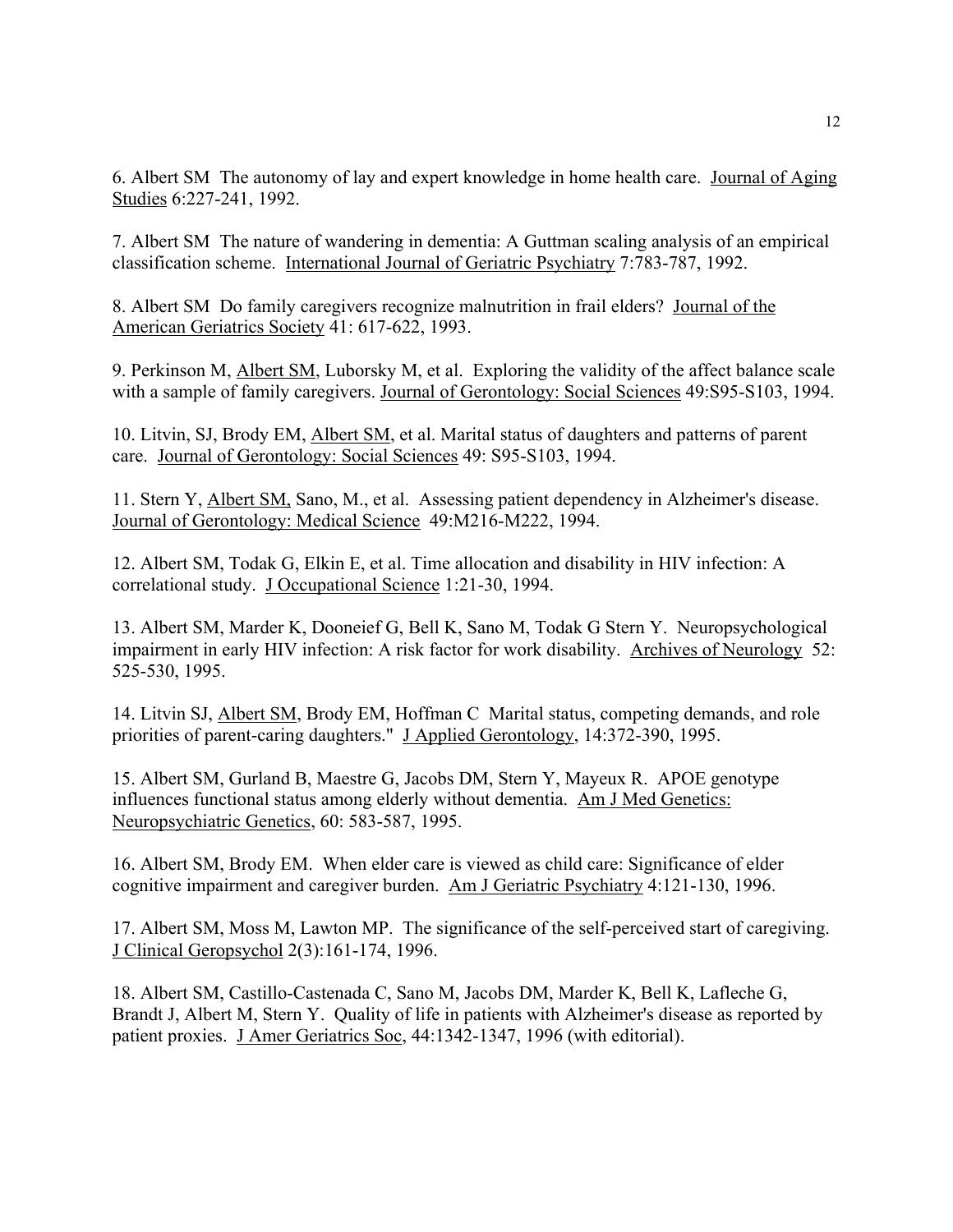19. Marder K, Albert SM, for DANA Consortium for Therapy in HIV Dementia. Clinical confirmation of AAN algorithm for HIV-1 associated cognitive/motor disorder. Neurology, 47:1247-1253 1996.

20. Stern Y, Ming-Xin T, Albert MS, Brandt J, Jacobs DM, Bell K, Marder K, Sano M, Devanand D, Albert SM, Bylsma F, Wei-Yann Tsai. Predicting time to nursing home care and death in individuals with Alzheimer disease. JAMA 277:806-812, 1997.

21. Albert SM. Assessing quality of life in chronic care populations. J Mental Health and Aging 3:101-118, 1997.

22. Albert SM, Sano M, Marder K, Jacobs DM, Brandt J, Albert M, Stern Y. Participation in clinical trials and long-term outcomes in Alzheimer's disease. Neurology 49:38-43, 1997.

23. Schofield P, Albert SM, Andrews H, et al., An association between head circumference and Alzheimer's disease in a population-based survey. Neurology 49:30-37, 1997.

24. Stern Y, Brandt J, Albert M, Jacobs DM, Bell K, Marder K, Sano M, Albert SM, Del Castillo-Castaneda, Bylsma F, Tycko B, Mayeux M. The absence of an apolipoprotein e4 allele is associated with a more aggressive form of Alzheimer's disease. Annals of Neurology 41:615- 620, 1997.

25. Albert SM, Marks J, Barrett V, Gurland B. Home health care and quality of life of patients with Alzheimer's disease. Amer Journal of Preventive Medicine 13(6S):63-68, 1997.

26. Jacobs D, Sano M, Albert SM, Schofield PW, Dooneief G, Stern Y. Cross-cultural neuropsychological assessment: Comparison of English and Spanish older adults. J Clin Exper Neuropsychol 1997; 19: 331-339.

27. Albert SM, Sano M, Bell K, Merchant C, Small S, Stern Y. Hourly care received by people with Alzheimer's disease: Results from an urban, community-based survey, The Gerontologist, 38(6): 704-714, 1998.

28. Albert SM, Teresi J. Reading Ability, Education, and Cognitive Status Assessment Among Older Adults in Harlem, New York City, Am J Public Health 89: 95-97, 1999.

29. Albert SM, Costa R, Merchant C, Small S, Jenders RA, Stern Y, Hospitalization and Alzheimer's disease: Results from a community-based study, Journal of Gerontology: Medical Sciences, 54A(5): M267-M271, 1999.

30. Albert SM, Weber CM, Todak G, Polanco C, Clouse R, McElhiney M, Rabkin J, Stern Y, Marder K. An observed performance test of medication management ability in HIV: Relation to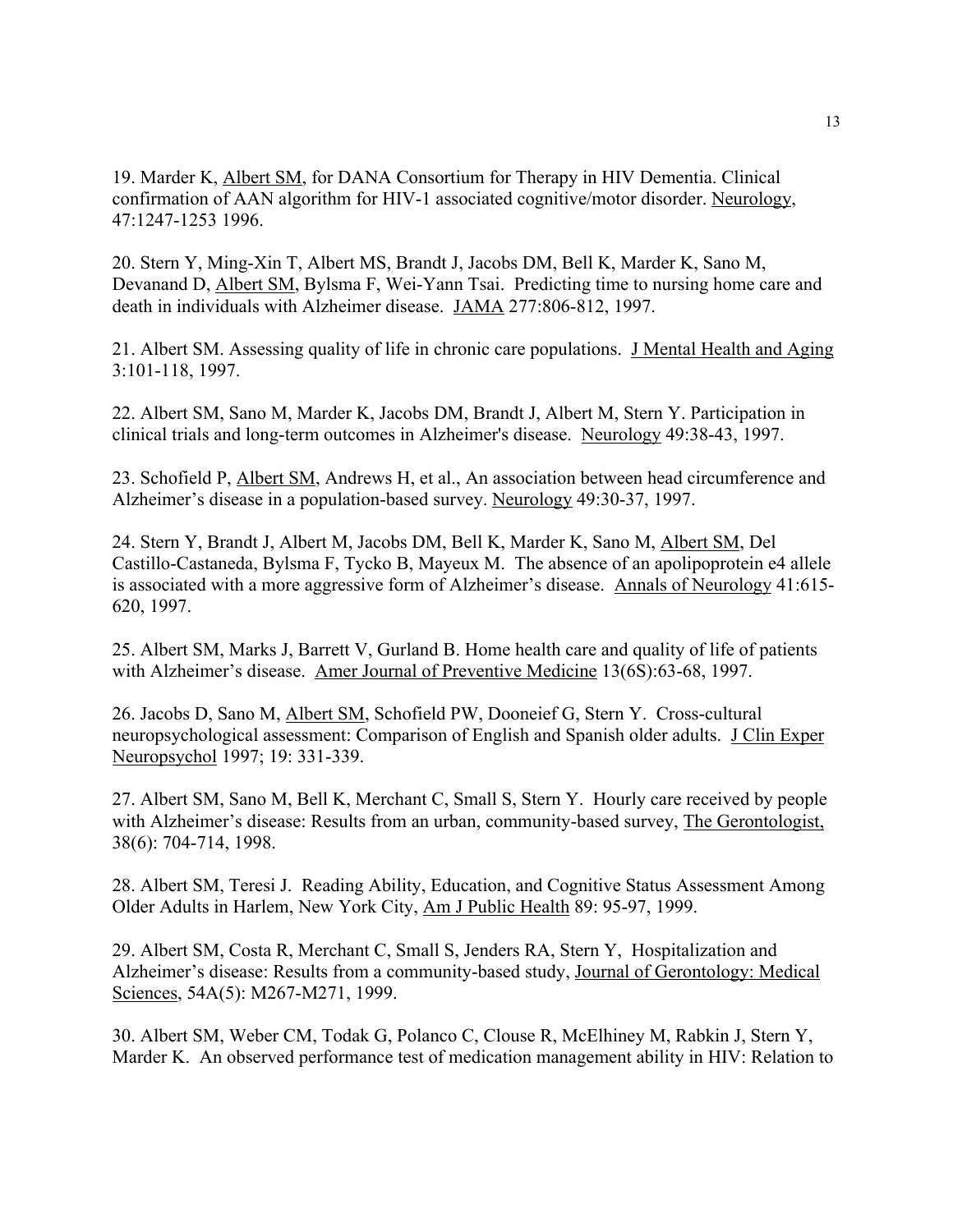neuropsychological status and medication adherence outcomes, AIDS and Behavior, 3(2): 121- 128, 1999.

31. Jacobs DM, Albert SM, Sano M, del Castillo-Castaneda C, Paik MC, Marder K, Bell K, Brandt J, Albert MS, Stern Y. Assessment of cognition in advanced AD: The test for severe impairment. Neurology 52(8):1689-1691, 1999.

32. Teresi JA, Albert SM, Holmes D, Mayeux R. Use of latent class analyses for estimation of prevalence of cognitive impairment and signs of stroke and Parkinson's disease among African-American elderly of central Harlem: Results of the Harlem Aging Project, Neuroepidemiology 18(6): 309-321, 1999.

33. Albert SM, Castillo-Castaneda C, Jacobs DM, Sano M, Bell K, Merchant C, Small S, Stern Y. Proxy-reported quality of life in Alzheimer's patients: Comparison of clinical and populationbased samples. J Mental Health and Aging, 5(1), 49-58, 1999.

34. Sano M, Albert SM, Trachtenberg R, Schittini M. Developing utilities: Quantifying quality of life for stages of Alzheimer's disease by the Clinical Dementia Rating, J Mental Health and Aging, 5(1), 59-68, 1999.

35. Albert SM, Michaels K, Padilla M, Pelton G, Bell K, Marder K, Stern Y, Devanand DP. Functional significance of mild cognitive impairment in nondemented elderly. Amer J Geriatric Psychiatry, 7(3): 213-220, 1999 (with editorial).

36. Albert SM, Murphy PL, Del Bene ML, Rowland LP. Prospective study of palliative care in ALS: Choice, Timing, Outcomes. J Neurological Sciences 169: 108-113, 1999.

37. Albert SM, Murphy PL, Del Bene ML, Rowland LP. A prospective study of preferences and actual treatment choices in amyotrophic lateral sclerosis. Neurology 53(2): 278-283, 1999 (with editorial).

38. Merchant C, M-X Tang, SM Albert, J Manley, Y Stern, R Mayeux. The influence of smoking on the risk of Alzheimer's disease. Neurology 52(7):1408-1412, 1999.

39. Louis ED, Wendt KJ, Albert SM, Pullman SL, Qiping Y, Andrews H. Validity of a performance-based test of function in essential tremor. Arch Neurol 56:841-846, 1999.

40. Grann VR, Jacobson JS, Sundarajan V, Albert SM, Troxel AB, Neugut AI. The quality of life associated with prophylactic treatments for women with BRCA1/2 mutations. The Cancer Journal: Scientific American 5:283-292, 1999.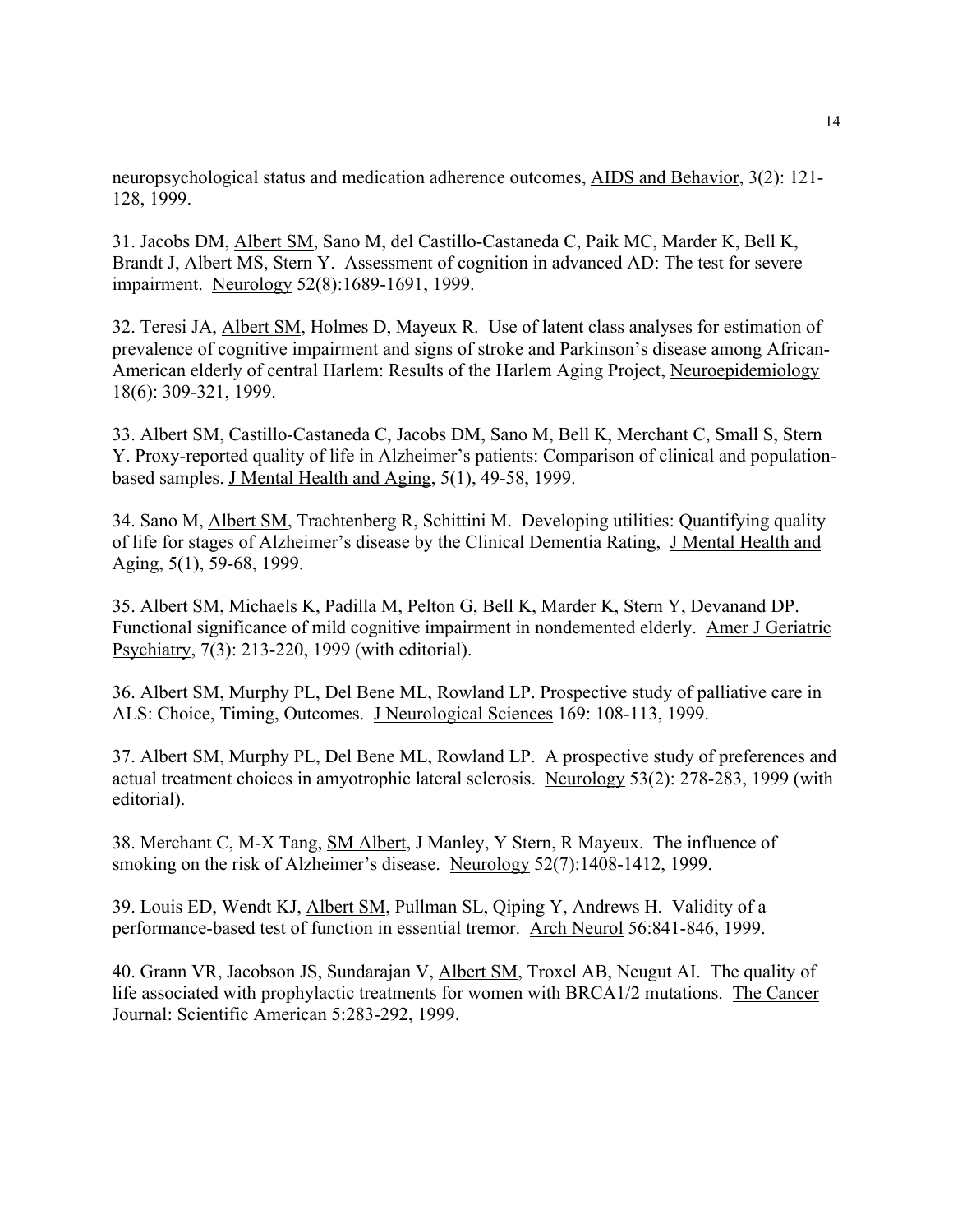41. Stern Y, Albert SM, Tang M-X, Tsai W-Y. Rate of memory decline in AD is related to education and occupation: Cognitive reserve? Neurology 53: 1942-1947, 1999.

42. Wendt KJ, Albert SM, Pullman SL, Schneier FR, Louis ED. Columbia University Assessment of Disability in Essential Tremor (CADET): Methodological issues in essential tremor research. Parkinsonism and Related Disorders 6: 17-23, 2000.

43. Lewis ED, Barnes LF, Wendt KJ, Albert SM, Pullman SL, Yu Q, Schneier FR. Validity and test-retest reliability of a disability questionnaire for essential tremor. Movement Disorders, 15: 516-523, 2000.

44. Silverman S, Albert SM. Dementia and food exchange in nursing home dining areas. Journal of Applied Gerontology, 19(4): 476-483, 2000.

45. Hadley EC, Albert SM, et al. Genetic epidemiologic studies on age-specified traits. American Journal of Epidemiology, 152: 1003-1008, 2000.

46. Murphy PL, Albert SM, Weber CM, Del Bene ML, Rowland LP. Impact of spirituality and religiousness on outcomes in patients with ALS. Neurology, 55:1581-1583, 2000.

47. Ashford AL, Albert SM, Hoke G, Cushman LF, Miller DS, Bassett M. Prostate carcinoma knowledge, attitudes, and screening behavior among African-American men in central Harlem, New York City. Cancer, 91: 164-172, 2001.

48. Albert SM, Castillo-Castaneda C, Jacobs DM, Sano M, Marder K, Bell K, Devanand D, Brandt J, Albert M, Stern Y. Longitudinal study of quality of life in people with advanced Alzheimer's disease. Amer J Geriatric Psychiatry, 9(2): 160-168, 2001.

49. Stern Y, McDermott MP, Albert SM, Palumbo D, Selnes OA, McArthur J, Sacktor N, Schiffito G, Kieburtz K, Epstein L, Marder KS. Factors associated with incident human immunodeficiency virus-dementia. Arch Neurol 58: 473-479; 2001.

50. Schifitto G, Kieburtz K, McDermott M, McArthur J, Marder K, Sacktor N, Palumbo D, Selnes O, Stern Y, Epstein L, Albert SM. Clinical trials in HIV-associated cognitive impairment: Cognitive and functional outcomes. Neurology 56: 415-418, 2001.

51. Albert SM, Murphy PL, Del Bene ML, Rowland LP, Mitsumoto H. Incidence and predictors of PEG in ALS/MND. Journal of Neurology 191: 115-120, 2001.

52. Khokhar SR, Stern Y, Jacobs DM, Bell K, Anderson K, Noe E, Mayeux R, Albert SM. Persistent mobility deficit in the absence of ADL deficit: A risk factor for mortality. Journal of the American Geriatrics Society, 49: 1539-1543, 2001.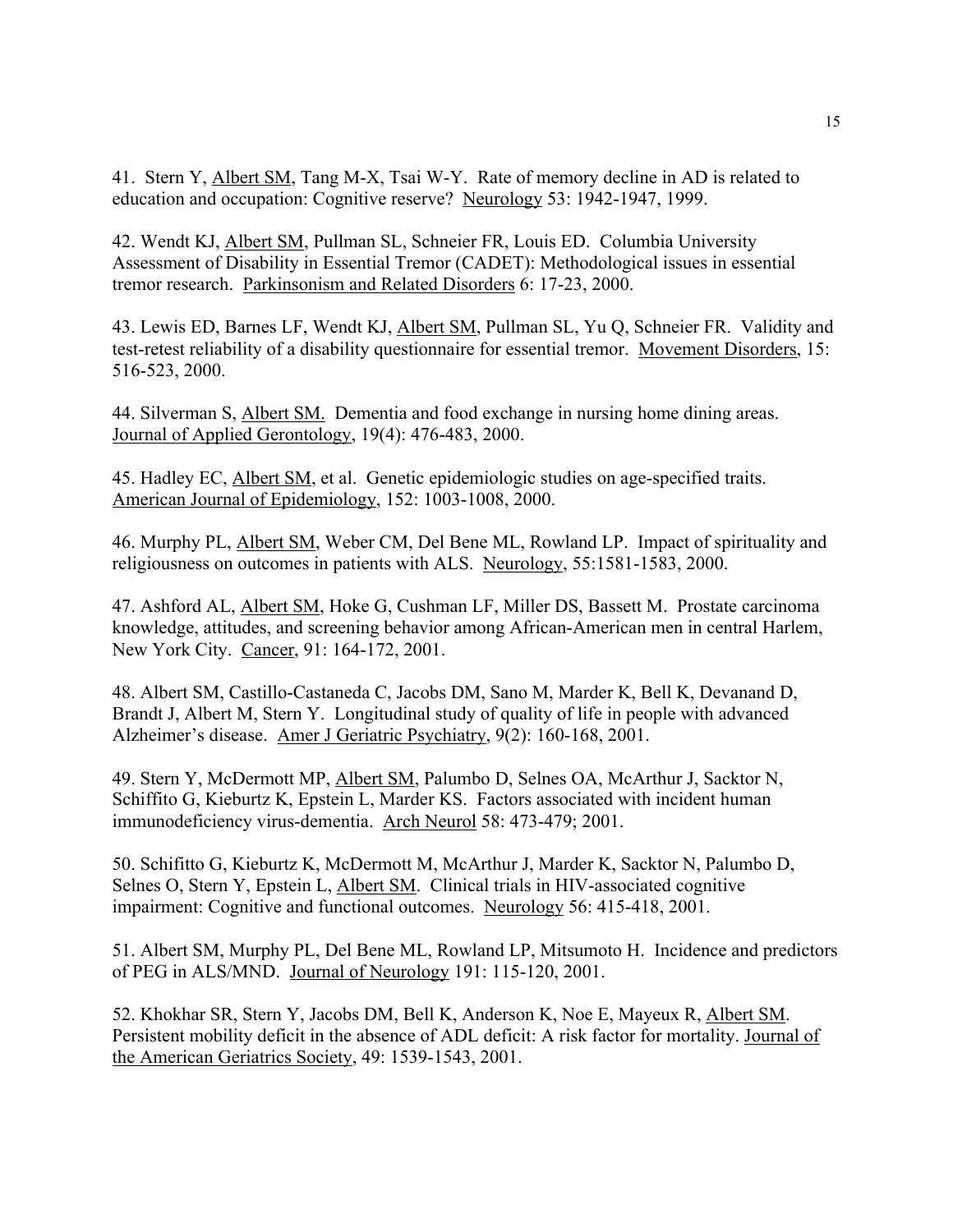53. Schneier FR, Barnes L, Albert SM, Louis ED. Characteristics of social phobia among persons with essential tremor. Journal of Clinical Psychiatry 62: 367-372, 2001.\ 54. Louis ED, Barnes L, Albert SM, Cote L, Schneier FR, Pullman SL, Yu Q. Correlates of functional disability in essential tremor. Movement Disorders 16: 914-920, 2001.

55. Albert SM, Glied S, Andrews H, Mayeux R, Stern Y. Primary care expenditures before the onset of Alzheimer's disease. Neurology 59: 573-578, 2002.

56. Albert SM, Im A, Brenner L, Smith M, Waxman R. Effect of a social work liaison program on family caregivers to people with brain injury. J Head Trauma Rehabilitation, 17(2): 175-189, 2002.

57. Fogel J, Albert SM, Neugut A, Ditkoff BA, Schnabel F, Neugut AI. Quality of health information on the Internet (letter). JAMA 286: 2093-2094, 2002.

58. Tabert MH, Albert SM, Milov L, Camacho Y, Pelton G, Liu X, Stern Y, Devanand DP. Informant- versus self-reported functional deficits in patients with mild cognitive impairment predict Alzheimer's disease at follow-up. Neurology 58: 758-764, 2002.

59. Fogel J, Albert SM, Schnabel F, Ditkoff BA, Neugut AI. Internet use and social support in women with breast cancer. Health Psychology 21: 398-404, 2002.

60. Fogel J, Albert SM, Schnabel F, Ditkoff BA, Neugut AI. Use of the internet by women with breast cancer. J Medical Internet Research 4(2): e9, 2002.

61. Sacktor N, McDermott MP, Marder K, Schifitto G, Selnes OA, McArthur JC, Stern Y, Albert S, Palumbo D, Kieburtz K, De Marcaida JA, Cohen B, Epstein L. HIV-associated cognitive impairment before and after the advent of combination therapy. J Neurovirol 2002 Apr;8(2):136- 42.

62. Marder KM, Sandler S, Lechich A, Klager J, Albert SM. Relationship between CAG repeat length and late-stage outcomes in Huntington's disease. Neurology, 59: 1622-1624, 2002.

63. Albert SM, Im A, Raveis V. Public health and the second 50 years of life. Am J Public Health 92: 1214-1216, 2002.

64. Fogel J, Albert SM, Schnabel F, Ditkoff BA, Neugut AI. Racial/ethnic differences and potential psychological benefits in use of the Internet by women with breast cancer. Psycho-Oncology, 12, 107-117, 2003.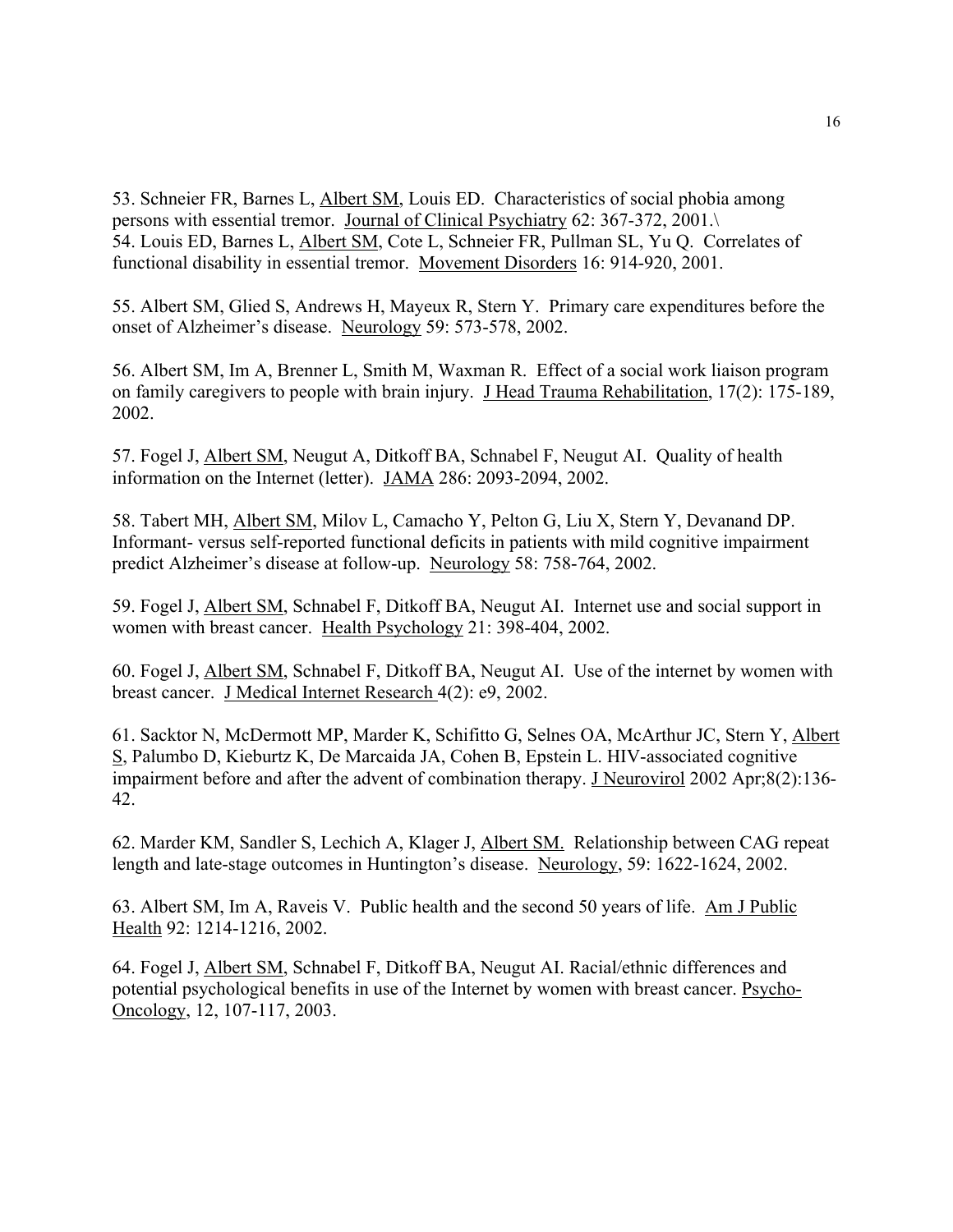65. Albert SM, Flater SR, Clouse R, Todak G, Stern Y, Marder K for the NEAD Study Group. Medication Management Skill in HIV. I, Evidence for adaptation of medication management strategies in people with cognitive impairment. II, Evidence for a pervasive lay model of medication efficacy. AIDS and Behavior, 7(3): 329-338, 2003.

66. Marder K, Albert SM, McDermott MP, McArthur JC, Schiffito G, Selnes OA, Sacktor N, Stern Y, Palumbo D, Kieburtz K, Cohen B, Orme C, Epstein LG. Inter-rater reliability of a clinical staging of HIV-associated cognitive impairment. Neurology, 60: 1467-1472, 2003.

67. Gorin SS, Albert SM. The meaning of risk to first degree relatives of women with breast cancer. Women & Health 37: 97-117, 2003.

68. Holtzer R, Tang MX, Devanand DP, Albert SM, Wegesin DJ, Marder K, Bell K, Albert M, Brandt J, Stern Y. Psychopathologic features in Alzheimer's disease: Course and relation to cognitive status. J Am Geriatrics Soc, 51: 953-960, 2003.

69. Holtzer R, Wegesin DJ, Albert SM, Marder K, Bell K, Albert M, Brandt J, Stern Y. The rate of cognitive decline and risk of reaching clinical milestones in Alzheimer's disease. Arch Neurol, 60: 1137-1142, 2003.

70. Honig LS, Tang M-X, Albert S, Costa R, Luchsinger J, Manley JJ, Stern Y, Mayeux R. Stroke and the risk of Alzheimer's disease. Arch Neurology 60: 1707-1712, 2003.

71. Adelman EE, Albert SM, Rabkin JG, Del Bene ML, Tider T, O'Sullivan I. Disparities in perceptions of distress and burden in ALS patients and family caregivers. Neurology, 62: 1766- 1770, 2004.

72. Albert SM. The special care unit as a quality of life intervention for people with dementia. Journal of the American Geriatrics Society, 52: 1214-1215, 2004.

73. Albert SM, Brassard AB, Simone B, Stern Y. Older adults' reports of formal care hours and administrative records. The Gerontologist, 44(2): 186-192, 2004.

74. Albert SM, Harlap S, Caplan L. Cancer screening among older women in a culturally insular community. Preventive Medicine, 39(4): 649-656, 2004.

75. Sevigny JJ, Albert SM, McDermott MP, McArthur JC, Sacktor N, Conant K, Schifitto G, Selnes O, Stern Y, McClernon DR, Palumbo D, Kieburtz K, Riggs G, Cohen B, Epstein LG, Marder K. Evaluation of HIV RNA and Markers of Immune Activation as Predictors of HIV-Associated Dementia. Neurology, 63: 2084-2090, 2004.

76. McArthur JC, McDermott MP, McClernon D, St Hillaire C, Conant K, Marder K, Schifitto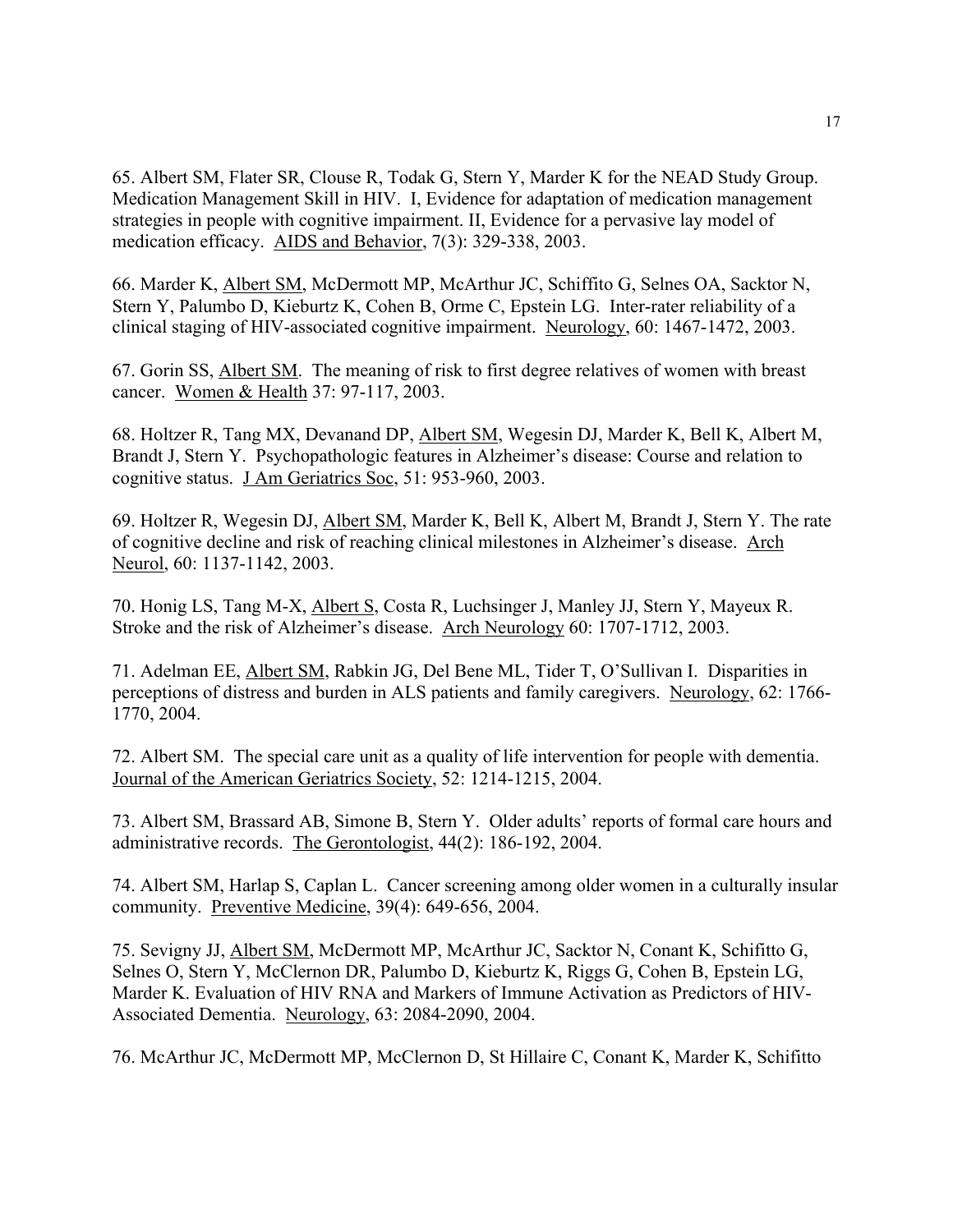G, Selnes OA, Sacktor N, Stern Y, Albert SM, Kieburtz K, de Marcaida J, Cohen B, Epstein LG. Attenuated central nervous system infection in advanced HIV/AIDS with combination antiretroviral therapy. Arch Neurol 61: 1687-1696, 2004.

77. Albert SM, Simone B, Brassard A, Stern Y, Mayeux R. "Medicaid home care services and survival in New York City. The Gerontologist, 45(5), 609-616, 2005.

78. Albert SM, Levine C. Family caregiver research and the HIPAA factor. The Gerontologist, 45(4): 432-7, 2005.

79. Schupf N, Tang M-X, Albert SM, Costa R, Andrews H, Lee JH, Mayeux R. Decline in cognitive function increases mortality risk in nondemented elderly, Neurology, 2005, 65(8):1218-26.

80. Rabkin JR, Albert SM, del Bene M, O'Sullivan I, Tider T, Rowland LP, Mitsumoto H. Prevalence of Depressive Disorders and Change over Time in Late-Stage ALS, Neurology, 62: 62-67, 2005.

81. Gorin S, Heck J, Albert S, Hershman D. Alzheimer disease and breast cancer treatment. J Am Geriatrics Society 53: 1897-1904, 2005.

82. Albert SM, Rabkin JR, del Bene M, O'Sullivan I, Tider T, Rowland LP, Mitsumoto H. Wish to die in end-stage ALS, Neurology, 65: 68-74, 2005 (with editorial and commentary).

83. Albert SM, Alam M, Nizamuddin M. "Comparative Study of functional limitation and disability in old age: Delhi and New York City," Journal of Cross-Cultural Gerontology, 21: 231-241, 2005.

84. Rippon G, Goldstein S, Scarmeas N, Gordon P, Murphy PL, Albert SM, Mitsumoto H, Marder K, Rowland LP, Stern Y. Observational study of cognitive impairment in ALS. Arch Neurol, 63(3):345-52, 2006.

85. Albert SM, Bear-Lehman J, Burkhardt A, Merete-Roa B, Noboa-Lemonier R. Variation in sources of clinician- and self-rated IADL disability. J Gerontol: Med Sci, 61A: 826-831, 2006.

86. Bear-Lehman J, Albert SM, Burkhardt A, Merete-Roa B, Noboa-Lemonier R. Cutaneous sensitivity and functional limitation. Topics in Geriatric Rehabilitation 22(1): 61-69, 2006.

87. Scarmeas N, Albert SM, Manly JJ, Stern Y. Education and rates of cognitive decline in incident Alzheimer's disease. Journal of Neurology, Neurosurgery & Psychiatry 77: 308-316, 2006.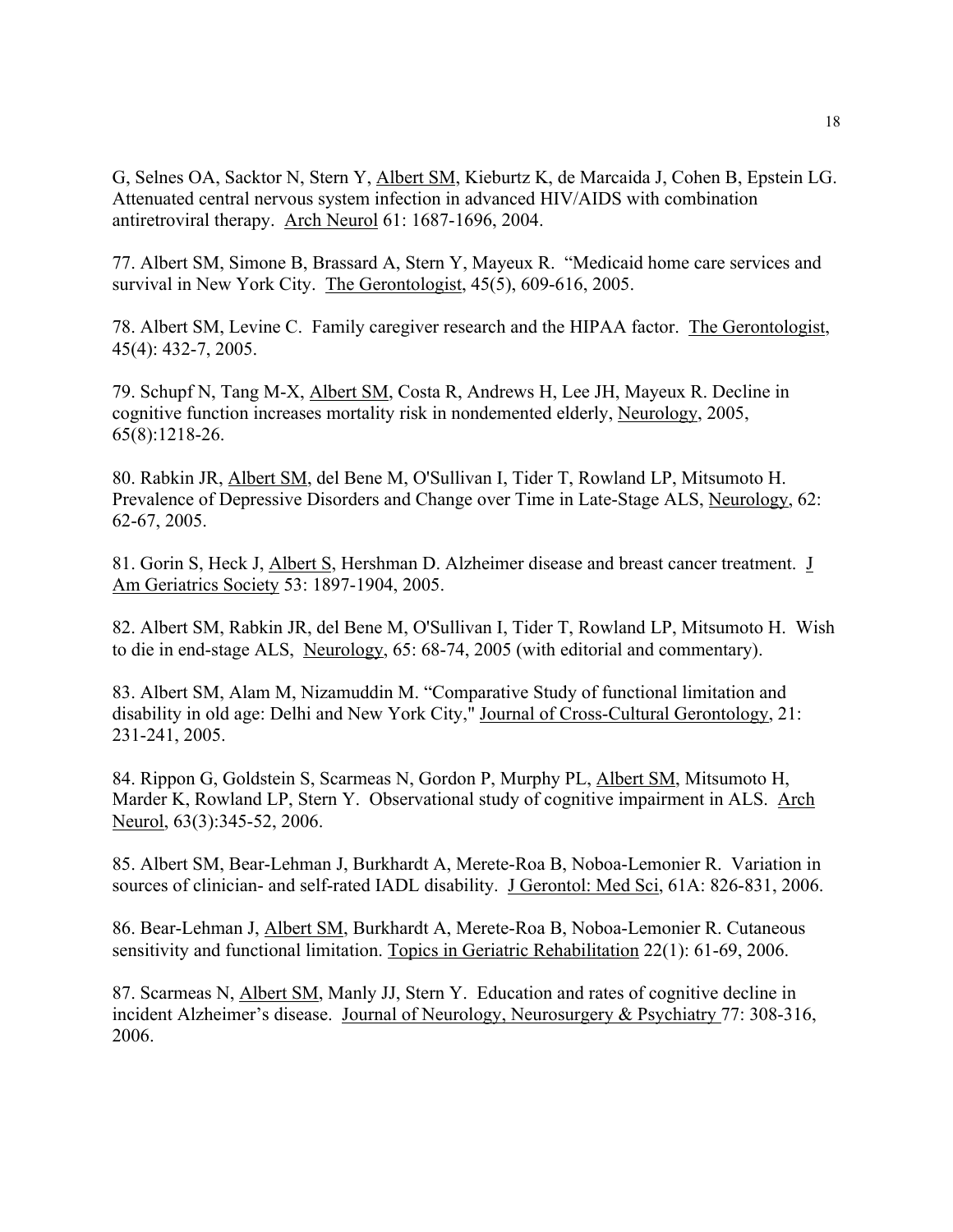88. Levine C, Albert SM, Hokenstad A, Halper D, Hart AY, Gould DA. 'This case is closed': The transition in family caregiving when home health care services end. Milbank Quarterly, 84(2), 305-331, 2006.

89. Rabkin JG, Albert SM, Tider T, Del Bene ML, O'Sullivan I, Rowland LP, Mitsumoto H. Predictors and course of elective long-term mechanical ventilation: A prospective study of ALS patients. Amyotrophic Lateral Sclerosis & Other Motor Neuron Diseases, 7: 86-95, 2006.

90. Mocco J, Ransom ER, Komotar RJ, Mack WJ, Sergot PB, Albert SM, Connolly ES. Racial differences in cerebral vasospasm: a systematic review of the literature. Neurosurgery 2006; 58: 305-14.

91. Albert SM, Bear-Lehman J, Burkhardt A. Disparities in ambient, standard lighting, and retinal acuities in community-dwelling elders: Implications for disability. J Am Geriatrics Society 2006, 54: 1713-1718.

92. Jin Z, Liu M, Albert S, Ying Z. Analysis of longitudinal health-related quality of life data with terminal events. Lifetime data Analysis, 2006, 12: 169-190.

93..Cosentino S, Scarmeas N, Albert SM, Stern Y. Verbal fluency predicts mortality in Alzheimer disease. Cogn Behav Neurol 2006, 19:123-129.

94. Montes J, Levy G, *Albert S*, Kaufmann P, Buchsbaum R, Gordon PH, Mitsumoto H. Development and evaluation of a self-administered version of the ALSFRS-R. Neurology 2006; 67: 1294-1296.

95. Sevigny JJ, Albert SM, McDermott MP, Schifitto G, McArthur JC, Sacktor N, Conant K, Selnes OA, Stern Y, McClernon DR, Palumbo D, Kieburtz K, Riggs G, Cohen B, Marder K, Epstein LG. An evaluation of neurocognitive status and markers of immune activation as predictors of time to death in advanced HIV infection. Arch Neurol 2007; 64(1):97-102.

96. Albert SM, Wasner M, Tider T, Drory VE, Borasio GD. Cross-cultural variation in mental health at the end of life in patients with ALS. Neurology 2007; 68: 1058-1061

97. Yasuda M, Horie S, Albert SM, Simone B. The prevalence of depressive symptoms and other variables among frail aging men in New York City's personal care services program. J Men's Health and Gender 2007; 4: 165-170.

98. Gordon PH, Cheng B, Montes J, Doorish C, Albert SM, Mitsumoto H, Outcome measures for early phase clinical trials. Amyotrophic Lateral Sclerosis and Other Motor Neuron Diseases, 8(5): 270-273, 2007.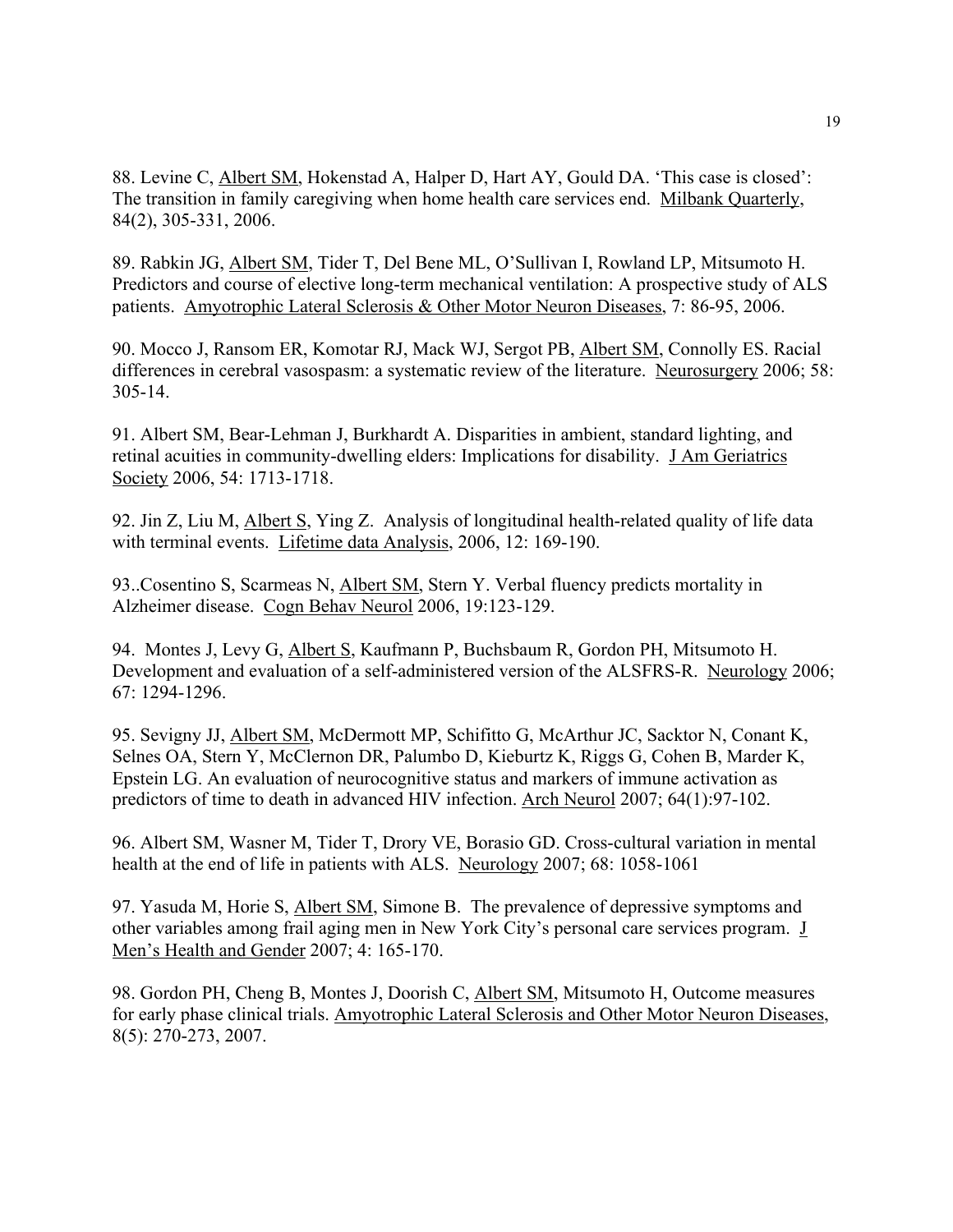99. Albert SM, Musa D, Kwoh CK, Hanlon JT, Silverman M. Self-care and professionallyguided care in osteoarthritis: Racial differences in a population-based sample. J Health Aging, 20(2) 198-216, 2008.

100. Spencer SM, Albert SM, Bear-Lehman J, Burkhardt A. Relevance of race and ethnicity for self-reported functional limitation. J Am Geriatrics Society 56(3): 553-557, 2008.

101. Heck, JE, Albert SM, Franco R, Gorin SS. Patterns of dementia diagnosis among SEER breast cancer survivors who use chemotherapy. J Am Geriatrics Soc 56:1687-1692, 2008.

102. Nieto, ML, Albert SM, Morrow LA, Saxton J. Cognitive Status and Physical Function in Older African Americans, J Am Geriatrics Soc, 57: 2014-2019, 2008.

103. Rabkin JG, Albert SM, Rowland LP, Mitsumoto H. How common is depression among ALS caregivers? A Longitudinal Study. Amyotrophic Lateral Sclerosis & Other Motor Neuron Diseases, Oct 14: 1-8, 2008. PMC2888701

104. Silverman M, Musa D, Albert SM. Daily temporal self-care responses to osteoarthritis symptoms by older African-Americans and whites. J Cross-Cult Gerontology, 23: 319-337, 2008.

105. Albert SM, Musa D, Kwoh K, Silverman M. Defining optimal self-management in osteoarthritis: Racial differences in a population-based sample. J Cross-Cult Gerontology, 23: 349-360, 2008.

106. Albert SM, Whitaker A,Rabkin JG, del Bene ML, Tider T, O'Sullivan I, Mitsumoto H. Medical and Supportive Care among People with ALS in the Months before Death or Tracheostomy. J Pain Symptom Management 38: 546-53, 2009. NIHMS 118604, PMCID: PMC2761492

107. Schulz R, Beach S, Hebert R, Martire L, Monin J, Tompkins, Albert SM. Spousal Suffering and Partner's Depression and Cardiovascular Disease: The Cardiovascular Health Study. American Journal of Geriatric Psychiatry, 17(3):246-54, 2009.

108. Spencer SM, Schulz R, Rooks R, Albert SM, Thorpe R, Brenes G, Harris T, Koster A, Satterfield S, Ayonayon H, Newman A. Racial differences in self-rated health at similar levels of physical functioning: An examination of health pessimism in the Health, Aging and Body Composition Study. J Gerontol: Soc Sci, 61: 87-94, 2009.

109. Albert SM, Bear-Lehman J, Burkhardt A. Lifestyle-adjusted function: Variation beyond BADL and IADL competencies. The Gerontologist 49(6):767-77, 2009.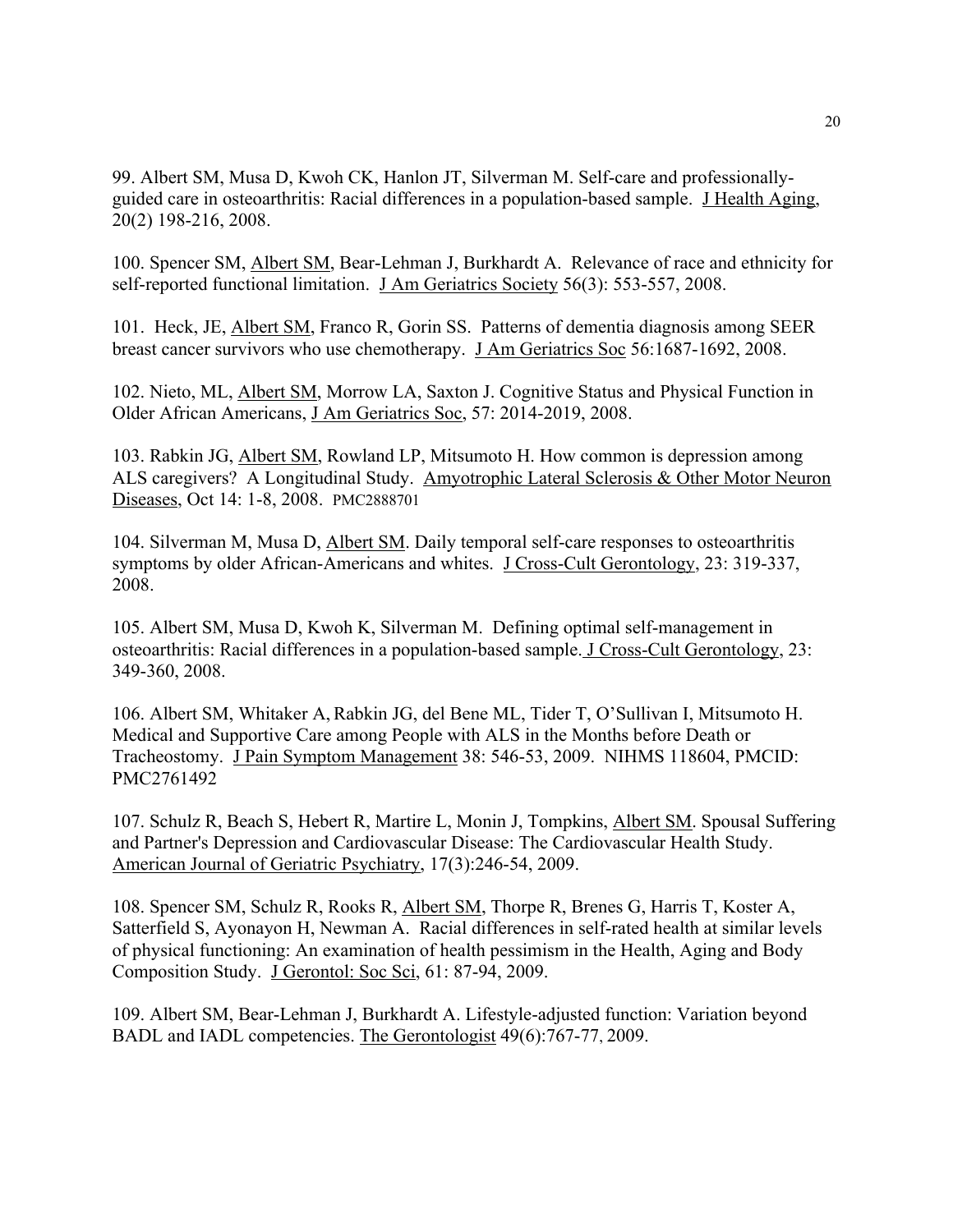110. Silverman MA, Nutini J, Musa D, Schoenberg N, Albert SM. Is it half full or half empty? Affective responses to chronic illness. J Cross Cult Gerontology 2009; 24: 291-306.

111. Robare JF, Milas NC, Bayles CM, Williams K, Newman AB, Lovalekar MT, Boudreau R. McTigue K, Albert SM, Kuller LH. The Key to Life nutrition program: Results from a community-based dietary sodium reduction trial. Public Health Nutrition 28:1-9, 2009.

112. Rabkin JG, Albert SM, Rowland LP, Mitsumoto H. How common is depression among ALS caregivers? A longitudinal study. Amyotroph Lateral Scler 10(5-6): 448-55, 2009.

113. Krause MP, Albert SM, Elsangedy HM, Krinski K, Gama MPR, Goss FL, da Silva S. Urinary incontinence and waist circumference in older women. Age and Ageing, 39(1):69-73 2010.

114. Albert SM, Hanlon JM, Colombi A. Potentially inappropriate medications and risk of hospitalization in retirees. Drugs and Aging, 27(5):407-15, 2010.

115. Newman AB, Bayles CM, Milas CN, McTigue K, Williams K, Robare JF, Taylor CA, Albert SM, Kuller LH. The 10 Keys to Healthy Aging: Findings from an Innovative Prevention Program in the Community. J Aging Health 22: 547-66, 2010.

116. Conner, KO, Lee B, Robinson D, Mayers V, Reynolds C, Albert S, & Brown C Attitudes and beliefs about mental health among African American older adults with depression. Journal of Aging Studies, 24(4): 266-277, 2010.

117. Conner KO, Carr Copeland V, Grote NK, Rosen D, Albert S, McMurray ML, Reynolds CF, Brown C; Koeske G. Barriers to treatment and culturally endorsed coping strategies among depressed African-American older adults. Aging & Mental Health 14(8): 971-983, 2010.

118. Zimmerman RK, Albert SM, Nowalk MP, Yonas MA, Ahmed F. Use of standing orders for adult influenza vaccination: A national survey of primary care physicians. Am J Prev Med 40(2): 144- 148, 2011.

119. Albert SM, Shevchik G, Paone S, Martich D. Internet-Based medical visit and diagnosis for common medical problems: Experience of first user cohort. Telemedicine e-Health 17(4), 304-8, 2011.

120. Bernato A, Albert SM, Degenholtz H, Angus D. Disability among elderly survivors of mechanical ventilation. Am J Respiratory Crit Care Med 183: 1037-1042, 2011.

121. Yonas MA, Nowalk MP, Zimmerman RK, Ahmed F, Albert SM. Examining Structural and Clinical Factors Associated with Implementation of Standing Orders for Adult Immunization.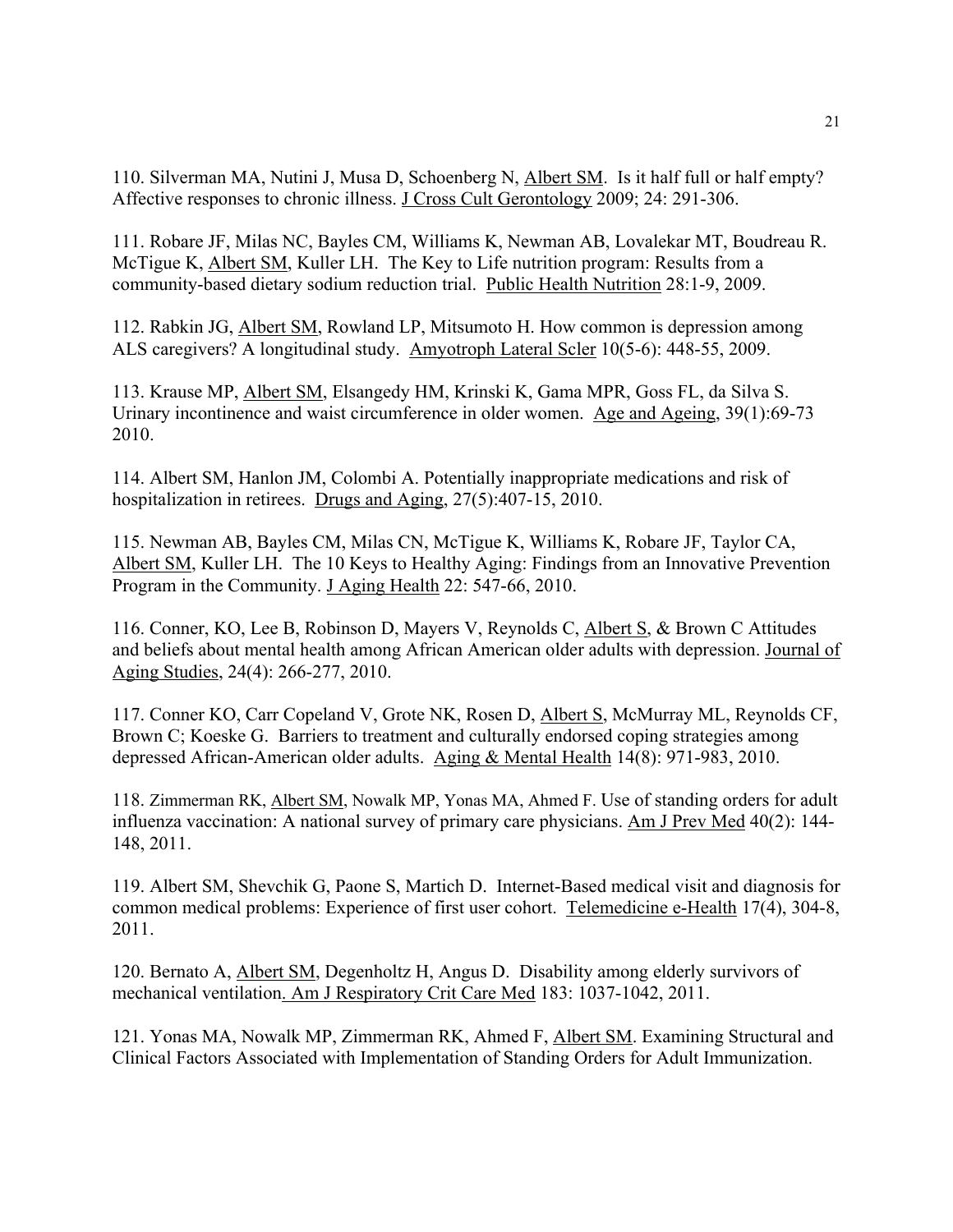Journal for Healthcare Quality, 2011, Apr 7. doi: 10.1111/j.1945-1474.2011.00144.x. [Epub ahead of print].

122. Rosen D, Hunsaker A, Albert SM, Cornelius JR, Reynolds CF. Characteristics and consequences of heroin use among older adults in the United States: A review of the literature, treatment implications, and recommendations for further research. Addictive Behaviors 36: 279-285, 2011.

123. Hindi F, Dew MA, Albert SM, Lotrich FE, Reynolds CF. Preventing depression in later life: State of the art and science circa 2011. Psychiatr Clin N Am*,* 34: 67-78, 2011.

124. Robare JF, Bayles CM, Newman AB, Williams K, Milas C, Boudreau R, McTigue K, Albert SM, Taylor C, Kuller LH. The "10 Keys" to Healthy Aging: 24-Month follow-up results from an innovative community-based prevention program. Health Educ Behav, 38(4):379-88, 2011.

125. Albert SM, Bear-Lehman J, Burkhardt A. Mild Depressive Symptoms, Self-Reported Disability, and Slowing Across Multiple Functional Domains*.* International Psychogeriatrics, 24(2): 253-60, 2012.

126. Albert SM, Nowalk MP, Yonas MA, Zimmerman RK, Ahmed F. Standing orders for influenza and pneumococcal polysaccharide vaccination: Correlates identified in a national survey of primary care physicians. BMC Family Practice, Mar 20; 13:22. doi: 10.1186/1471- 2296-13-22, 2012.

127. Morone NE, Greco CM, Rollman BL, Moore CG, Lane B, Morrow L, Glynn N, Delaney J, Albert SM, Weiner DK. The design and methods of the Aging Successfully with Pain study. Contemporary Clinical Trials, 33: 417-425, 2012.

128. Shim E, Grefenstette J, Albert SM, Cakouros BE, Burke DS. A game dynamic model for vaccine skeptics and vaccine believers: Measles as an example. J Theoretical Biology, 295: 194- 203, 2012.

129. Durham D, Albert SM, Casman E. Deriving behavior model parameters from survey data: Self-protective behavior adoption during the 2009–2010 Influenza A (H1N1) pandemic. Risk Analysis, 32(12): 2020-2031, 2012.

130. Albert SM, Duffy J. Differences in Risk Aversion between Young and Older Adults. Neuroscience and Neuroeconomics, 1: 3-9, 2012.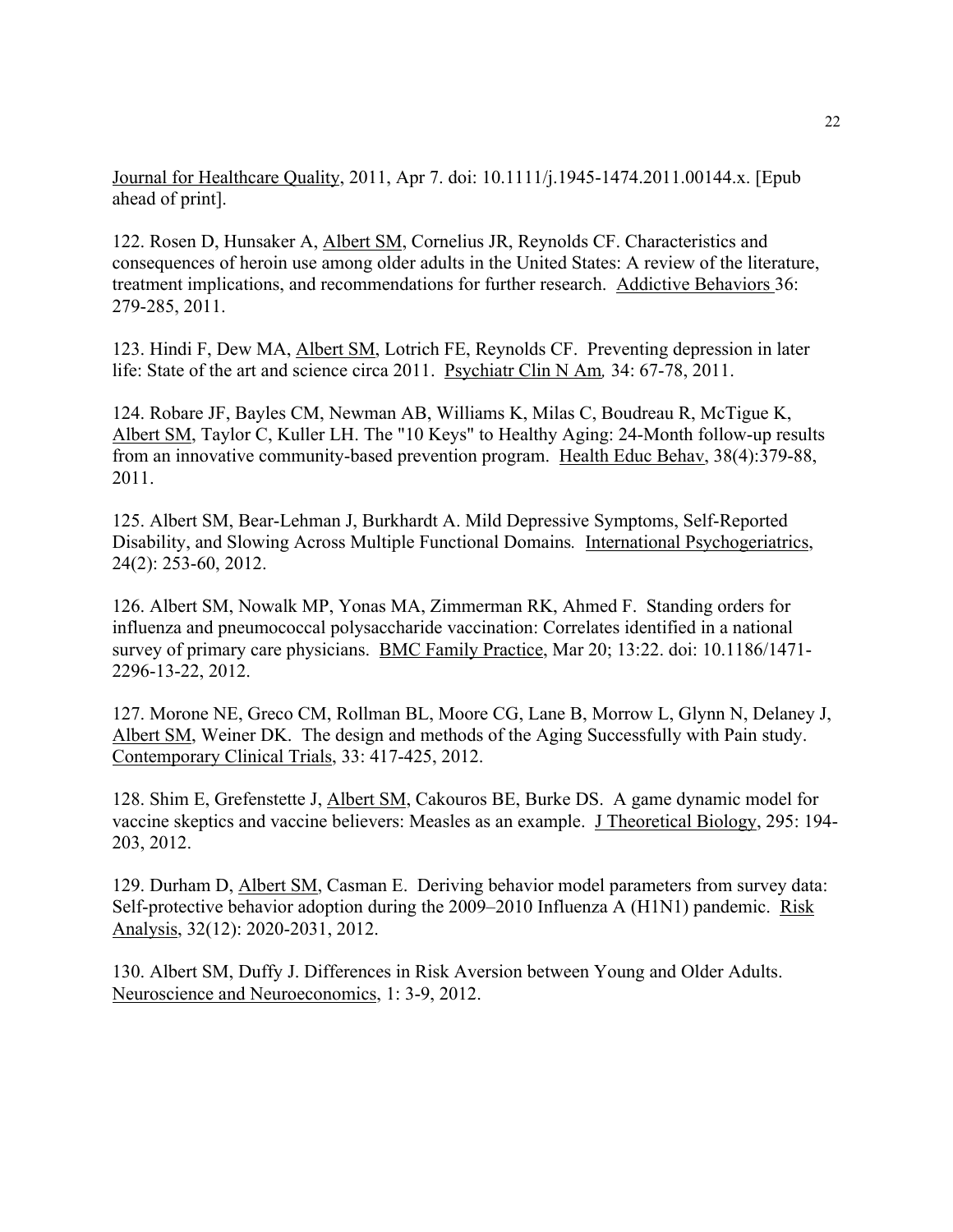131. Nowalk MP, Nutini J, Raymund M, Ahmed F, Albert SM, Zimmerman RK. Evaluation of a Toolkit to Introduce Standing Orders for Influenza and Pneumococcal Vaccination in Adults: A Multimodal Pilot Project. Vaccine 30: 5978-5982, 2012.

132. Flatt JD, Agimi Y, Albert SM. Homophily and health behavior in social networks of older adults. Family and Community Health 35(4): 312-21, 2012.

133. Mehrotra A, Paone S, Martich GD, Albert SM, Shevchik GJ. A Comparison of Care at eVisits and Physician Office Visits for Sinusitis and Urinary Tract Infections. JAMA Intern Med 2013; 173: 72-4.

134. Mehrotra, A. Paone, S, Martich, GD, Albert, SM, Shevchik GJ, Characteristics of Patients Who Seek Care via eVisits instead of Office Visits. Telemedicine and e-Health 2013; 19(7): 515- 9.

135. Maqsood F, Flatt JD, Albert SM, Maqsood S, Nizamuddin M. Correlates of Self-Reported Depressive Symptoms: A Study of Older Persons of Punjab, Pakistan. J Cross Cult Gerontol 2013; 28: 65-74.

136. Felter E, Pringle JL, Nolan B, Colombi A, Albert SM. We're working hard, but is it hardly working? Why process is critical in the delivery of worksite health promotion programs. J Occupat Environ Med 2013 May;55(5):586-92.

137. Kumar S, Grefenstette J, Galloway D, Albert SM, Burke D. Policies to Reduce Influenza in the Workplace: Impact Assessments Using an Agent-Based Model. Am J Public Health 2013; 103(8): 1406-11.

138. Nowalk, MP, Nolan B, Nutini J, Ahmed F, Albert S, Susick M, Zimmerman R. Success of the 4 Pillars Toolkit for Influenza and Pneumococcal Vaccination in Adults. J Healthcare Qual, 2013; 36(6): 5-15. doi: 10.1111/jhq.12020.

139. Diniz BS, Butters MA, Albert SM, Dew MA, Reynolds CF 3rd. Late-life depression and risk of vascular dementia and Alzheimer's disease: Systematic review and meta-analysis of community-based cohort studies. Br J Psychiatry 2013; 202: 329-35.

140. Albert SM. Unsafe to go home. American Journal of Hospice and Palliative Medicine 2013, Aug 28. [Epub ahead of print]. 2015, Vol. 32(1) 120-121.

141. Reynolds CF III, Thomas SB, Morse JQ, Anderson SJ, Albert SM, Dew MA, Begley AE, Karp JF, Gildengers A, Butters MA, Stack JA, Kasckow J, Miller MD, Quinn SC: Early Intervention to Preempt Major Depression in Older Black and White Adults. Psychiatric Services, 2014; 65:765–773. doi: 10.1176/appi.ps.201300216.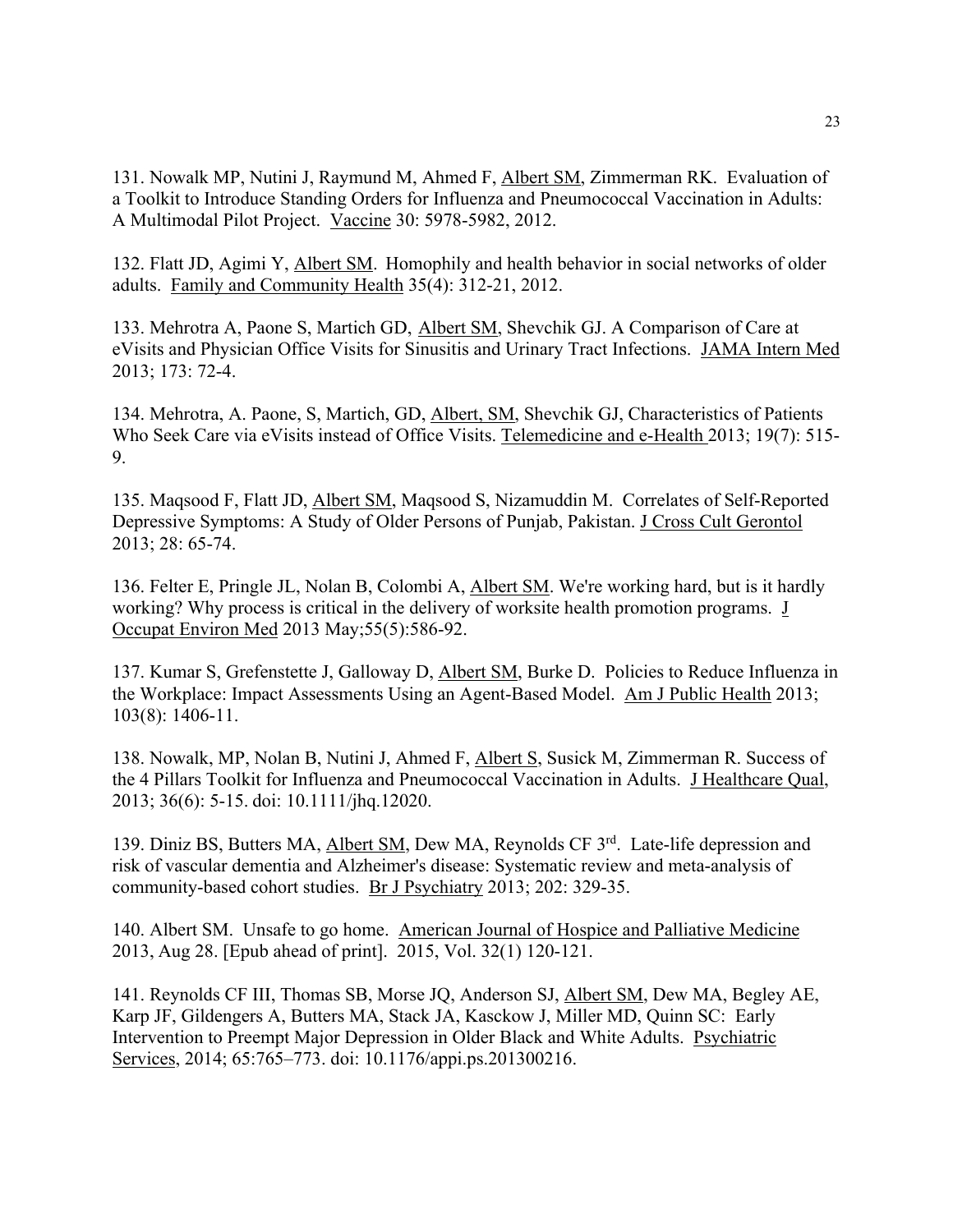142. Albert SM, King J, Boudreau R, Prasad T, Lin CJ, Newman AB. Primary Prevention of Falls: Effectiveness of a Statewide Program. Am J Public Health, 2014; 104(5): e77-84.

143. Burke J, Truong S, Albert S, Steenrod J, Gilbert C, Folb B, Ahlam S, James E. What can be learned from the types of community benefit programs that hospitals already have in place? **J** Health Care Poor Underserved 25(1): 165-193, 2014. 10.1353/hpu.2014.0058

144. Albert SM, Edelstein O, King J, Lin CJ, Boudreau R, Newman AB. Design of Falls-Free PA: A Pragmatic Clinical Trial for Primary Prevention of Falls among Older Adults in Pennsylvania. Prevention Science, 2014; 31(2): 141-8.

145. Edelstein O, Pater K, Sharma R, Albert SM. Influence of urban residence on use of psychotropic medications in Pennsylvania, USA: Cross-sectional comparison of older adults attending senior centers. Drugs and Aging, 31(2): 141-148, 2013. doi: 10.1007/s40266-013- 0147-z.

146. Stahl S, Albert SM, Dew MA, Lockovich M, Reynolds CF III: Coaching in Healthy Dietary Practices: A Case of Indicated Depression Prevention. The American Journal of Psychiatry, 2014; 171(5): 499-505.

147. Lee Y, Tang F, Kim K, Albert SM. The Vicious Cycle of Parental Caregiving and Financial Well-being: A Longitudinal Study of Women. Journal of Gerontology: Social Sciences, 2015; 70(3): 425-31.

148. Albert SM, Bix L, Bridgeman M, Carstensen LL, Dyer-Chamberlain M, Neafsey P, Wolf M. Promoting Safe and Effective Use of OTC Medications among Older Adults: Summary and Recommendations from the CHPA-GSA National Summit on Over-the-Counter Medication Behaviors of Older Adults. The Gerontologist 2014; 54(6): 909-918.

149. Qutub A, Lacomis D, Albert SM, Feingold E. Life factors affecting depression and burden in amyotrophic lateral sclerosis caregivers. Amyotrophic Lateral Sclerosis and Frontotemporal Degeneration, 2014; 15(3-4): 292-7.

150. Lee Y, Tang F, Kim K, Albert SM. Exploring Gender Differences in the Relationships Between Eldercare and Labor Force Participation in the U.S.: A Longitudinal Approach. Canadian Journal on Aging/La Revue canadienne du vieillissement, 2015, 34(1): 14-25.

151. Flatt JD, Swailes A, King J, Prasad T, Boudreau RM, Albert SM. Using the Memory Impairment Screen by Telephone to Determine Fall Risk in Community-Dwelling Older Adults. J Am Geriatrics Soc 2014; 62: 1983-1984.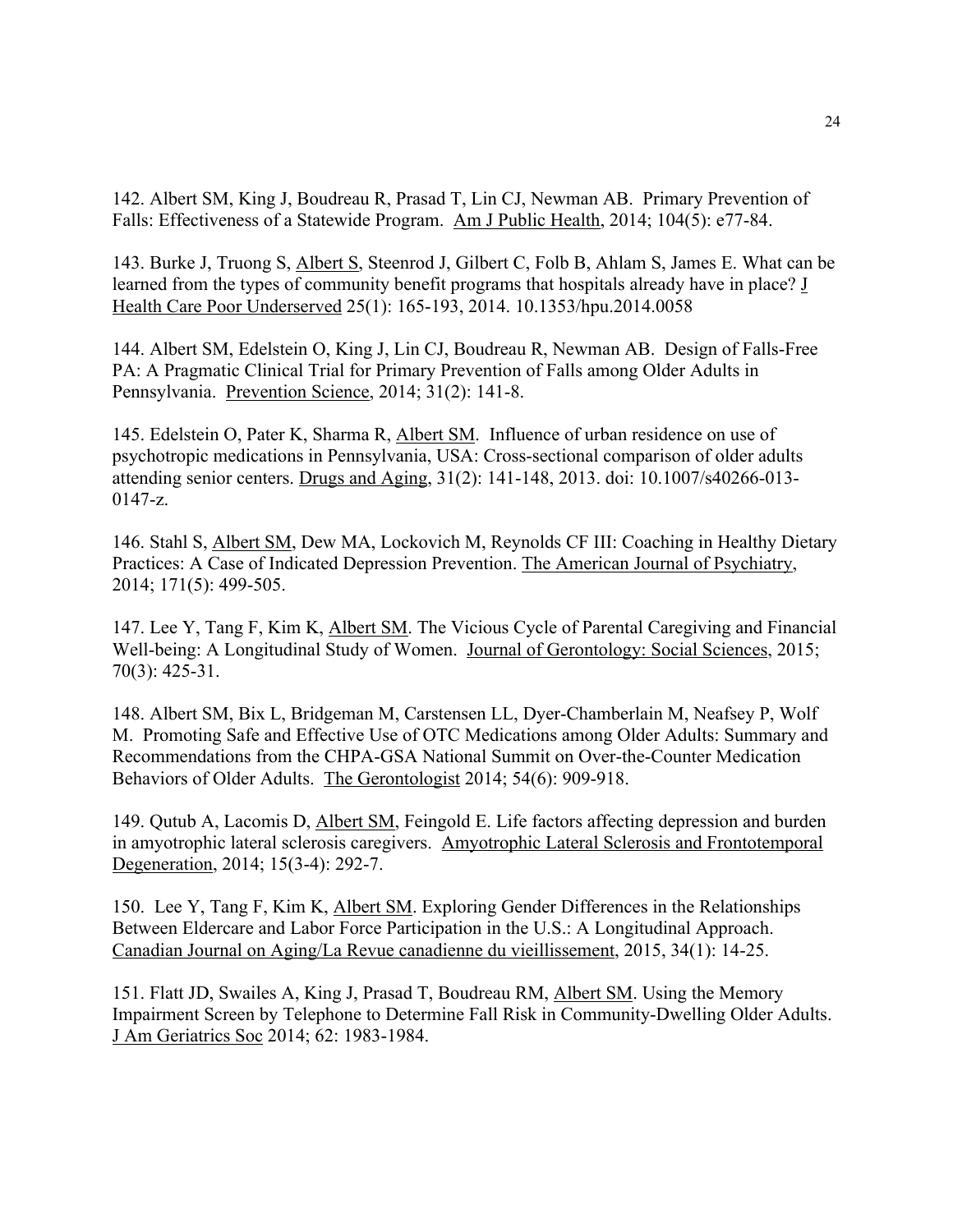152. Albert SM, Bear-Lehman J, Anderson SJ. Declines in Mobility and Changes in Performance in the Instrumental Activities of Daily Living among Mildly Disabled Community-Dwelling Older Adults. Journal of Gerontology: Medical Sciences, 2014; 70: 71-77.

153. Pater KS, Agimi Y, Albert SM. Using a Pharmacy Student Model to Review Prescription Medication Use among Older Adults Living in Low-Income Seniors Housing. Seniors Housing & Care Journal, 22(1): 1-13, 2014.

154. Flatt JD, Hughes T, Documet P, Lingler JH, Trauth J. Albert SM. A Qualitative Study on the Types and Purposes of Social Activities in Late Life. Activities, Adaptation & Aging, 2015;39(2):109-132.

155. Seaman JB, Bear TM, Documet PI, Sereika SM, Albert SM. Hospice and Family Involvement with End-of-Life Care: Results from a Population-based Survey. American Journal of Hospice and Palliative Medicine 2016; 33(2): 130-5.

156. Wynne J, Lunney J, Ives D, Newman A, Satterfield S, Garcia M, Harris, T, Ayonayon HN, Rubin SM, Albert SM, for the Health ABC Study. Perceptions of very old adults on informed care in medical encounters. J Am Geriatrics Soc 2015; 63(3): 612-614.

157. Stahl S, Albert SM. Gender differences in physical activity patterns among older adults who fall. Prev Med 2015; 71:94-100.

158. Albert SM, King J, Keene RM. Assessment of an interactive voice response system for identifying falls in a statewide sample of older adults. Prev Med 2014; 71C: 31-36.

159. Hirshkowitz M, Whiton K, Albert SM, Alessi C, Bruni O, DonCarlos L, Hazen N, Herman J, Katz ES, Kheirandish-Gozal L, Neubauer DN, O'Donnell AE, Ohayon O, Peever J, Rawding R, Sachdeva RC, Setters B, Vitiello MV, PhD, Ware JC. National Sleep Foundation's sleep time duration recommendations: methodology and results summary. Sleep Health, 2015, 1:40-43.

160. Albert SM, King, J, Dew MA, Begley AE, Anderson SJ, Karp JF, Gildengers AG, Butters MA, Reynolds CF III: Design and Recruitment for a Randomized Controlled Trial of Problem Solving Therapy to Prevent Depression among Older Adults with Need for Supportive Services. American Journal of Geriatric Psychiatry 2016; 24(1): 94-102.

161. Albert SM, Roth T, Toscani M, Vitiello MV, Zee P. Sleep Health and Appropriate Use of OTC Sleep Aids in Older Adults - Recommendations of a Gerontological Society of America Workgroup. The Gerontologist 2015; Oct 28. pii: gnv139. [Epub ahead of print].

162. Hirshkowitz M, Whiton K, Albert SM, Alessi C, Bruni O, DonCarlos L, Hazen N, Herman J, Katz ES, Kheirandish-Gozal L, Neubauer DN, O'Donnell AE, Ohayon O, Peever J, Rawding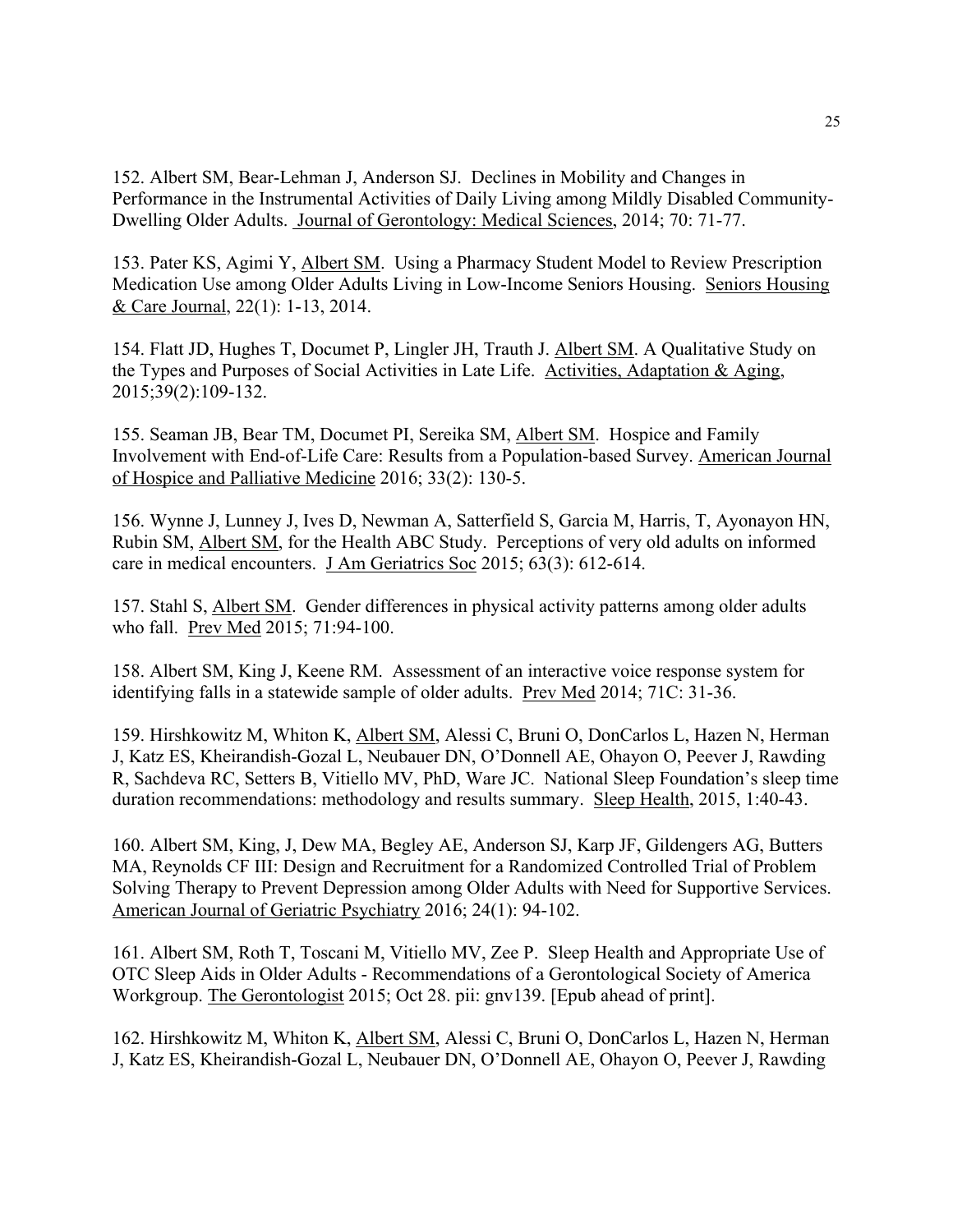R, Sachdeva RC, Setters B, Vitiello MV, PhD, Ware JC. National Sleep Foundation's updated sleep duration recommendations: Final report. Sleep Health 2015, 1: 233-243.

163. Casas A, Duell J, O'Malley T, Documet P, Garland R, Albert S, Fabio A. Housing Relocation Policy and Violence: A Literature Review. Trauma Violence Abuse 2015 Sep 6. pii: 1524838015603211.

164. Conroy MB, Zgibor JC, Simkin-Silverman L, Donohue JM, Albert SM, Kuller LH, Newman AB. Bundling Preventive Services for Community-Dwelling Seniors: Rationale for Multi-faceted Public Health Interventions. Primary Health Care 2015, in press.

165. Albert SM, Agimi Y, Martich GD. Interest in mental health care among patients making eVisits. Am J Managed Care 2015, 21: 867-872.

166. Schlenk EA, Bilt JV, Lo-Ciganic WH, Jacob ME, Woody SE, Conroy MB, Kwoh CK, Albert SM, Boudreau R, Newman AB, Zgibor JC. Pilot Enhancement of the Arthritis Foundation Exercise Program with a Healthy Aging Program. Res Gerontol Nurs 2015; Oct 28:1-10.

167. Karp JK, Dew MA, Wahed AS, Fitzgerald K, Bolon CA, Weiner DK, Morse JQ, Albert SM, Butters MA, Gildengers AG, Reynolds CF III: Challenges and Solutions for Depression Prevention Research: Methodology for a Depression Prevention Trial for Older Adults with Knee Arthritis and Emotional Distress. American Journal of Geriatric Psychiatry 2016; 24(6): 444-54.

168. Gildengers AG, Butters MA, Albert SM, Anderson SJ, Dew MA, Erickson KI, Garand L, Karp JF, Lockovich MH, Morse JQ, Reynolds CF III: The Design and Implementation of an Intervention Development Study: Retaining Cognition While Avoiding Late-Life Depression (ReCALL). American Journal of Geriatric Psychiatry 2016; 24(6):444-54.

169. Jacob ME, Lo-Ciganic W-H, Simkin-Silverman LR, Albert SM, Newman AB, Terhorst L, Vander Bilt J, Zgibor JC, Schlenk EA. The Preventive Services Use Self-Efficacy (PRESS) Scale in Older Women: Development and Psychometric Properties. BMC Health Services Research 2016, 16(1): 71. doi: 10.1186/s12913-016-1321-x.

170. Ernecoff N, Keane C, Albert SM. Health behavior change in advance care planning: An agent-based model. BMC Public Health 2016; 16(1): 193. doi: 10.1186/s12889-016-2872-9.

171. Ncube CN, Enquobahrie DA, Albert SM, Herrick AL, Burke JG. Association of neighborhood context with offspring risk of preterm birth and low birthweight: A systematic review and meta-analysis of population-based studies. Soc Sci Med 2016; 153:156-164.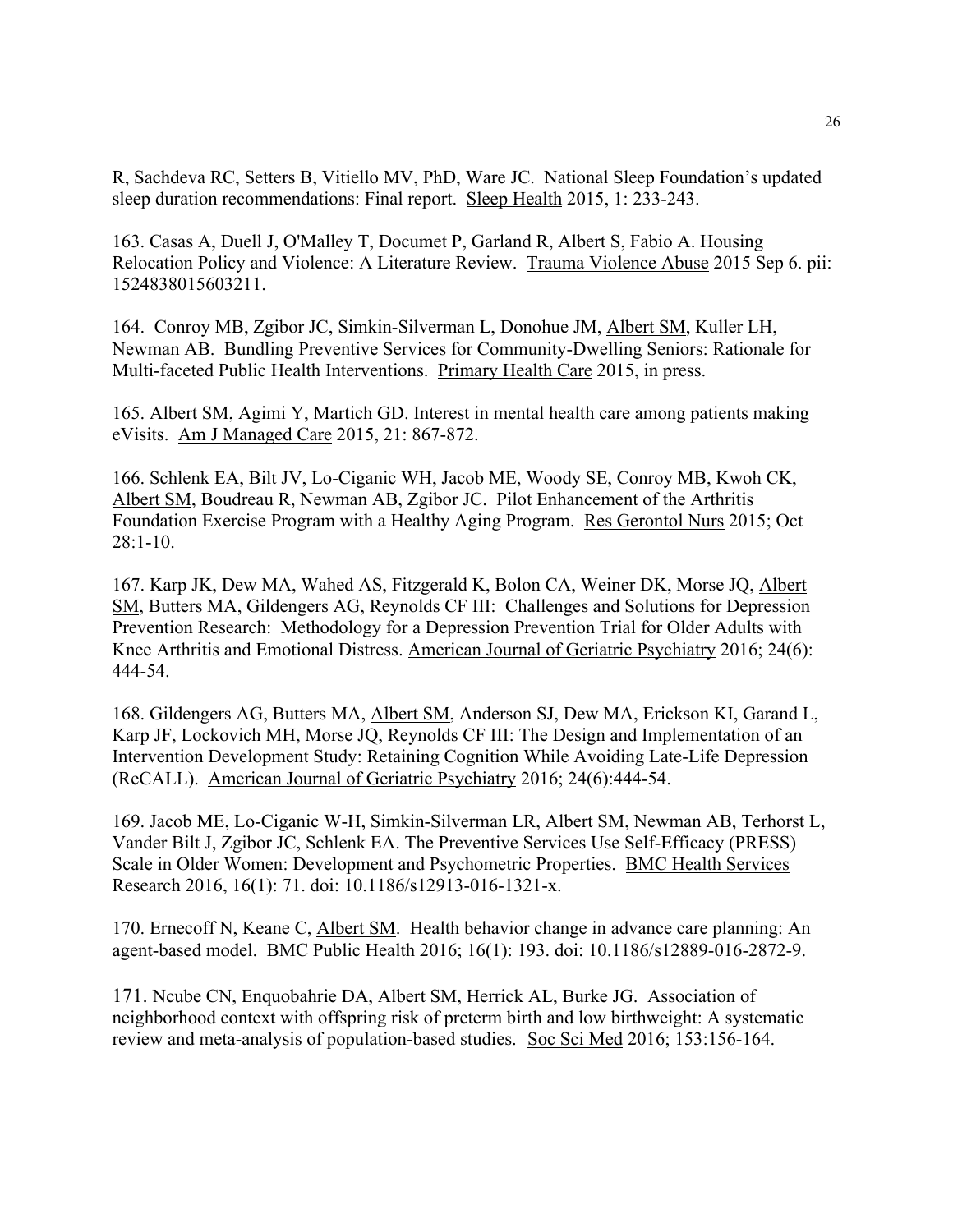172. Albert SM, Raviotta J, Lin CJ, Edelstein O, Smith KJ. Cost Effectiveness of a Statewide Falls Prevention Program: Healthy Steps for Older Adults, Pennsylvania. Am J Managed Care 2016, 22: 294-300.

173. Albert SM, Lunney JR, Ye L, Boudreau R, Ives D, Satterfield S, Ayonayon, HN, Rubin SM, Newman AB, Harris T, for the Health ABC study. Symptom Burden and End of Life Treatment Preferences in the Very Old. J Pain Symptom Management 2016; 52(3):404-11.

174. Zgibor JC, Schlenk EA, Vater L, Kola S, Vander Bilt J, Woody S, Jacob ME, Lo-Ciganic WH, Brenckle A, Brandenstein J, Kwoh CK, Boudreau R, Albert S, Conroy M, Rodgers E, Newman AB. Partnership Building and Implementation of an Integrated Healthy-Aging Program. Progress Community Health Partnerships: Res Educ Action, 2016; 10(1): 123-132.

175. Pillemer F, Anhang R, Paone S, Martich GD, Albert S, Updike G, Rudin R, Liu D, Mehrotra A. Direct Release of Test Results to Patients Increases Patient Engagement and Utilization of Care. PLoS One, 2016 Jun 23;11(6):e0154743. doi: 10.1371/journal.pone.0154743.

176. Mattos M, Sereika SM, Naples JG, Albert SM. Differences in Benzodiazepine Receptor Agonist Use in Rural and Urban Older Adults. Drugs - Real World Outcomes, 2016; 3(3): 289- 296.

177. Agimi Y, Albert SM, Youk A, Documet P, Steiner C. Mandatory Physician Reporting of At Risk Drivers: The Older Driver Example. The Gerontologist, 2017; doi: 10.1093/geront/gnw209.

178. Zgibor JC, Ye, L, Boudreau RM, Conroy MB, Vander Bilt J, Rodgers EA, Schlenk EA, Jacob ME, Brandenstein J, Albert SM, Newman AB. Community-based healthy aging interventions for older adults with arthritis and multimorbidity. J Community Health 2016; doi 10:1007/s10900-016-0268-5.

179. Abraham O, Pu J, Schleiden L, Albert SM. Factors Contributing to Poor Satisfaction with Sleep and Healthcare Seeking Behavior in Older Adults. Sleep Health 2017; 3(1): 43-48.

180. Abraham O, Schleiden L, Albert SM. Over-the-counter medications containing diphenhydramine and doxylamine used by older adults to improve sleep. Int J Clin Pharm 2017; 39(4):808-817. doi: 10.1007/s11096-017-0467-x.

181. Albert SM, Lunney JR, Ye L, Boudreau R, Ives D, Satterfield S, Kaplan CM, Waters T, Ayonayon HN, Rubin SM, Newman AB, Harris T, for the Health ABC study. Are Preferences for Aggressive Medical Treatment Associated with Health Care Utilization in the Very Old? J Palliative Med 2017; Mar 23. doi: 10.1089/jpm.2016.0284.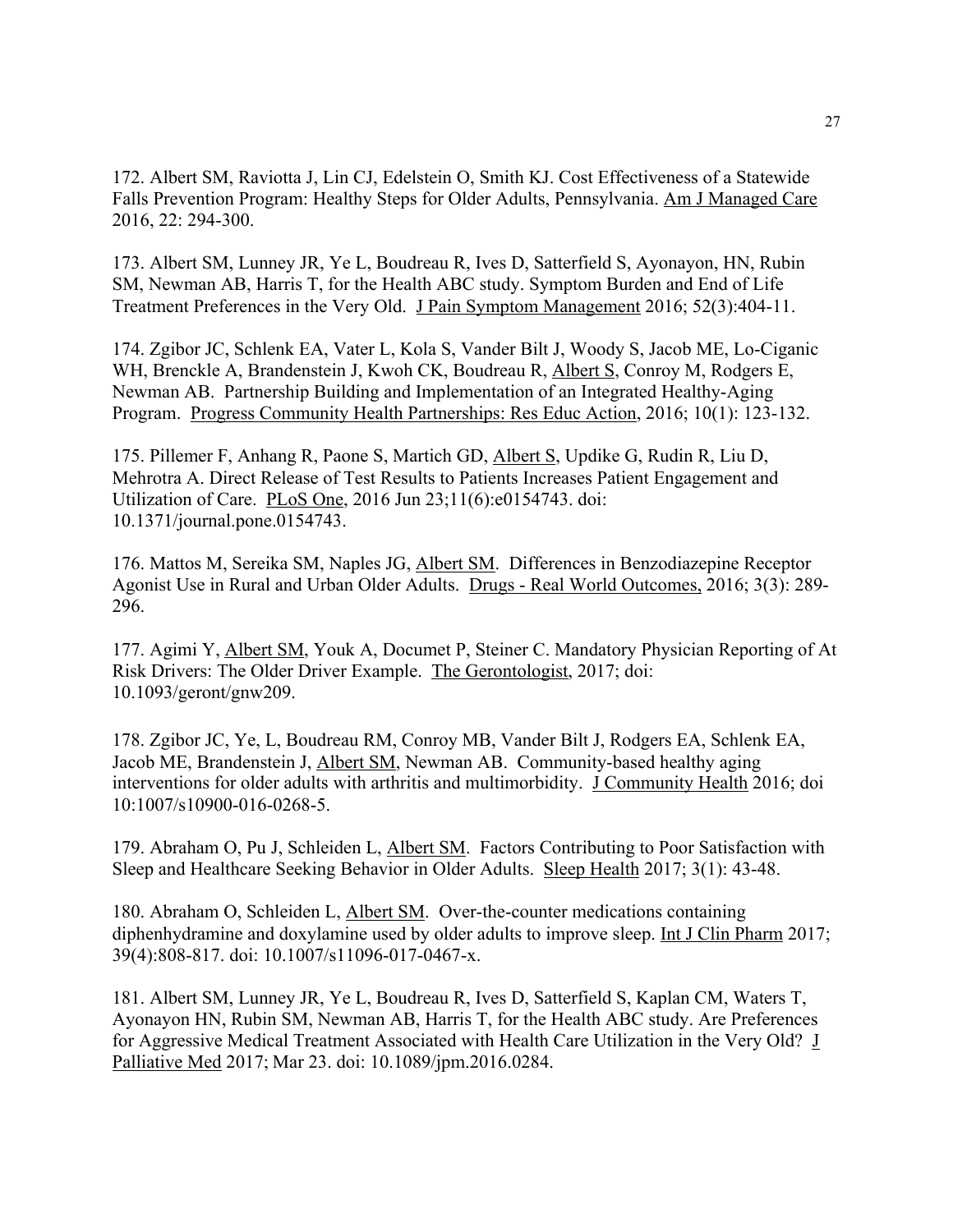182. O'Malley TL; Documet PI, Burke J, Garland R, Terry A, Slade RL; Albert SM. Preventing violence: A public health participatory approach to homicide reviews. Health Promotion Practice, 2018; 19(3):427-436.

183. Ncube C, Enquobahrie DA, Burke JG, Ye F, Marx J, Albert SM. Transgenerational transmission of preterm birth risk: The role of race and generational socio-economic neighborhood context. Maternal Child Health J, 2017, doi:10.1007/s10995-016-2251-2.

184. Stahl ST, Reynolds CF, Whyte EM, Albert SM. Psychiatric Diagnoses among Older Recipients of Publicly Funded Mental Health Services. J Amer Geriatrics Society, 2017; 65(7):1569-1572.

185. Stahl ST, Albert SM, Dew MA, Anderson S, Karp JF, Gildengers A, Butters MA, Reynolds CF. Measuring Participant Effort in a Depression Prevention Trial: Who Engages in Problemsolving Therapy? Am J Geriatric Psychiatry 2017; Mar 14. pii: S1064-7481(17)30254-3. doi: 10.1016/j.jagp.2017.03.005.

186. de Silva A, Albert SM, Jayasekara JMKB, Structural violence and chronic kidney disease of unknown etiology in Sri Lanka Soc Sci Med 2017; 178: 184-195.

187. Ohayon M, Wickwire EM, Hirshkowitz M, Albert SM, Avidan A, Daly FJ, Dauvilliers Y, Ferri R, Fung C, Gozal D, Hazen N, Krystal A, Lichstein K, Mallampalli M, Plazzi G, Rawding R, Scheer FA, Somers V, Vitiello MV. National Sleep Foundation's sleep quality recommendations: first report. Sleep Health 2017; 3(1): 6-19.

188. Ie K, Felton M, Springer S, Wilson SA, Albert SM. Physician factors associated with polypharmacy and potentially inappropriate medication use among family medicine residency practices. J Am Board Fam Med 2017; 30(4): 528-536.

189. Abraham O, Schleiden LJ, Brothers AL, Albert SM. Managing sleep problems using nonprescription medications and the role of community pharmacists: older adults' perspectives. Int J Pharm Pract 2017; Mar 6. doi: 10.1111/ijpp.12334

190. Albert SM, King J. Effectiveness of statewide falls prevention efforts with and without group exercise. Preventive Med 2017; 105:5-9.

191. Sagawa N, Marcum ZA, Boudreau RM, Hanlon JT, Albert SM, O'Hare C, Satterfield S, Schwartz AV, Vinik AI, Cauley JA, Harris TB, Newman AB, Strotmeyer ES. Low blood pressure levels for fall injuries in older adults: the Health, Aging and Body Composition Study. Eur J Ageing 2018. https://doi.org/10.1007/s10433-017-0449-9.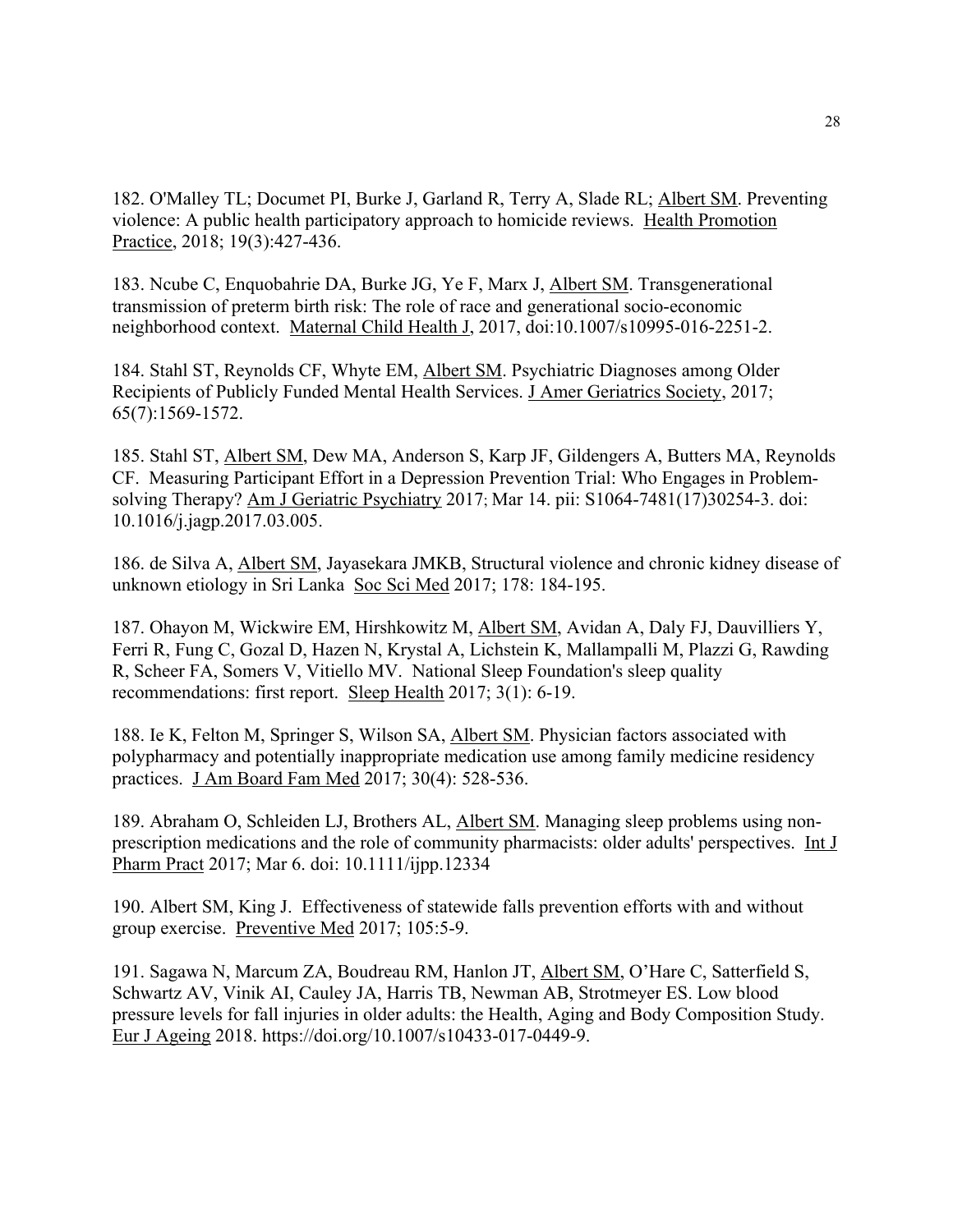192. Lunney JR, Albert SM, Boudreau R, Ives D, Satterfield S, Newman AB, Harris T. Trajectories at the end of life: Comparing clinical condition and disability approaches. J Am Geriatrics Soc 2018; 66(3): 503-508.

193. DiNapoli EA, Gebara MA, Kho T, Butters MA, Gildengers AG, Albert SM, Dew MA, Erickson KI, Reynolds CF 3rd, Karp JF. J Geriatr Psychiatry Neurol 2017; 1:891988717731827. doi: 10.1177/0891988717731827.

194. Ie K, Chou E, Boyce RD, Albert SM. Potentially harmful medication use and decline in health-related quality of life among community-dwelling older adults. Drugs - Real World Outcomes, 2017; 4(4):257-264.

195. Lunney JR, Albert SM, Boudreau R, Ives D, Satterfield S, Newman AB, Harris T, for the Health ABC study. Three year functional trajectories among old age survivors and decedents: Dying eliminates a racial disparity. J Gen Internal Med 2018; 33(2):177-181.

196. Stahl ST, Emanuel J, Albert SM, Dew MA, Schulz R, Robbins-Welty G, Reynolds CF 3rd. Design and Rationale for a Technology-based Healthy Lifestyle Intervention in Older Adults Grieving the Loss of a Spouse. Contemp Clin Trials Commun 2017; 8:99-105.

197. Ncube CN, Enquobahrie DA, Burke JG, Ye F, Marx J, Albert SM. Racial disparities in the transgenerational transmission of low birthweight risk. Ethn Health 2017; Sep 19:1-12.

198. Agimi Y, Albert SM, Youk AO, Documet PI, Steiner CA. Dementia and Motor Vehicle Crash Hospitalizations: Role of Physician Reporting Laws. Neurology 2018; 90(9): e808-e813.

199. Bear-Lehman J, Albert, SM. Occupational performance and subclinical disability in community-dwelling older adults. Annals of International Occupational Therapy 2018; 1, 61–72.

200. Culyba AJ, Kaleab AZ, Albert SM, Jones KA, Paglisotti T, Zimmerman M, Miller EM, Future Orientation and Violence Perpetration Among Male Youth in Low Resource Neighborhoods. JAMA Pediatrics, July 2, 2018., doi:10.1001/jamapediatrics.2018.1158.

201. Albert SM, King J, Jones JR, Danielson ME, Park Y, Newman AB. Using the Infrastructure of State Aging Services to Promote Prevention Behavior. Preventing Chronic Disease, 2018 Jul 5;15:E90. doi: 10.5888/pcd15.170567

202. Venditti EM, Zgibor JC, Vander Bilt J, Kieffer L, Boudreau RM, Burke LE, Glynn NW, Jakicic JM., Smith KJ, Semler LN, Rager JR, Albert SM, Newman AB. Mobility and Vitality Lifestyle Program (MOVE UP): Design, recruitment and baseline sample characteristics of a community health worker implemented behavioral lifestyle intervention to improve physical function and weight in older adults with overweight and obesity. Innovation in Aging, Jun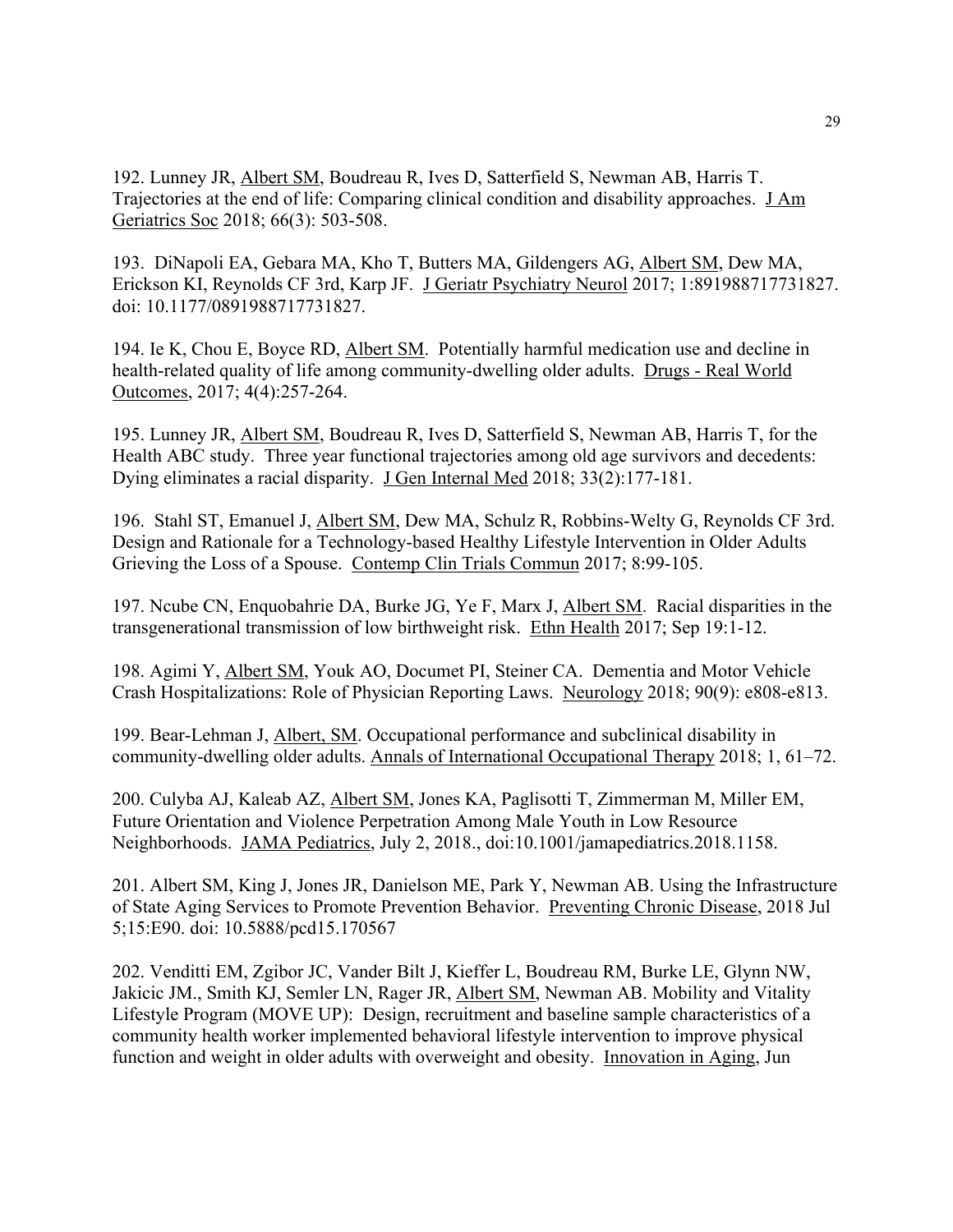18;2(2):igy012. doi: 10.1093/geroni/igy012. eCollection 2018 Jun.

203. Lunney JR, Albert SM, Boudreau R, Ives D, Newman AB, Harris T. Fluctuating Physical Function and Health: Their Role at the End of Life. J Palliat Med 2018, Dec 20. doi: 10.1089/jpm.2018.0289.

204. Albert SM, King J, Anderson S, Dew MA, Zhang J, Stahl ST, Karp JF, Gildengers, AG, Butters MA, Reynolds CF. Depression Agency-Based Collaborative (Dep-ABC): Effect of Problem Solving Therapy on Risk of Common Mental Disorders in Older Adults with Home Care Needs. Am J Geriatr Psychiatr 2019, 27(6): 619-624..

205. Keefe RH, Pecukonis E, Cuddleback G, Copeland V, Friedman MS, Albert SM. Educating the Next Generation of Public Health Social Work Leaders: Findings from a Two-Day Summit. Journal of Teaching in Social Work. 2019. 10.1080/08841233.2019.1586809.

206. Karp JF , Zhang J, Wahed AS, Anderson S, Dew MA, Fitzgerald K, Weiner DK, Albert S, Gildengers A, Butters M, , Reynolds CF. Improving Patient Reported Outcomes and Preventing Depression and Anxiety in Older Adults with Knee Osteoarthritis: Results of a Sequenced Multiple Assignment Randomized Trial (SMART) Study. Am J Geriatr Psychiatr 2019; 27(10):1035-1045.

207. Jayasekara KB, Kulasooriya PN, Wijayasiri KN, Rajapakse ED, Dulshika DS, Bandara P, Fried LF, De Silva A, Albert SM. Relevance of heat stress and dehydration to chronic kidney disease (CKDu) in Sri Lanka. Prev Med Rep. 2019; 15: 100928.

208. Culyba AJ, Miller E, Albert SM, Abebe KZ. Co-occurrence of Violence-Related Risk and Protective Behaviors and Adult Support Among Male Youth in Urban Neighborhoods. JAMA Netw Open 2019; 2(9): e1911375.

209. Coyle PC, Perera S, Albert SM, Freiburger JK, VanSwearingen JM, Brach JS. Potential long-term impact of "On The Move" group-exercise program on falls and healthcare utilization in older adults: an exploratory analysis of a randomized controlled trial. BMC Geriatr 2020; 20(1):105.

210. Shuman V, Coyle PC, Perera S, VanSwearingen JM, Albert SM, Brach JS. Association between improved mobility and distal health outcomes. J Gerontol A Biol Sci Med Sci, 2020, Apr 9:glaa086.

211. Kim H, Sereika S, Lingler J, Albert SM; Bender CM. Illness Perceptions, Self-efficacy, and Self-reported Medication Adherence in Persons Aged 50 and Older With Type 2 Diabetes. J Cardiovasc Nursing 2020: doi: 10.1097/JCN.0000000000000675.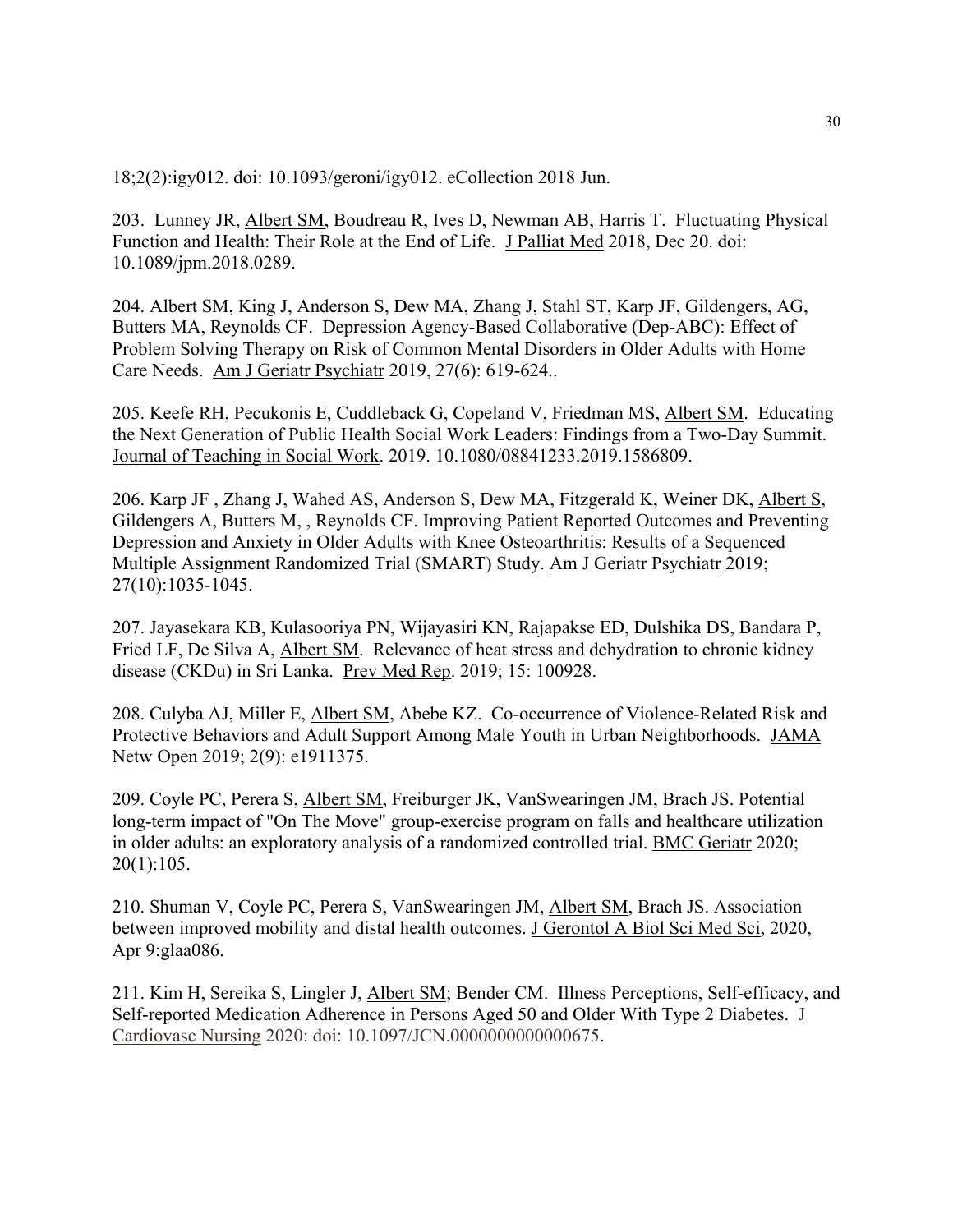212. Liu D, Schuchard H, Burston B, Yamashita T, Albert SM. Interventions to Reduce Healthcare Disparities in Cancer Screening Among Minority Adults: A Systematic Review. J Racial Ethnic Health Disparities, 2020.

213. Stahl ST, Smagula SF, Dew MA, Schulz R, Albert SM, Reynolds CF. Digital Monitoring of Sleep, Meals, and Physical Activity for Reducing Depression in Older Spousally-Bereaved Adults: A Pilot Randomized Controlled Trial. Am J Geriatr Psychiatry, 2020; Mar 8:S1064- 7481(20)30244.

214. Stahl ST, Smagula SF, Rodakowski J, Dew MA, Albert SM, Karp JF, Butters M, Gildengers A, Reynolds CF. Subjective sleep quality and trajectories of interleukin-6 in older adults. Am J Geriatr Psychiatry; 2020; Jun 25:S1064-7481(20)30388-2.

215. Ie K, Hirose M, Sakai T, Motohashi I, Aihara M, Otsuki T, Tsuboya A, Matsumoto H, Hashi H, Inoue E, Takahashi M, Komiya E, Itoh Y, Tsuchida T, Kurosu E, Albert SM, Okuse C, Matsuda T. Protocol of a randomised controlled trial on the efficacy of medication optimisation in elderly inpatients: medication optimisation protocol efficacy for geriatric inpatients (MPEG) trial. BMJ Open 2020 Oct 12;10(10):e041125.

216. Choi E, Zahodne L, Kim S-G, Albert SM Older Workers with Physically Demanding Jobs and Their Cognitive Functioning. Ageing International, 2021, 1-17. doi: 10.1007/s12126-020- 09404-8.

217. Stahl ST, Altmann HM, Dew MA, Albert SM, Butters M, Gildengers A, Reynolds CF, Karp JK. The effects of gait speed and psychomotor speed on risk for depression and anxiety in older adults with medical comorbidities. J Amer Geriatr Soc 2021; 69:1265-1271.

218. Chahine LM, Lin I, Edison B, Mantri S, Albert S, Daeschler M, Kopil C, Marras C. Triggers and Alleviating Factors for Fatigue in Parkinson's Disease. PLoS ONE 2021, 4; 16(2): e0245285.

219. Ie K, Chou E, Boyce RD, Albert SM. Fall Risk-Increasing Drugs, Polypharmacy, and Falls among Low-Income Community-Dwelling Older Adults Innovation in Aging*,* 2021 Jan 8;5(1):igab001. doi: 10.1093/geroni/igab001.

220. Wu CY, Rodakowski J, Terhorst L, Dew MA, Butters M, Karp JF, Albert SM, Gildengers AG, Reynolds CF, Skidmore ER. Frequency of But Not Capacity for Participation in Everyday Activities Is Associated With Cognitive Impairment in Late Life. J Appl Gerontol 2021, Jan 6:733464820984283.

221. de Silva MWA, Albert SM. Kidney Disease, Health, and Commodification of Drinking Water: An Anthropological Inquiry into the Introduction of Reverse Osmosis Water in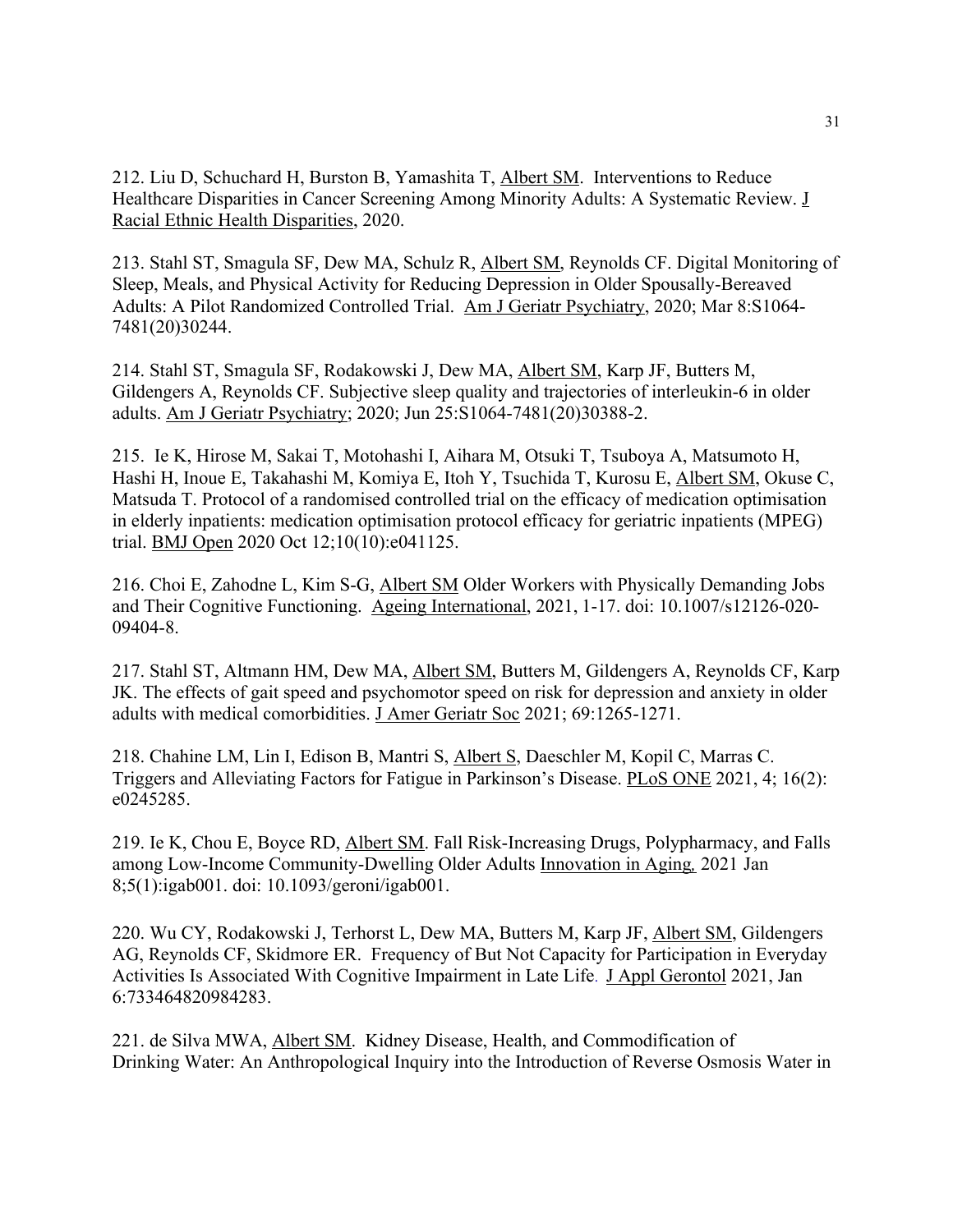the North Central Province of Sri Lanka. Human Organization 2021; 80(2): 140-151.

222. Mantri S, Klawson E, Albert SM, Rapoport R, Precht C, Glancey S, Daeschler NM, Mamikonyan E, Kopil CM, Marras C, Chahine LM. The Experience of Care Partners of Patients with Parkinsonism and Psychosis. PLoS ONE 2021; 16(3): e0248968. https://doi.org/10.1371/journal.pone.0248968

223. Chahine L, Feldman R, Althouse A, Torsney B, Alzyoud L, Mantri S, Edison B, Albert S, Daeschler M, Kopil C, Marras C. Contribution of Neuropsychiatric Symptoms in Parkinson's Disease to Different Domains of Caregiver Burden. Journal of Neurology, 2021; https://doi.org/10.1007/s00415-021-10443-7.

224. Mantri S, Edison B, Alzyoud L, Albert SM, Daeschler M, Kopil C, Marras C, Chahine LM. Knowledge, Responsibilities, and Peer Advice From Care Partners of Patients With Parkinson Disease Psychosis. Frontiers in Neurology, 2021, Feb 1;12:633645. doi: 10.3389/fneur.2021.633645.

225. Albert SM, Venditti E, Boudreau R, Kieffer L, Rager J, Zgibor J, Vander Bilt Joni, Danielson M, Burke L, Glynn N, Jakicic J, Smith K, Semler L, Newman A. Weight Loss through Lifestyle Intervention Improves Mobility in Older Adults. The Gerontologist 2021, Apr 5:gnab048. doi: 10.1093/geront/gnab048.

226. Jang H, Tang F, Fusco R, Engel R, Albert S. Grandparenting, Social Relations, and Mortality in Old Age. Research on Aging, 2021, in press.

227. Gilson AM, Stone JA, Morris AO, Brown RL, Xiong KZ, Jacobson N, Holden RJ, Albert SM, Phelan CH, Walbrandt Pigarelli DL, Breslow RM, Welch L, Chui MA. Impact of a pilot community pharmacy system redesign on reducing over-the-counter medication misuse in older adults. J Am Pharm Assoc (2003). 2021; Apr 15:S1544-3191(21)00162-X. doi: 10.1016/j.japh.2021.04.007.

228. Ie K, Aoshima S, Yabuki T, Albert SM. A narrative review of evidence to guide deprescribing among older adults. J Gen Fam Med 2021;00:1-15. https://doi. org/10.1002/jgf2.464.

229. Long K, Albert SM. Use of Zip Code Based Aggregate Indicators to Assess Race Disparities in COVID-19. Ethnicity & Disease 2021; 31(3), in press.

## BOOKS AND BOOK CHAPTERS

**Books**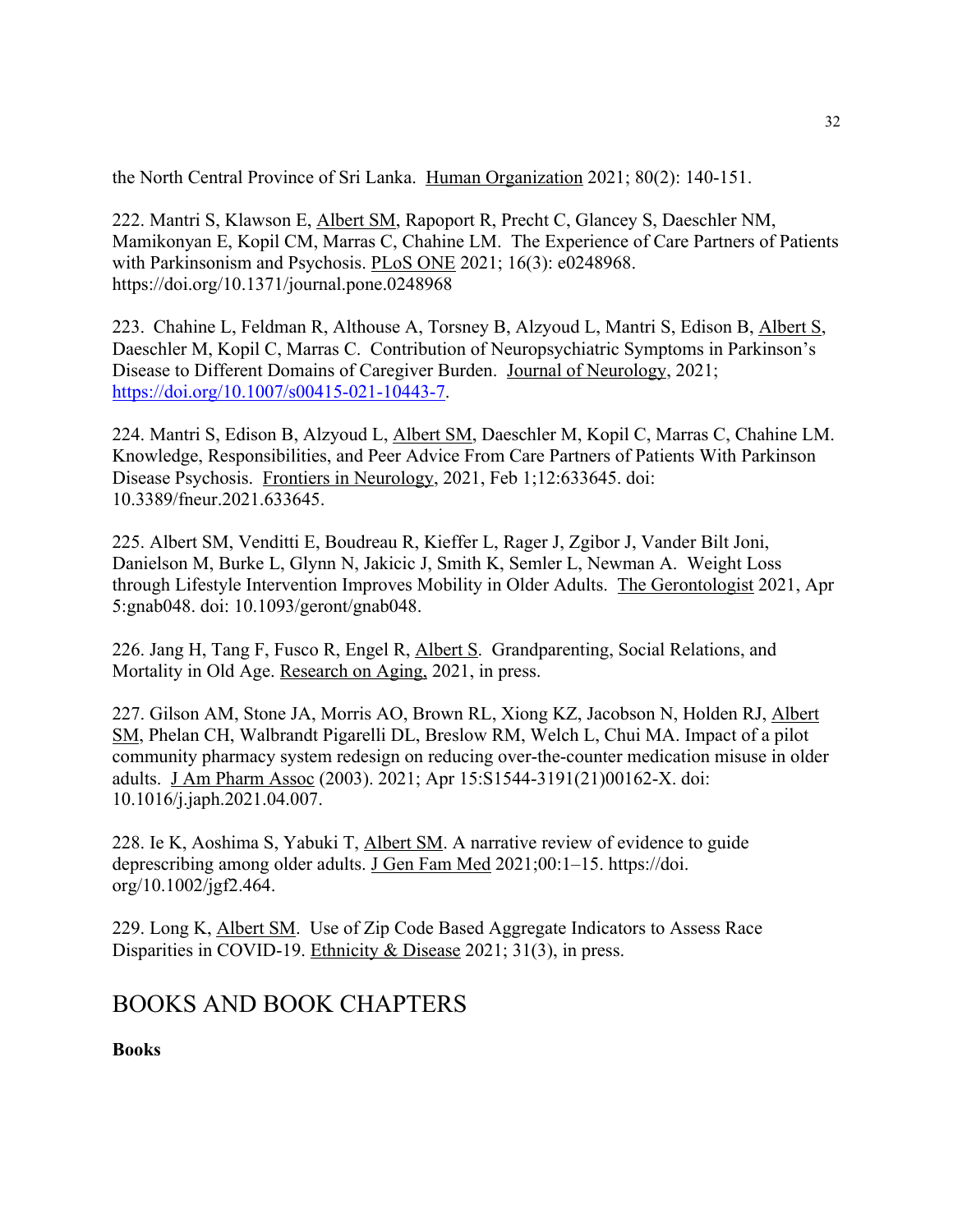1. Albert SM, Cattell M. Aging in Global Perspective: Cross-Cultural and Cross-National Perspectives. New York: G.K. Hall & MacMillan Press, 1994.

2. Albert SM, Logsdon RG, eds. Assessing Quality of Life in Alzheimer's Disease. New York: Springer Publishing Company, 2000.

3. Albert SM. Public Health and Aging: An Introduction to Maximizing Function and Well-Being. New York: Springer Publishing Company, 2004.

4. Albert SM, Freedman V. Public Health and Aging: Maximizing Function and Well-Being. New York: Springer Publishing Company, 2010, 2<sup>nd</sup> edition. Chinese translation, Huazhong University of Science & Technology Press, 2018.

5. Burke J, Albert SM, eds. Methods for Community Public Health Research. New York: Springer Publishing Company, 2014.

### **Chapters**

1. Albert SM, "The dependent elderly, home health care, and strategies of household adaptation." In J. Gubrium and A. Sankar (eds.) The Home Care Experience: Ethnography and Policy. Newbury Park, CA: Sage, Pp.19-36, 1990. Reprinted in J. Gubrium & JA Holstein, eds., Aging and Everyday Life. Oxford, UK: Blackwell, 2000.

2. Cattell MG, Albert SM "Caring for the Elderly: Cross-Cultural Perspectives." In C. Ember and M. Ember (eds.) Research Frontiers in Anthropology. New York: Prentice Hall, 1995.

3. Albert SM. "Aging." Encyclopedia of Cultural Anthropology. New Haven: HRAF, 1996: Vol 1: 27-31.

4. Albert SM, Assessing health-related quality of life in elderly chronic care populations. In Teresi JA, Lawton MP, Holmes D & Ory, M, eds., Measurement in Elderly Chronic Care Populations (New York: Springer, 1997), pp. 210-227.

5. Albert SM. The anthropology of everyday competence. Anthropology Newsletter, 39(9): 10 (American Anthropological Society, Washington, D.C), 1998. Reprinted in *Anthropology and Middle Class Working Families*, ed. MM Overbey & KM Dudley (Washington, D.C.: American Anthropological Society, 2000).

6. Logsdon RG, Albert SM. Introduction, In: Albert SM, Logsdon RG., Journal of Mental Health and Aging, 5(1):3-6, 1999.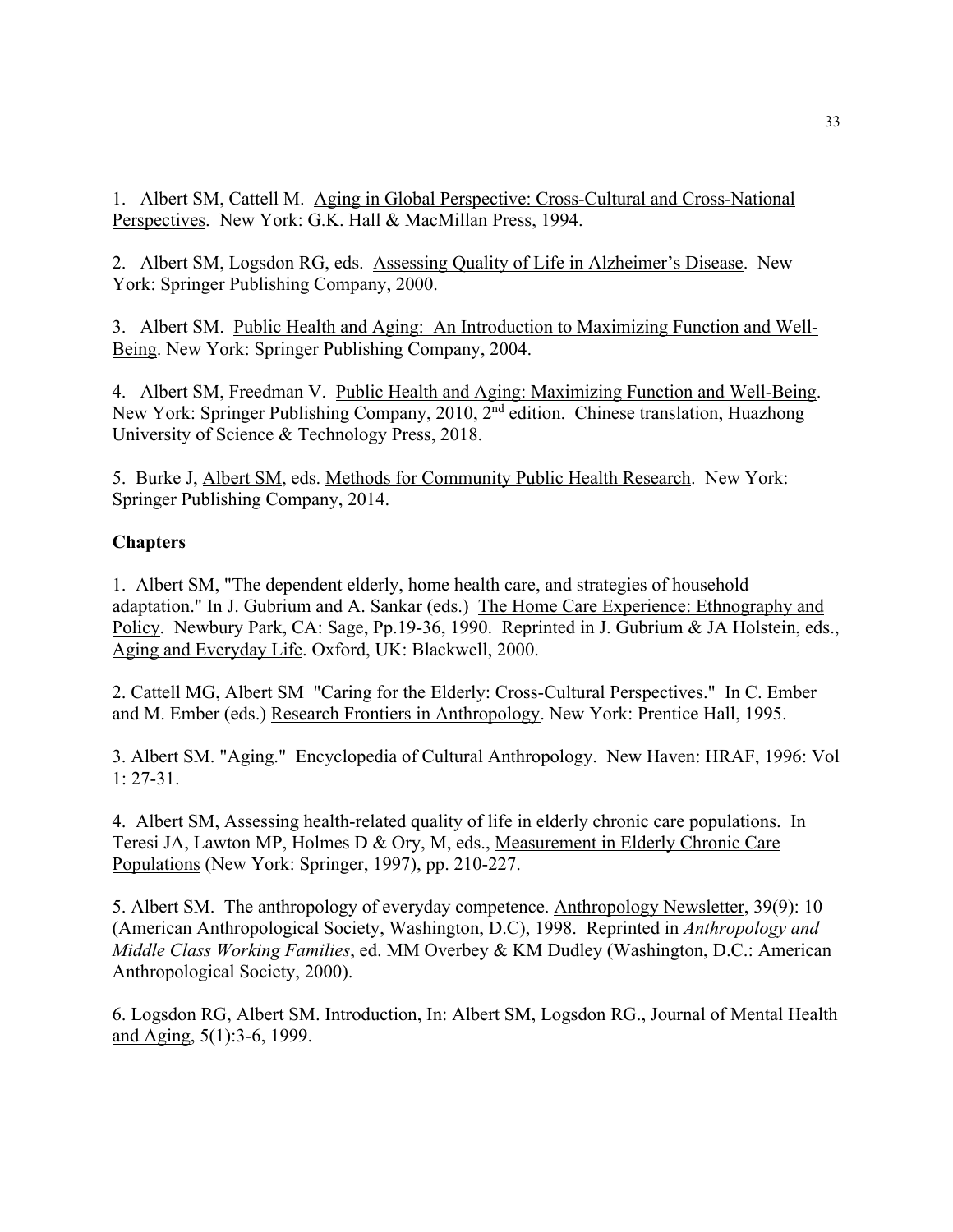7. Albert SM. The caregiver as part of the dementia management team. Disease Management and Health Outcomes, 5(6): 329-337, 1999.

8. Murphy PL, Del Bene, ML, Albert SM. Multidisciplinary integrated psychosocial and palliative care. In Younger, DS, ed., Textbook of Motor Disorders (Philadelphia, PA: Williams & Wilkins, 1999), pp. 523-527. 2nd edition, 2005.

9. Albert SM. Time and function. In Rubinstein R, Moss M, Kleban M, eds., The Many Dimensions of Aging: Essays in Honor of M. Powell Lawton (New York: Springer, 2000), pp. 57-67.

10. Albert SM, Teresi JA. Quality of life and aging. In Eckert D., ed., MacMillan Encyclopedia of Aging (New York, MacMillan, 2002), pp. 1158-1161.

11. Albert SM. Beyond ADL/IADL: Recognizing the Full Scope of Family Caregiving, in C Levine, ed., Toward a New Job Description for Family Caregivers. United Hospital Fund, New York, 2004, Pp. 99-122.

12. Albert SM. Social gerontology. In Kuper A, Kuper J., eds., The Social Science Encyclopedia, 3rd Edition. London: Routledge, 2006.

13. Levine C, Reinhard SC, Feinberg LF, Albert SM, Hart A. Family caregivers on the job: Moving Beyond ADLs and IADLs. Generations 2003-2004; 27(4): 17-23.

14. Albert SM. A framework for aging and public health. Aging Today 2004; 25(2): 9-10.

15. Albert, SM, Rabkin, JG, Del Bene ML. Palliative Care: Family Perspective. In H Mitsumoto, S Przedborski, P Gordon, eds., Amyotrophic Lateral Sclerosis. New York: Taylor & Francis, 2006, pp. 791-801.

16. Albert SM. Quality of life. Encyclopedia of Aging, 4<sup>th</sup> Ed., New York; Springer Publishing Company, 2006, pp. 1000-1002.

17. Albert SM. Cultural and ethnic influences on aging, Encyclopedia of Gerontology, Elsevier Press, Second edition, 2006, pp. 336-343.

18. Albert SM. The aging U.S. population. Improving Oral Health Care for the Elderly, ed., Northridge ME, Lampster I. New York: Springer Publishing Company, 2008, pp. 3-13.

19. Cattell MG, Albert SM, Elders, Ancients, Ancestors and the Modern Life Course. In Sokolovsky J., ed. The Cultural Context of Aging: Worldwide Perspectives. 3rd edition. New York; Garvey, 2009, Pp. 115-133.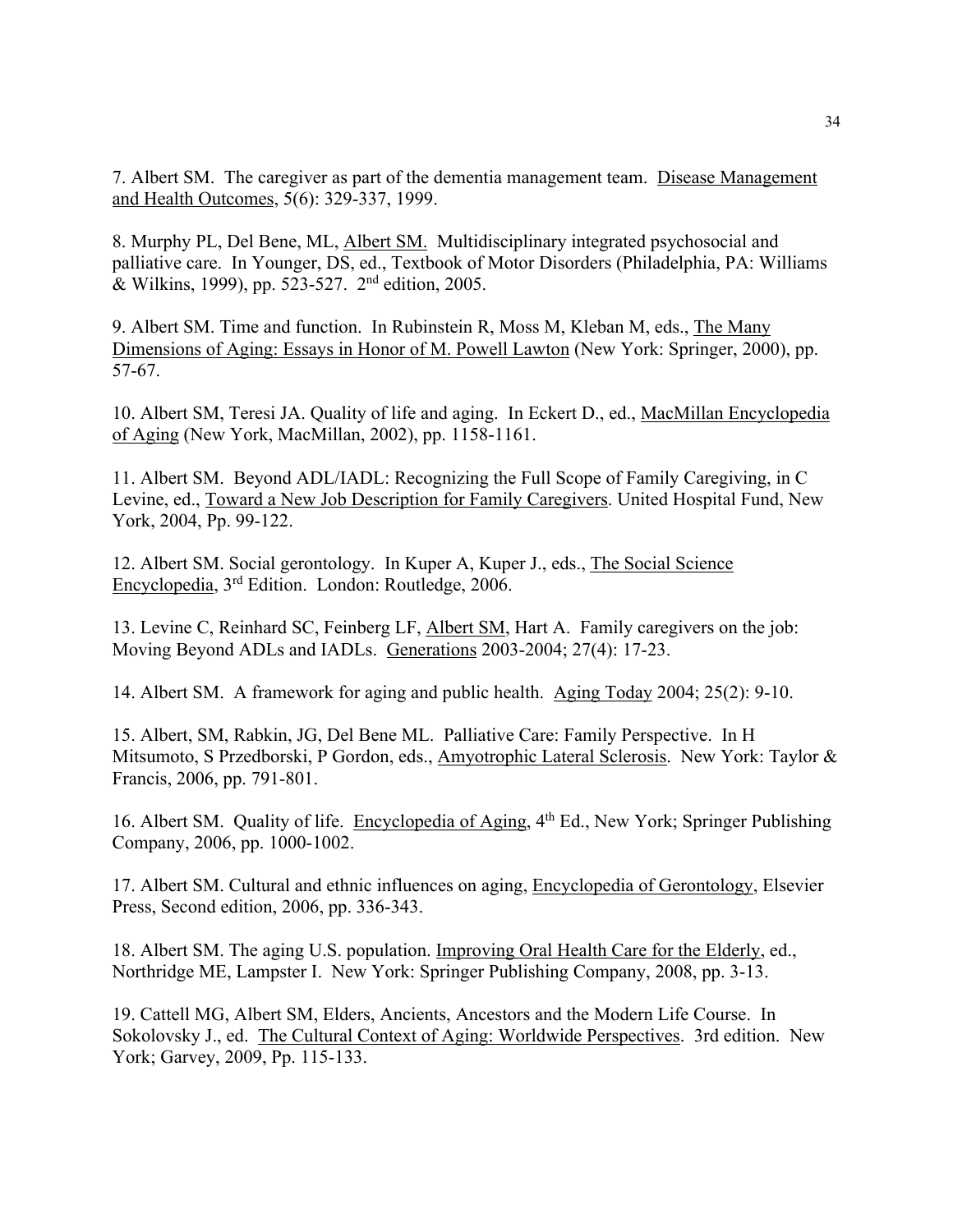20. Schulz R, Albert SM. Psychosocial aspects of aging. In Halter J., et al., eds. Hazzard's Principles of Geriatric Medicine and Gerontology, 6<sup>th</sup> Edition, 2009, pp. 97-102.

21. Rabkin JG, Albert SM. Family caregivers in amyotrophic lateral sclerosis. In Mitsumoto H., ed. Amyotrophic Lateral Sclerosis: A guide for patients and families, 3rd ed., New York: Demos Medical Publishing, 2009, pp. 297-311.

22. Albert SM. Impact of Cultural, Social, and Community Environments on Home Care, in The Role of Human Factors in Home Health Care. Washington, D.C.: National Research Council, National Academy of Sciences, 2010. Pp. 247-274, 2010.

23. Albert SM, Barmada M. Aging and genomics. In Public Health for an Aging Society. T Prohaska, L Anderson, R Binstock, eds., Baltimore: Johns Hopkins Press, 2012. Pp. 353-370.

24. Bear-Lehman J, Chippendale T, Albert SM. Approaches to screening and assessment in geriatric occupational therapy.In Barney K, Perkinson M, eds., Geriatric Occupational Therapy Elsevier, 2015, Pp. 74-85.

25. Albert SM, Donohue J. Using Epidemiology to Inform Community Health Programs and Policy. In Newman A, Cauley J., eds., The Epidemiology of Aging, 2013, Springer, Pp. 167-186.

26. Reynolds CF, Cuijpers P, Patel V, Cohen A, Dias A, Okereke OI, Dew MA, Anderson SJ, Mazumdar S, Albert SM. Early intervention to reduce the global health and economic burden of depression. Annual Review of Public Health, 2012, 33, pp. 123-135.

27. Shim E, Grefenstette JJ, Albert SM, Cakouros BE, Bohn L, and Burke DS. "Impact of vaccine behavior on the resurgence of measles." In: Modeling the Interplay between Human Behavior and Spread of Infectious Diseases. Manfredi P and d'Onofrio A (Eds). Springer 2013.

28. Albert SM, Edelstein O, Anderson S, Dew MA, Reynolds CF. Global Priorities and Possibilities in Depression Prevention. In Okereke O., ed., Prevention of Late-life Depression: Current Clinical Challenges and Priorities*.* Springer, 2015.

29. Burke JG, Trauth J, Albert SM. Community Health Research in the 21st Century. In Burke JG, Albert SM, eds., Methods for Community Public Health Research. New York: Springer Publishing Company, 2014, pp. 3-16.

30. McDonough B, Garland R, Documet P, Bray LA, Terry A, Slade R, Albert SM. Community Violence and Its Impact on the Health and Wellness of Youth and Young Adults of Color. Contemporary Issues for People of Color: Surviving and Thriving in the U.S. Today, 2016.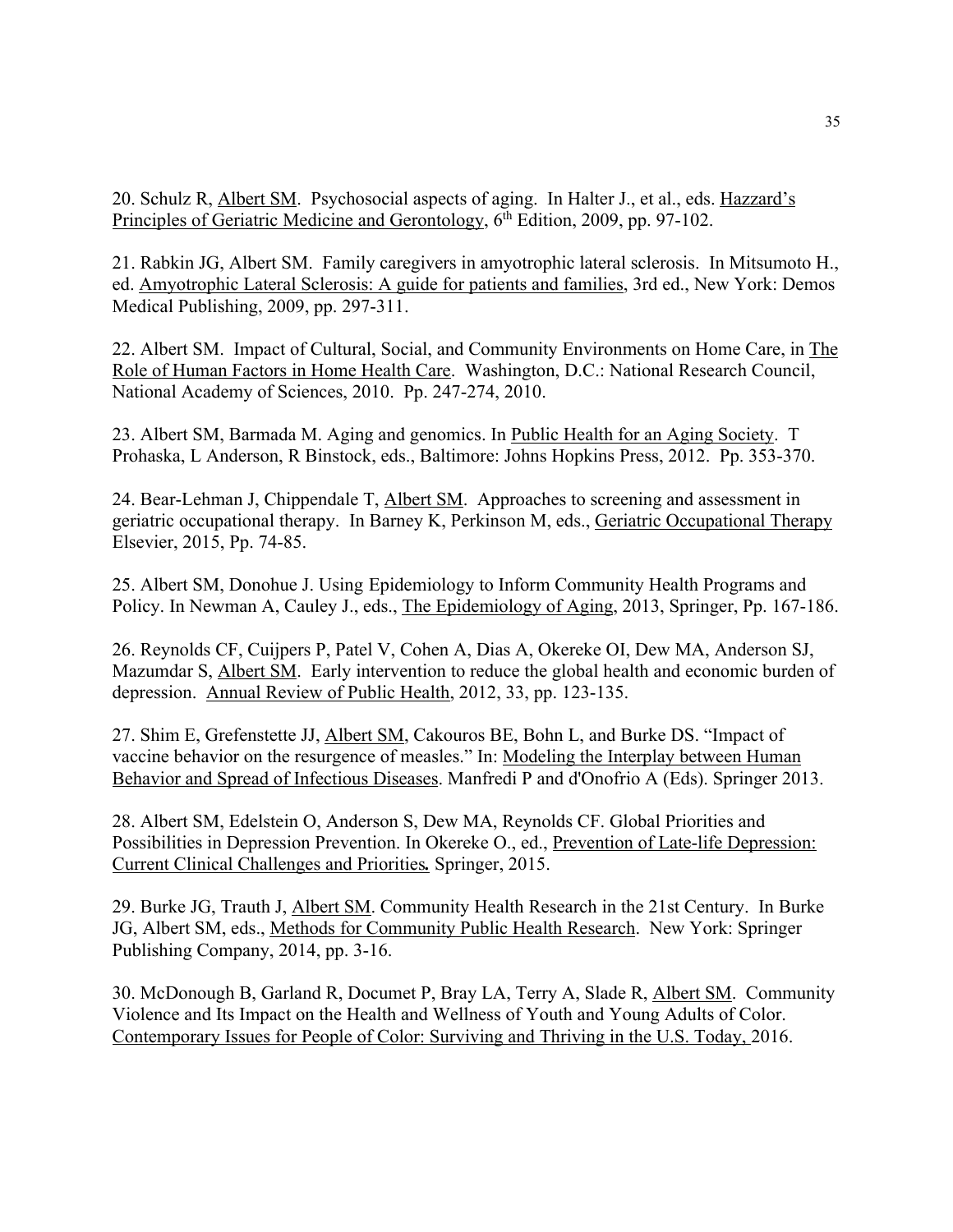31. Albert SM, Gans D. Psychosocial aspects of aging. In Ritchie C, et al., eds. Hazzard's Principles of Geriatric Medicine and Gerontology, 7th Edition, 2016.

32. Albert SM. The death of Jacob: Responding to the end of life. In Kissileth, B., ed., Reading Genesis. Bloomsbury T&T Clark, 2016.

33. Albert SM. Changes in the brain: Impact on daily life. In Chiaravalloti ND, Goverover Y, eds., Changing Brain, Changes in Daily Life. Springer, 2017, Pp. 23-35.

34. Albert SM. Forward. Liu D, Collier-Stewart S, Burston B, Mulligan H., The Challenges of Health Disparities: Implications and Actions for Health Care Professionals. Jones & Bartlett Learning, 2018, Pp. ix-x.

35. Sinclair DR, Grefenstette JJ, Krauland MG, Galloway DD, Frankeny RJ, Travis C, Burke, DS, Albert SM, Roberts MS. Interventions in measles outbreaks: the potential reduction in cases associated with school suspension and vaccination interventions. Journal of Applied Research on Children: Informing Policy for Children at Risk: Vol. 10 : Iss. 2. (2019). https://digitalcommons.library.tmc.edu/childrenatrisk/vol10/iss2/10.

36. Kao P, Albert SM. Aging and Society in the New Life Course. In Sokolovsky, J. ed., The Cultural Context of Aging: Worldwide Perspectives. Pp. 11-129. Santa Barbara: Praeger, 2020.

37. Albert SM, Ricci EM. A Social, Behavioral, and Implementation Science Perspective on Convergence Mental Health. In Eyre, H., Lavretsky H., Reynolds C, Berk M. Convergence Mental Health. Pp.199-210. Oxford University Press, 2020.

### **Reviews and Editorials**

1. Albert SM. "New perspectives on the elderly: Epidemiology and public health." Cur Issue Pub Health 1(3):77-81, 1995.

2. Albert SM. Progress in assessing health-related quality of life in people with Alzheimer's disease. Quality of Life Research Newsletter, 20:13-16, MAPI Institute (Lyon, France), 1998.

3. Albert SM. Progress in quality of life assessment in Alzheimer's disease, Research and Practice in Alzheimer's Disease and Cognitive Decline, 3: 33-37, 2002.

4. Albert SM, Dienstag A, Tabert MH, Pelton G, Devanand DP. The impact of mild cognitive impairment on functional abilities in the elderly, Current Psychiatry Reports, 4(1): 64-68, 2002.

5. Marcotte TD, Heaton RK, Albert SM. Everyday impact of HIV-associated neurocognitive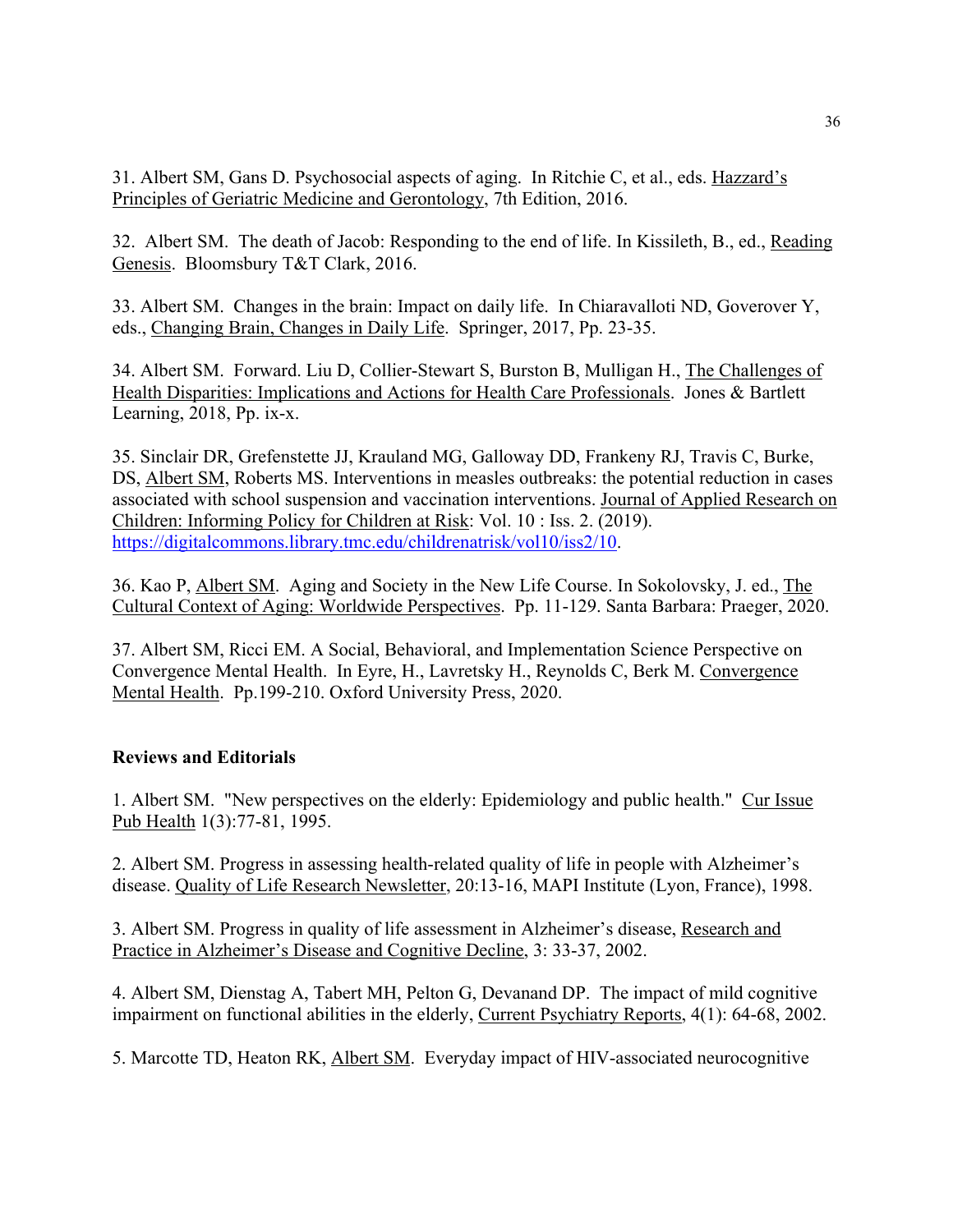disorders. In Gendelman HE, ed. The Neurology of AIDS, 2<sup>nd</sup> Edition, 2005. Oxford: Oxford University Press, Pp. 743-752.

6. Albert SM, Rabkin JG, Lehman AF, Azrin ST, Goldberg RW. General health status, functioning, and disabilities measures. Handbook of Psychiatric Measures, Second edition, 2007; Pp.123-144.

7. Albert SM. Projecting neurologic disease burden: Difficult but critical. Neurology, 68(5): 322-323, 2007.

8. Albert SM. Dyslipidemia in ALS: Good, bad, or unclear? Neurology, 2008, 70: 988-989.

9. Albert SM, Lomen-Hoerth C. Nouns, verbs, and ALS. Neurology, 2008; 71 1388-1389.

10. Albert SM. Behavioral interventions to reduce risk of falls in nursing home residents. J Am Med Direct Assoc, 2009; 10: 593-594.

11. Reynolds CF. Albert SM. Management of mental disorders: Lessons from India. Lancet 2010; 376: 2045-2046.

12. Albert SM. Neurodegenerative disease and cancer: A critical role for melanoma? Comment on Baade et al. Neuroepidemiology 35(4): 305-306, 2010.

13. Albert SM. MS and ALS: Finding and Then Losing an Association. Neuroepidemiology 37, 38(4):250-251, 2012.

14. Albert SM. Time to Specify Mechanisms of Community Health Benefit or Harm. Prev Med 55: 563-564, 2012. NIHMS 399725

15. Albert SM. Neighborhoods and Cognitive Aging: Effect of Cognitive Segregation? Dement Geriatr Cogn Disord Extra 2012; 2(1):543-5.

16. Albert SM, Martin E. HIV and the Neuropsychology of Everyday Life. Neurology, 2014; 82:2044-2045.

17. Albert SM. MMSE 2.0: A New Approach for an Old Measure. Neuroepidemiology, 2014, 43: 26-27.

18. Albert SM, Shelton L. Healthy Steps for Older Adults: Pennsylvania's Statewide Approach to Preventing Falls. Today's Geriatric Medicine, 2015, 8(1): 24-27.

19. Armon C, Albert SM. A blow to the head injury-ALS hypothesis. Neurology, 2015, 84:1728-1729.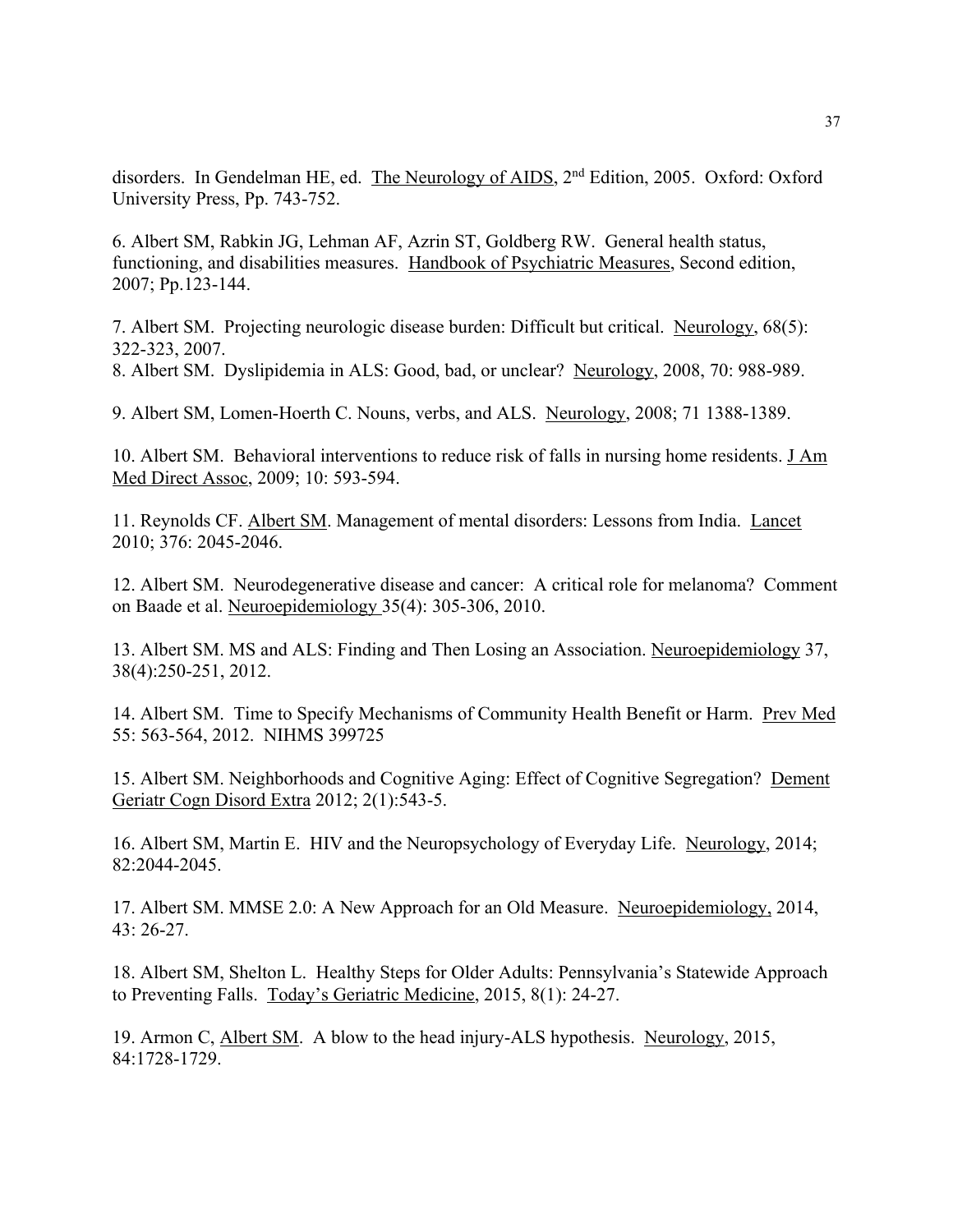20. Albert SM.Insights on the early-life origins of Alzheimer's disease: Relevance for primary prevention? Neuroepidemiology, 2015; 45: 255-256.

21. Albert SM. Role of Case Conferences in Dementia-Specific Versus Traditional Care Units in German Nursing Homes. J Am Med Direct Assoc, 2016; 17(1):12-3.

22. Albert AM, Garland R. Why is firearm violence off limits to research? Pittsburgh Tribune Review Dec 8, 2015.

23. Albert SM, Roth T, Toscani M, Vittielo M, Zee P. Need for Care in Use of Over-the-Counter Sleep Aids in Older Adults. Today's Geriatric Medicine 2016; 9(2): 20-23.

24. Albert SM. Social determinants of geriatric depression. Am J Geriatr Psychiatr 2016; 24: 1209-1210.

25. Stahl ST, Albert SM. Slowing Symptoms as Early Markers of Decline in Older Adults. Am J Geriatr Psychiatr 2017; 25(4):386-387.

26. Stahl ST, Albert SM. Walking Tests: Are they Sensitive to Detect Early Cognitive Decline in Older Adults? Am J Geriatr Psychiatr 2018, 26: 449-450.

27. Stahl ST, Albert SM. Understanding Disproportionate Fear of Falling in Older Adults: Implications for Intervention Development. Am J Geriatr Psychiatr 2018; 26(8): 860-861.

28. Wicks P, Albert SM. It's time to stop saying "the mind is unaffected" in ALS. Neurology 2018 Oct 9;91(15):679-681.

29. Albert SM. Immigration: A Modifier of Dementia Risk in Old Age? Am J Geriatr Psychiatr 2019; 27(3):251-253.

30. Armon C, Albert SM. Intrinsic race differences in ALS survival in a US clinic population, independent of ventilation. Neurology 2019; 92(17):781-783.

31. Cysique LA, Messinis L, Albert SM. Could excess body weight be good for your cognitive health? Perhaps, but only if you are an HIV+ men who is aging. Neurology 2019; 93(3): 95-96.

32. Albert SM. The Dynamics of Frailty Among Older Adults. JAMA Netw Open. 2019; 2(8): e198438.

33. Albert SM. Sleep Duration and Cognitive Health. Am J Geriatr Psychiatry. 2019; 27(12): 1397-1398.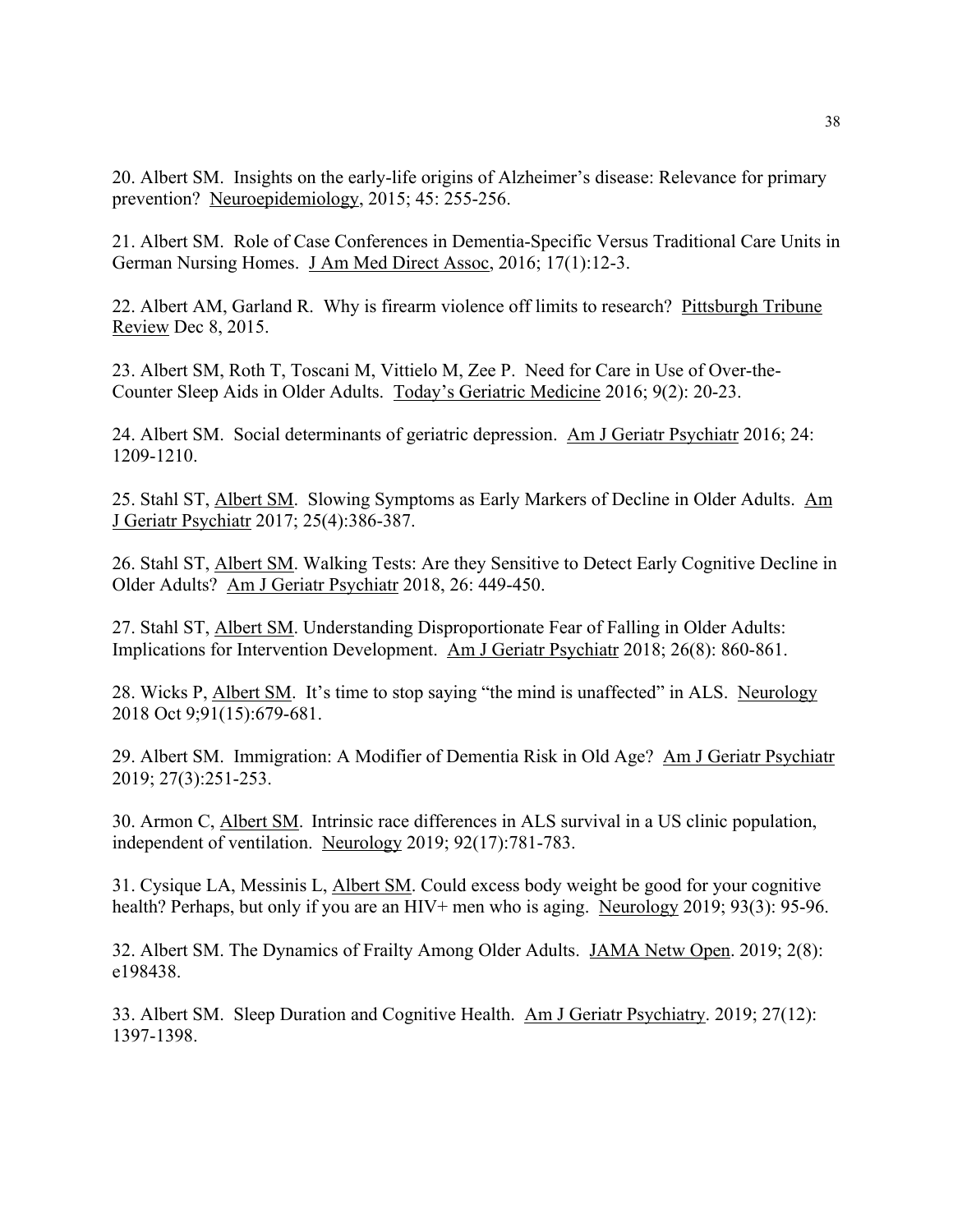34. Albert SM. Depressive Symptoms, Executive Deficit, and Slow Gait: A Geriatric Syndrome? Am J Geriatr Psychiatry 2019; 27(12): 1384-1385.

35. Albert SM. Combining Cognitive Behavioral Therapy and Exercise to Prevent Disability in Older Minorities. Am J Geriatr Psychiatry 2019; 27(12): 1314-1315.

36. Albert SM, Kim S. Are we doing enough to manage financial conflicts of interest? Neurology 2019; 93(10): 423-424

37. Albert SM, Freedman VA. Introduction to Special Issue, Aging and Public Health. Innov Aging 2020; 4(1): doi: 10.1093/geroni/igaa008.

38. Albert SM. Convergence Gerontology: Rethinking Translation in Research on Aging. Innov Aging 2020; 4(2):igaa003.

39. Sands LS, Albert SM, Suitor JJ. Understanding and Addressing Older Adults' Needs During COVID-19. Innov Aging 2020. Jun 2;4(3):igaa019.

40. Albert SM. Culturally consonant interventions for mental and physical health. Am J Geriatr Psychiatry 2020, Aug 22:S1064-7481(20)30449-8.

41. Albert SM. Are Medical Care Expenses Higher for Spouses Who Provide Dementia Care? Am J Geriatric Psychiatry 2020, Oct 21:S1064-7481(20)30528-5.

42. Albert SM. Achieving COVID-19 herd immunity through infection is dangerous, deadly and might not even work**. The Conversation 28 Oct 2020.** 

43. Albert SM. Policies to promote 'herd immunity' will not achieve population health (or immunity). Pittsburgh Trib Review, October 30, 2020. http://ttm-reg.onecount.net/onecount/redirects/index.php?action=gettokens&js=1&sid=&return=https%3A%2F%2Ftriblive.com%2Fopinion%2Fsteven-albertpolicies-to-promote-herd-immunity-will-not-achieve-population-health-orimmunity%2F&brand=tstTL&sid=irubv6o7br8sbsjj874b2gvh13

44**.** Albert SM. Too-strict restrictions can waste public commitment and be inconsistent. Philadelphia Inquirer, Nov 20, 2020.

https://www.inquirer.com/opinion/commentary/covid-restrictions-philadelphia-dining-indoorgatherings-20201120.html

45. Albert SM. *Innovation in Aging's* Calling Card: Translational Significance. Innov Aging 2021, Jan 1;5(1):igaa064.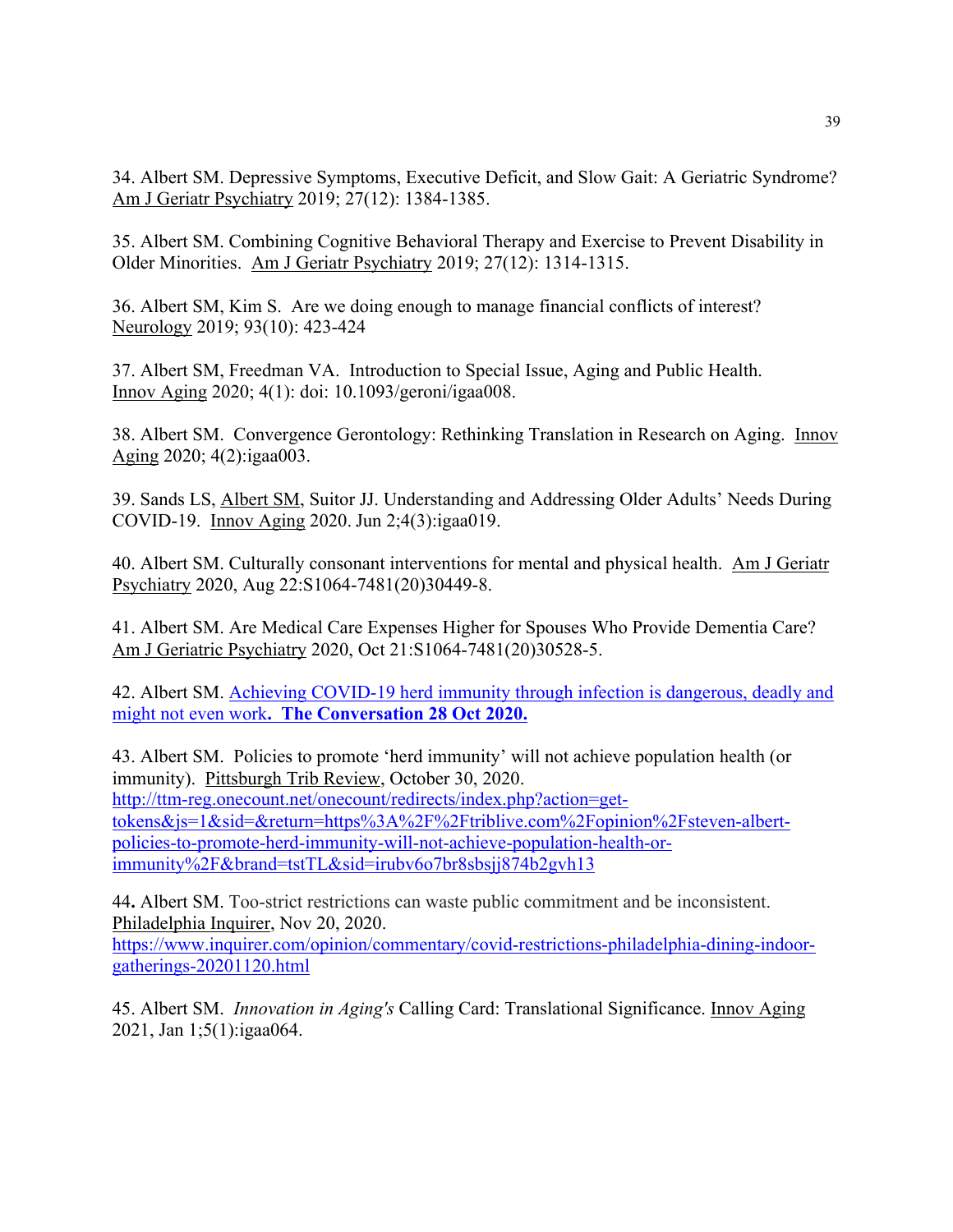#### **Letters to Editor and Book Reviews**

1. Albert SM. Caregiving, work, and identity. American Ethnologist 20: 625, 1993.

2. Albert SM. Family caregiving across the lifespan. Contemporary Gerontology 1(4):134-135, 1994.

3. Albert SM. Defining and measuring quality of life in medicine. JAMA 279: 429, 1998.

4. Albert SM. Anthropology and the second 50 years. Current Anthropology, 43(2): 338-340, 2002.

5. Albert SM. Reply to Crews & Smith, Am J Public Health 93: 701-702, 2003.

6. Albert SM. Reading public health research – Understanding risk factors and the epidemiological approach. Generations, 29(2): 17-23, 2005.

7. Albert SM. Reply to Kennedy: Wish to die in end-stage ALS. Neurology, 66, 783-784, 2006.

8. Albert SM. Reply to Devi: Health crisis in Gaza. Lancet 368, 1325, 2006.

9. Albert SM. Reply to Gouri-Devi: Wish to die in end-stage ALS. Neurology, 68, 79, 2007.

10. Tulchinsky T, Richter EH, Albert SM, Berry E. Palestinian population health and Israeli civil administration, 1967-1994. Lancet 373, 1843, 2009.

11. Appelbaum P, Albert SM. Intimate-partner violence in Gaza and the West Bank. Lancet 375, 9722: 1252, 2010.

12. Cohn J, Albert SM, Appelbaum PS, Zloth L. The Lancet-Palestinian Health Alliance. Lancet 376, 771-772, 2010.

13. Albert SM. Review: *Neurology of AIDS, 3rd edition*. Neurology, 79: 835, 2012.

14. Albert SM. Review: *Amyotrophic Lateral Sclerosis: A Patient Care Guide for Physicians*. Neurology, 82(9): 820, 2014.

15. Kumar S, Grefenstette JJ, Galloway D, Albert SM, Burke DS. Kumar et Al. Respond. Am J Public Health. 2014 Jan;104(1):e1-2. doi: 10.2105/AJPH.2013.301676

16. de Silva A, Albert SM. Review: T Widger, *Suicide in Sri Lanka: The anthropology of an epidemic*. Anthropology Quarterly 2017; 90(2): 531-536.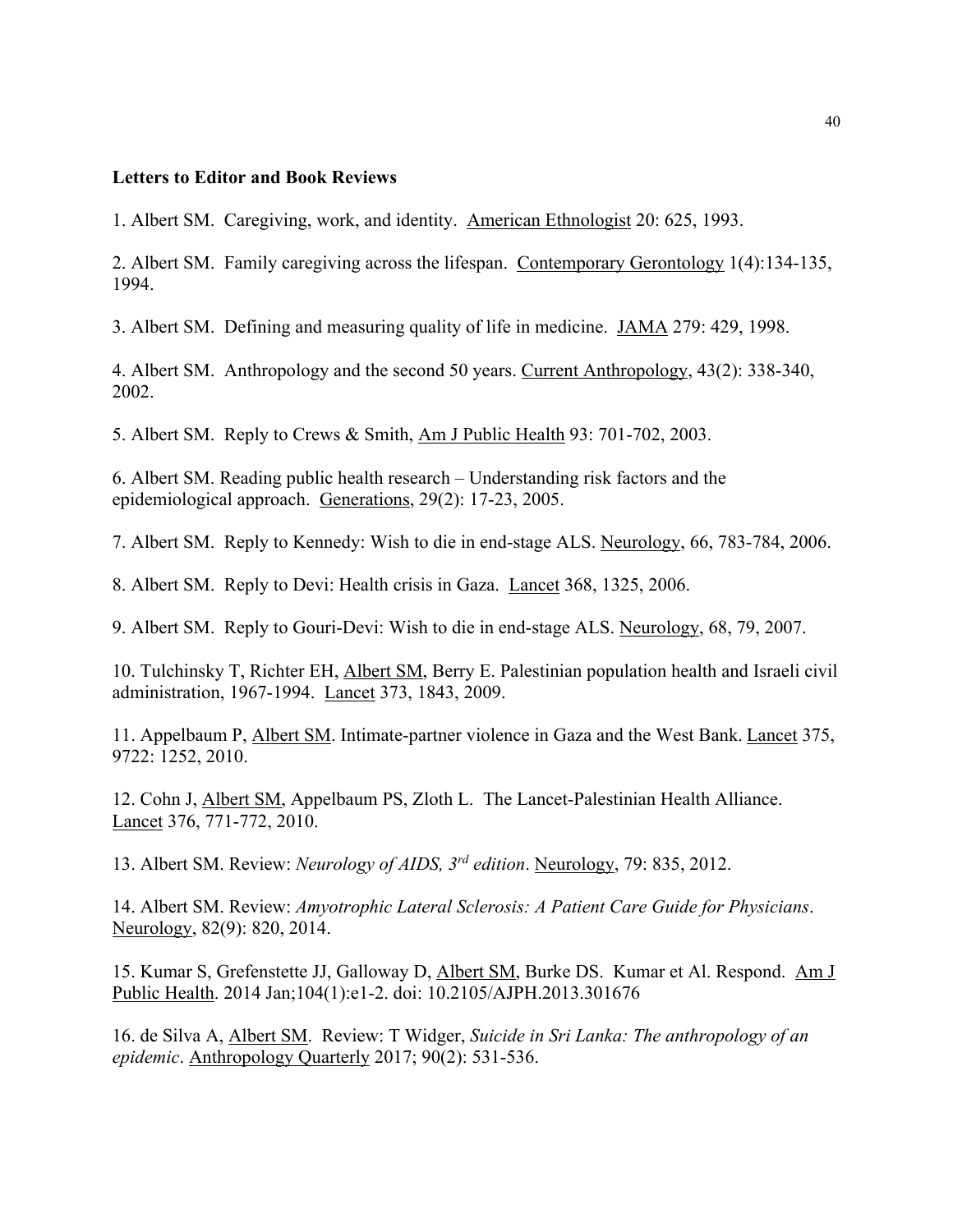#### **Reports**

1. Albert SM. *Volunteer Support for Frail Seniors in Their Homes: Needs Assessment Study.* United Way of Allegheny County, 2009.

2. Albert SM, Schulz R, Colombi A. *Health and Medical Care Costs of Employee Caregivers*. MetLife-National Alliance of Caregivers, 2010.

3. Albert SM. *Assessing Capacity of Nonprofit Senior Services Agencies to Implement Depression Screening, Treatment, and Referral*. United Way of Allegheny County, 2010.

4. *Supporting Frail Seniors and Increasing Independence of Persons with Disabilities: United Way's Vulnerable Seniors and Persons with Disabilities Priority Impact Areas 2014- 2017.* United Way of Allegheny County, 2013.

## UNIVERSITY AND PROFESSIONAL SERVICE

| $1/96 - 9/98$ | Steering Committee, Harlem Disease Prevention Center, Harlem Hospital                                                               |
|---------------|-------------------------------------------------------------------------------------------------------------------------------------|
| 6/96          | Genetic Epidemiology of Aging, National Institute on Health Advisory<br>Committee                                                   |
| $3/97 - 3/99$ | Council and Chair, National Archive of Computerized Data on Aging<br>(NACDA), Institute for Social Research, University of Michigan |
| $6/99 - 9/05$ | Director, Outcomes Division, Gertrude H. Sergievsky Center                                                                          |
| $8/99 - 9/05$ | Co-Director, MPH Program in Aging and Public Health, Division of<br>Sociomedical Sciences, School of Public Health                  |
| 2/00          | Health-Related Quality of Life Workgroup, Centers for Disease Control                                                               |
| 3/00          | National Neuro-AIDS Tissue Consortium, National Institutes of Health                                                                |
| 9/01          | United Hospital Fund, Rethinking ADL and IADL in Family Caregiving                                                                  |
| 10/01         | Workshop on End of Life Research, National Institutes of Health                                                                     |
| 5/02          | Workshop in Physical Illness and Suicide, National Institutes of Health                                                             |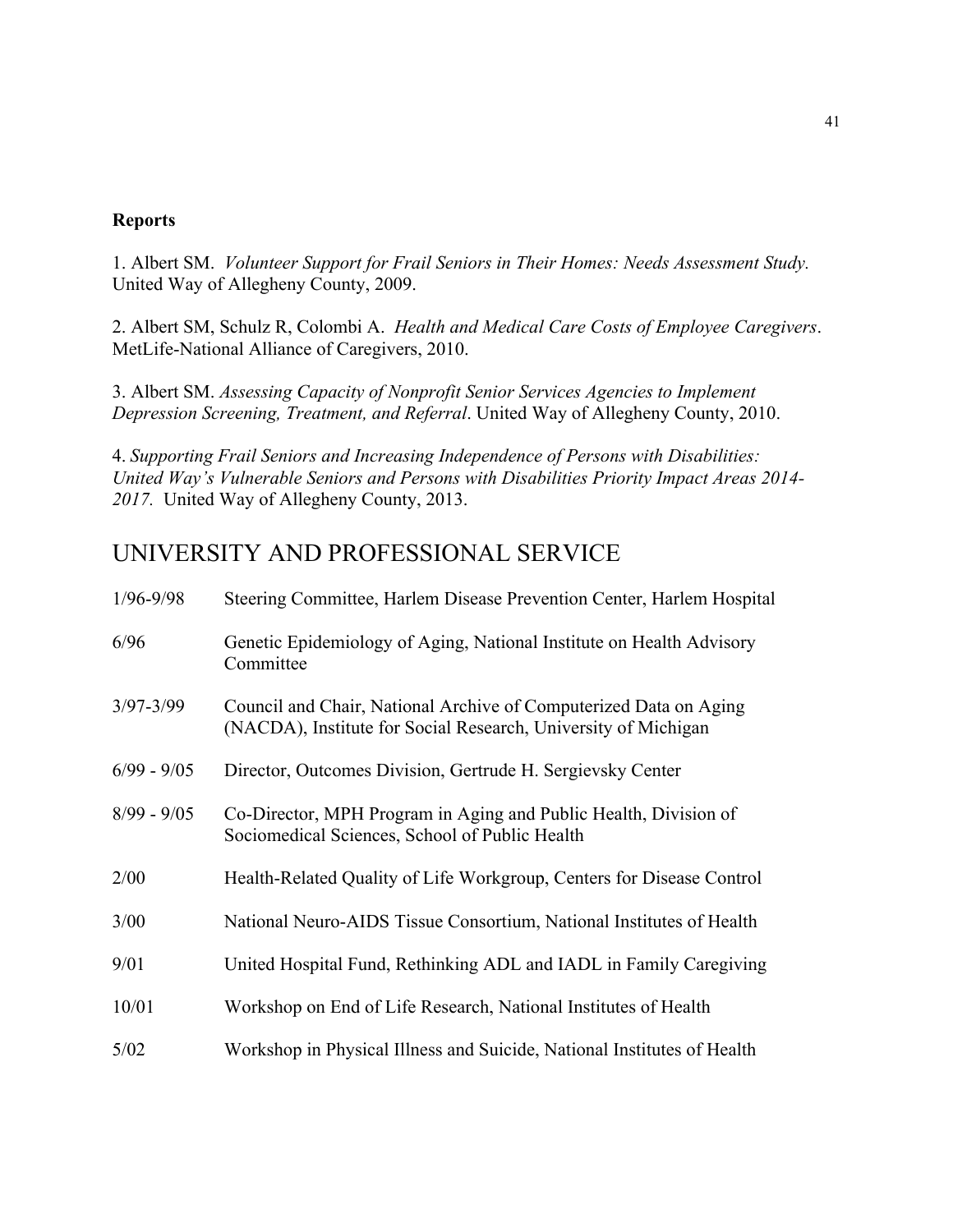| $9/03 - 9/05$ | Steering Committee, Mailman School of Public Health, Columbia University                                                                              |
|---------------|-------------------------------------------------------------------------------------------------------------------------------------------------------|
| 5/04          | New York State Assembly Roundtable on the Future Elderly, Albany, New York.                                                                           |
| $8/04 - 07$   | Council (elected), Gerontological Health Section, American Public Health<br>Association, elected                                                      |
| $8/06 - 09$   | Faculty Appointments, Promotion, and Tenure Committee (FAPTC) (elected).<br>Graduate School of Public Health, University of Pittsburgh.               |
| $8/06 -$      | Committee Chair, Foster Memorial Lecture on Alzheimer's Disease                                                                                       |
| $6/07 -$      | Study Section, CHPPS, American Cancer Society                                                                                                         |
| $7/08 - 6/11$ | Secretary/Treasurer (elected), Behavioral & Social Sciences, Gerontological<br>Society of America                                                     |
| 9/09          | Workshop on the Role of Human Factors in Home Healthcare. National<br>Academies of Science, Division of Behavioral and Social Sciences and Education. |
| 12/10         | Workgroup on Falls Prevention, CDC                                                                                                                    |
| 2013-16       | Chair, GSA Workgroup, Over the Counter Sleep Aids                                                                                                     |
| 2013-14       | Chair, GSA Workgroup, Over the Counter Medication Behaviors                                                                                           |
| 2014          | Member, Sleep Time Recommendations Expert Panel, National Sleep Foundation                                                                            |
| 2016          | Member, Sleep Quality Indicators Expert Panel, National Sleep Foundation                                                                              |
| 2016-18       | Chair, Fellows Committee, Gerontological Society of America.                                                                                          |
| 2016-         | Deputy Editor in Chief, Innovation in Aging.                                                                                                          |
| 2018-         | Chair, GSA Fellowship Committee                                                                                                                       |
| 2020-         | <b>BSS Awards Committee, GSA</b>                                                                                                                      |
| 2020-         | University of Pittsburgh, COVID Operations and Implementation Committee                                                                               |
| $2021 -$      | University of Pittsburgh, COVID Vaccine Guidelines Committee                                                                                          |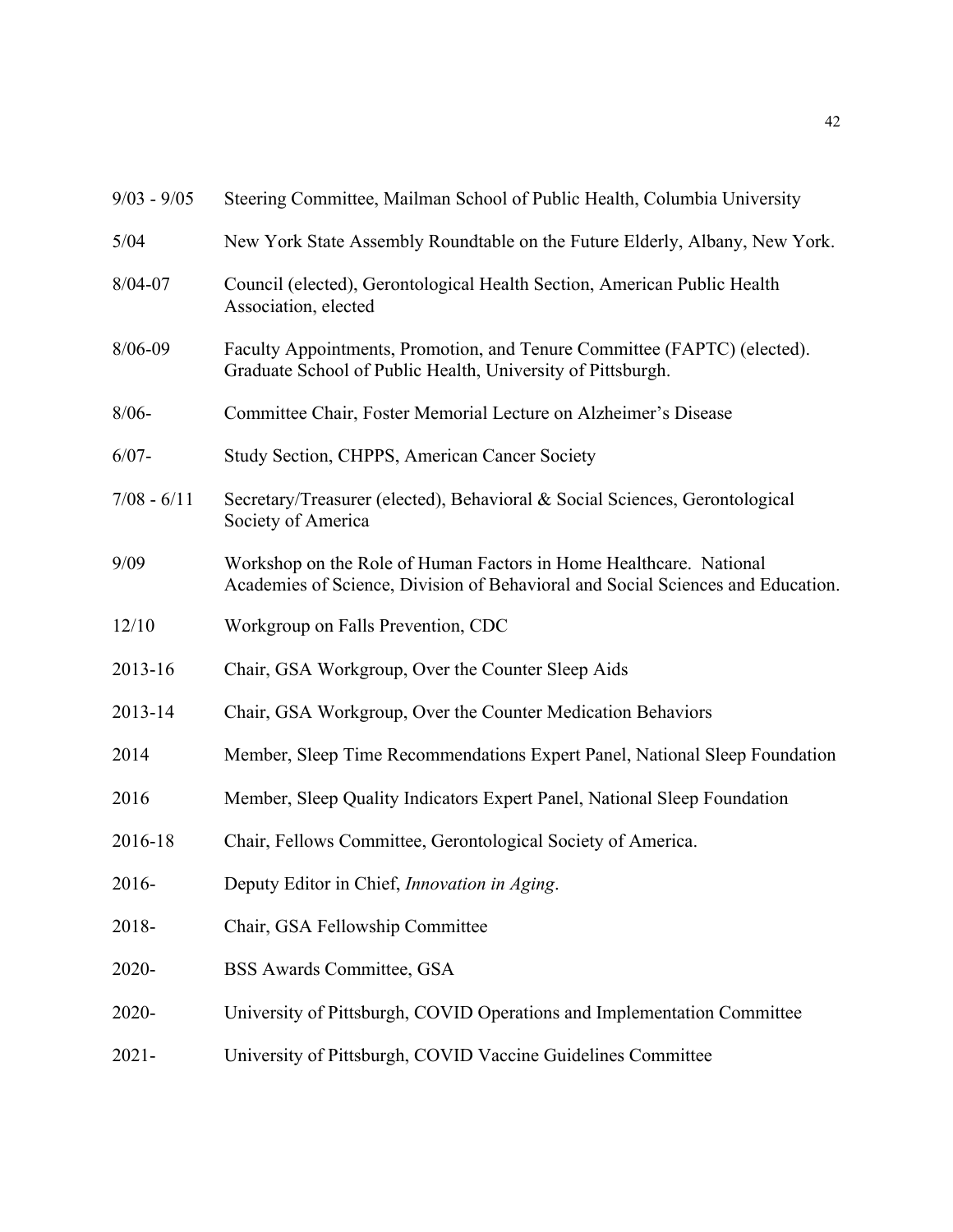#### **Reviewer for Journals**

*Aging and Mental Health Alzheimer's Disease and Associated Disorders American Journal of Geriatric Pharmacotherapy American Journal of Geriatric Psychiatry American Journal of Preventive Medicine American Journal of Public Health Amyotrophic Lateral Sclerosis and Frontotemporal Degeneration Annals of Behavioral Medicine Archives of Physical Medicine and Rehabilitation BMC Geriatrics BMC Public Health BMJ Clinical Neurology and Neurosurgery Dementia Dementia and Geriatric Cognitive Disorders Disease Management & Health Outcomes European Journal of Neurology Gender Medicine International Journal of Aging and Human Development International Journal of Neuropsychology Journal of Aging and Health Journal of Aging Studies Journal of Applied Gerontology Journal of Clinical Epidemiology Journal of Cross-Cultural Gerontology Journal of Gerontology: Medical Sciences Journal of Gerontology: Psychological Sciences Journal of Gerontology: Social Sciences Journal of Neuropsychiatry and Clinical Neuroscience Journal of the American Geriatrics Society Journal of the American Medical Association, JAMA Journal of the American Medical Association, JAMA Network Open Journal of the American Medical Directors Association Neuroepidemiology Neurology Pharmacoepidemiology and Drug Safety Preventive Medicine Preventing Chronic Disease Psychology and Aging*